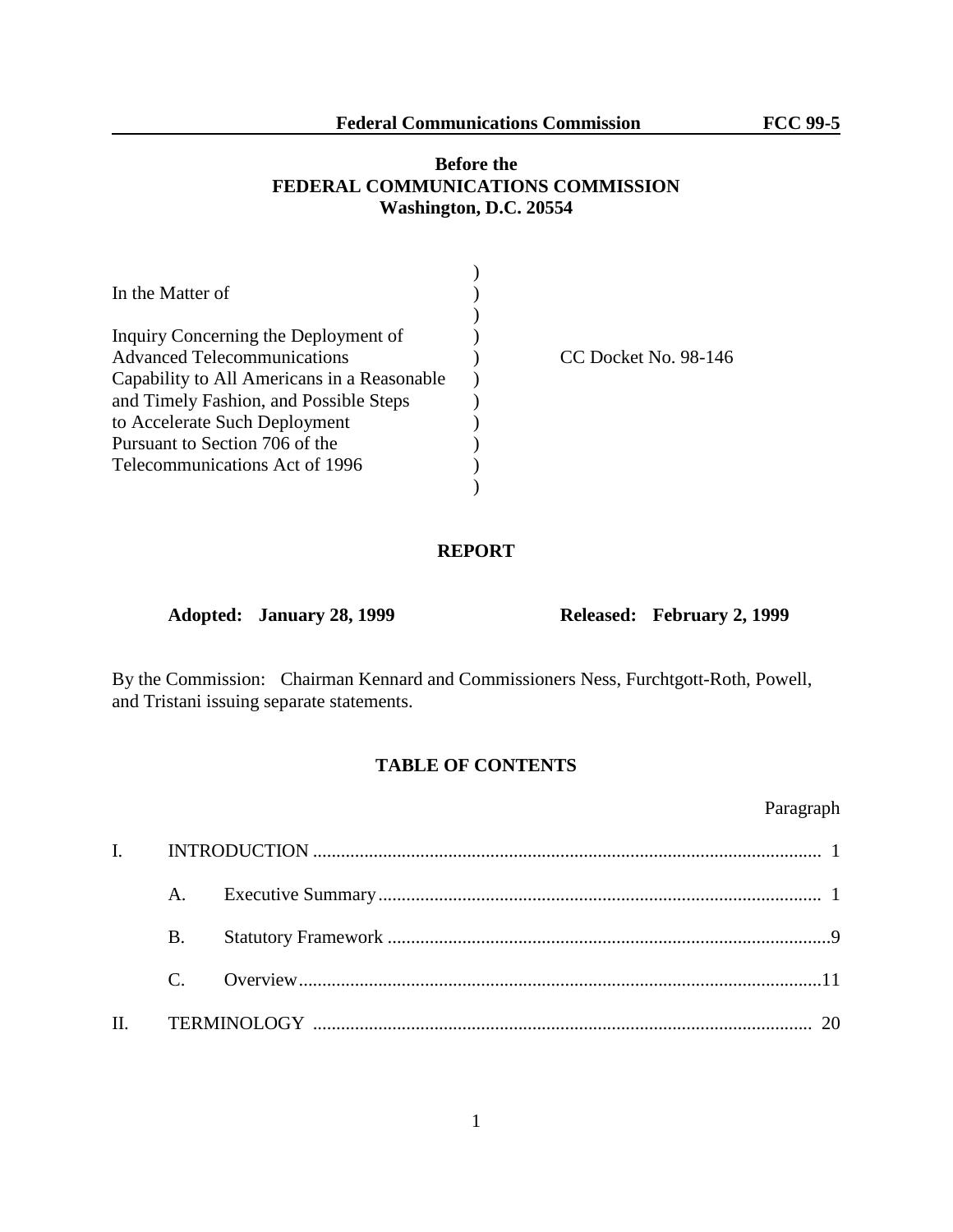**Federal Communications Commission FCC 99-5**

|     | Α.                                     |                                                                      | 20  |  |  |
|-----|----------------------------------------|----------------------------------------------------------------------|-----|--|--|
|     | <b>B.</b>                              | 26                                                                   |     |  |  |
| Ш.  |                                        | DEPLOYMENT OF ADVANCED TELECOMMUNICATIONS CAPABILITY<br>34           |     |  |  |
|     | A.                                     |                                                                      | 34  |  |  |
|     | <b>B.</b>                              |                                                                      |     |  |  |
|     |                                        | 1.                                                                   |     |  |  |
|     |                                        | 2.                                                                   |     |  |  |
|     |                                        | 3.                                                                   |     |  |  |
|     |                                        | a.                                                                   |     |  |  |
|     |                                        | b.                                                                   |     |  |  |
|     |                                        | Elementary and Secondary Schools and Classrooms 81<br>$\mathbf{C}$ . |     |  |  |
|     | C.                                     |                                                                      |     |  |  |
|     | D.                                     |                                                                      |     |  |  |
| IV. |                                        |                                                                      |     |  |  |
|     | A.                                     |                                                                      |     |  |  |
|     | <b>B.</b>                              |                                                                      |     |  |  |
|     | $\mathcal{C}$                          | <b>Internet Peering</b>                                              | 105 |  |  |
| V   |                                        |                                                                      | 106 |  |  |
| VI. |                                        |                                                                      |     |  |  |
|     | APPENDIX A: Sources for Charts 2 and 3 |                                                                      |     |  |  |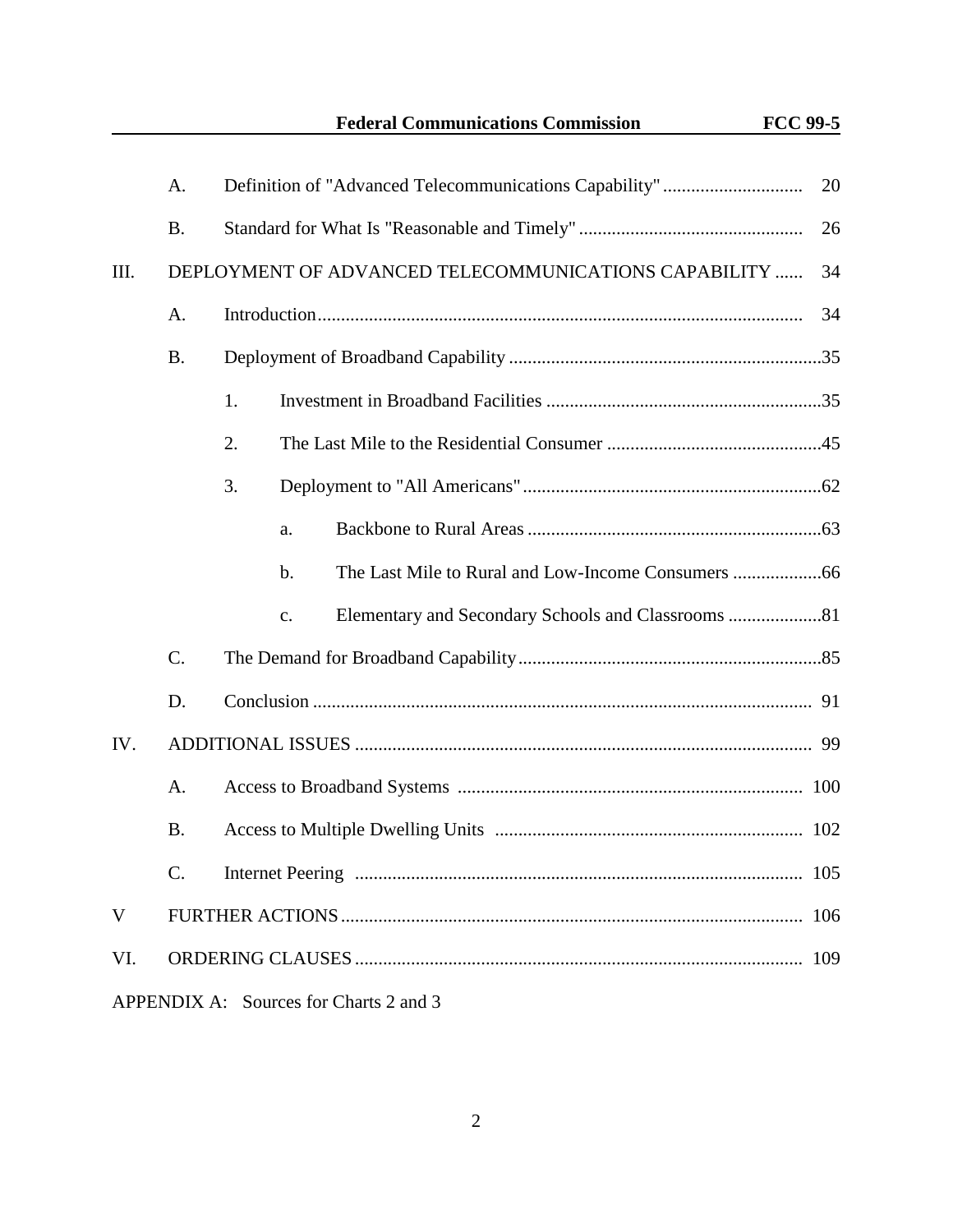### **I. INTRODUCTION**

## **A. Executive Summary**

L,

A. One of the fundamental goals of the Telecommunications Act of  $1996<sup>1</sup>$  (the 1996 Act) is to promote innovation and investment by multiple market participants in order to stimulate competition for all services, including broadband communications services.<sup>2</sup> In this Report, we consider the deployment of broadband capability -- what Congress has called "advanced telecommunications capability."<sup>3</sup>

B. Increasingly, all electronic communications are becoming digital. Print, audio, video, voice, and data can all be transmitted in digital form, as collections of ones and zeros.

<sup>1</sup> Telecommunications Act of 1996, Pub. L. No. 104-104, 110 Stat. 56 (1996).

2 In the interests of simplicity, in this Report we sometimes use the single term "broadband" to refer to facilities that have "advanced telecommunications capability" and/or services provided at retail to consumers on such facilities. We define these terms further in  $\P\P$  20-25 *infra*.

<sup>3</sup> The principal section of the 1996 Act concerning advanced telecommunications capability is Section 706, Pub.L.  $104-104$ , Title VII,  $\frac{6}{5}$  706, Feb. 8, 1996, 110 Stat. 153, reproduced in the notes under 47 U.S.C.  $\frac{6}{5}$  157. It provides:

SEC. 706. ADVANCED TELECOMMUNICATIONS INCENTIVES.

(a) IN GENERAL.--The Commission and each State commission with regulatory jurisdiction over telecommunications services shall encourage the deployment on a reasonable and timely basis of advanced telecommunications capability to all Americans (including, in particular, elementary and secondary schools and classrooms) by utilizing, in a manner consistent with the public interest, convenience, and necessity, price cap regulation, regulatory forbearance, measures that promote competition in the local telecommunications market, or other regulating methods that remove barriers to infrastructure investment.

(b) INQUIRY.--The Commission shall, within 30 months after the date of enactment of this Act, and regularly thereafter, initiate a notice of inquiry concerning the availability of advanced telecommunications capability to all Americans (including, in particular, elementary and secondary schools and classrooms) and shall complete the inquiry within 180 days after its initiation. In the inquiry, the Commission shall determine whether advanced telecommunications capability is being deployed to all Americans in a reasonable and timely fashion. If the Commission's determination is negative, it shall take immediate action to accelerate deployment of such capability by removing barriers to infrastructure investment and by promoting competition in the telecommunications market.

(c) DEFINITIONS.--For purposes of this subsection:

(1) ADVANCED TELECOMMUNICATIONS CAPABILITY.--The term "advanced telecommunications capability" is defined, without regard to any transmission media or technology, as high-speed, switched, broadband telecommunications capability that enables users to originate and receive high-quality voice, data, graphics, and video telecommunications using any technology.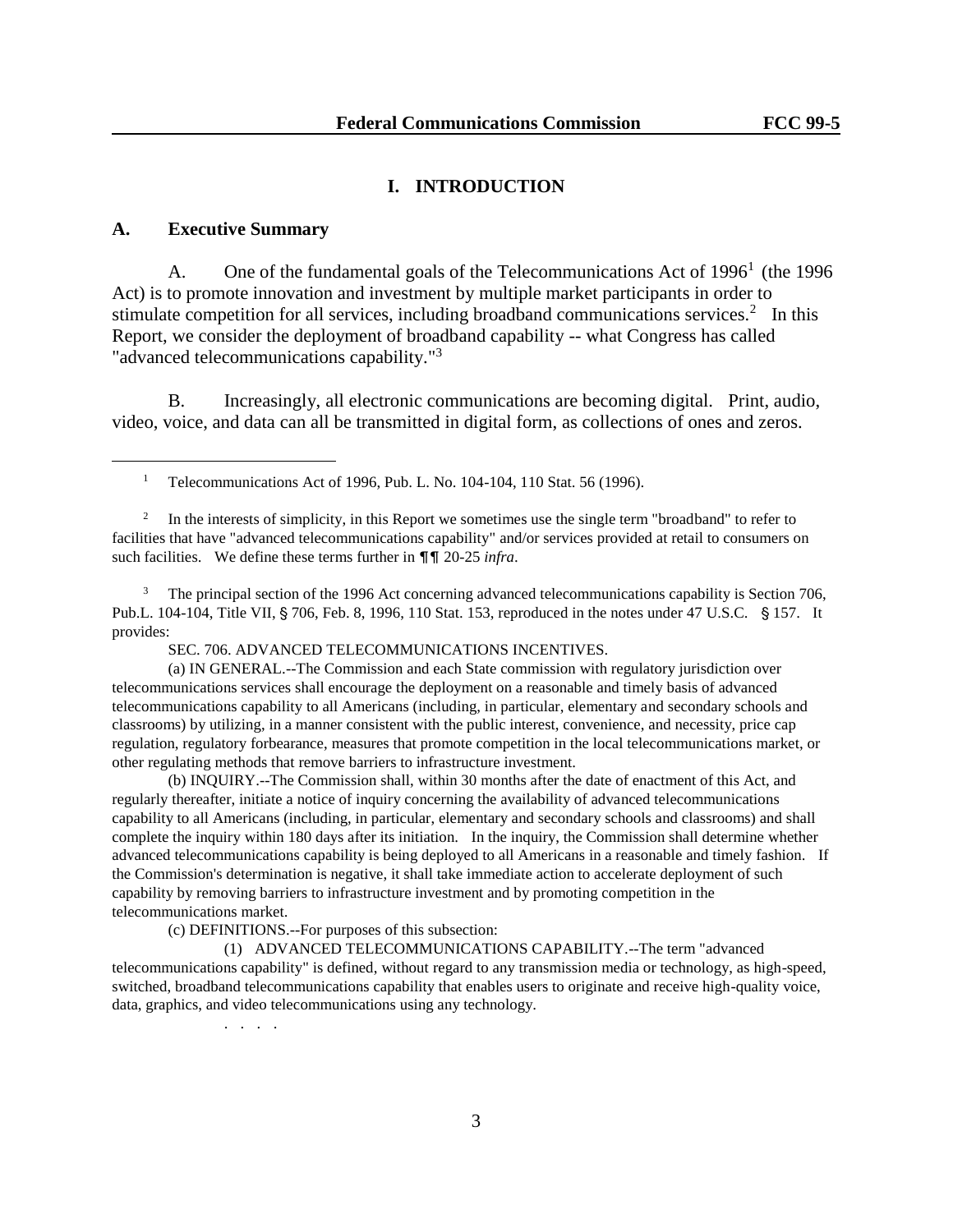Broadband makes it possible to send and receive enormous amounts of digital information at high rates of speed.<sup>4</sup> Widespread access to broadband capability can increase our nation's productivity and create jobs. Access to broadband can also meaningfully improve our educational, social, and health care services.

C. As discussed further below, the demand for broadband capability is growing rapidly. For consumers, access to broadband capability means that many new services and vast improvements to existing services will be available. These services could include real-time video in addition to telephony, so that families that connect over the phone can see each other as well as talk to each other. They could also include the ability to download feature-length movies in a matter of minutes. In addition, access to broadband capability means being able to change web pages as fast as changing the channel on a television. As a result of these services, new possibilities will open up for electronic commerce. There may also be increased prospects for at-home learning and working at home (a special help for those who are home-bound due to age or disability),<sup>5</sup> platforms for entrepreneurs to launch new information-based businesses and home-based businesses, great improvements in medical treatment, and health care at home in emergencies and for the chronically infirm<sup>6</sup> -- all potentially at prices that large numbers of consumers are likely to willingly pay. Some of these services will be possible with enhancements to today's cable, telephone, and other facilities. Others, however, will require the deployment of entirely new technologies, especially in the last mile to the home.

D. As Congress directed, we intend to ensure that broadband capability is being deployed on a reasonable and timely basis to all Americans.<sup>7</sup> We are encouraged that, as the demand for broadband capability increases, methods for delivering this digital information at high speeds to consumers are emerging in virtually all segments of the communications industry -- wireline telephone, land-based ("terrestrial") and satellite wireless, and cable, to name a few.

E. Congress has instructed us to assess the availability of advanced telecommunications capability to all Americans, including in particular elementary and secondary schools and classrooms; and to take "immediate action" if we find that such capability is not being deployed to all Americans in a reasonable and timely manner. We are committed to following this instruction while also promoting the deregulatory and procompetitive goals of the

<sup>&</sup>lt;sup>4</sup> The term "broadband" is generally used to convey sufficient capacity -- or "bandwidth" -- to transport large amounts of information.

<sup>5</sup> *See* Comments of Randall Wolf.

<sup>6</sup> *See, e.g.*, Comments of MediaOne Group, Inc., at 10.

<sup>7</sup> *See supra* note 3.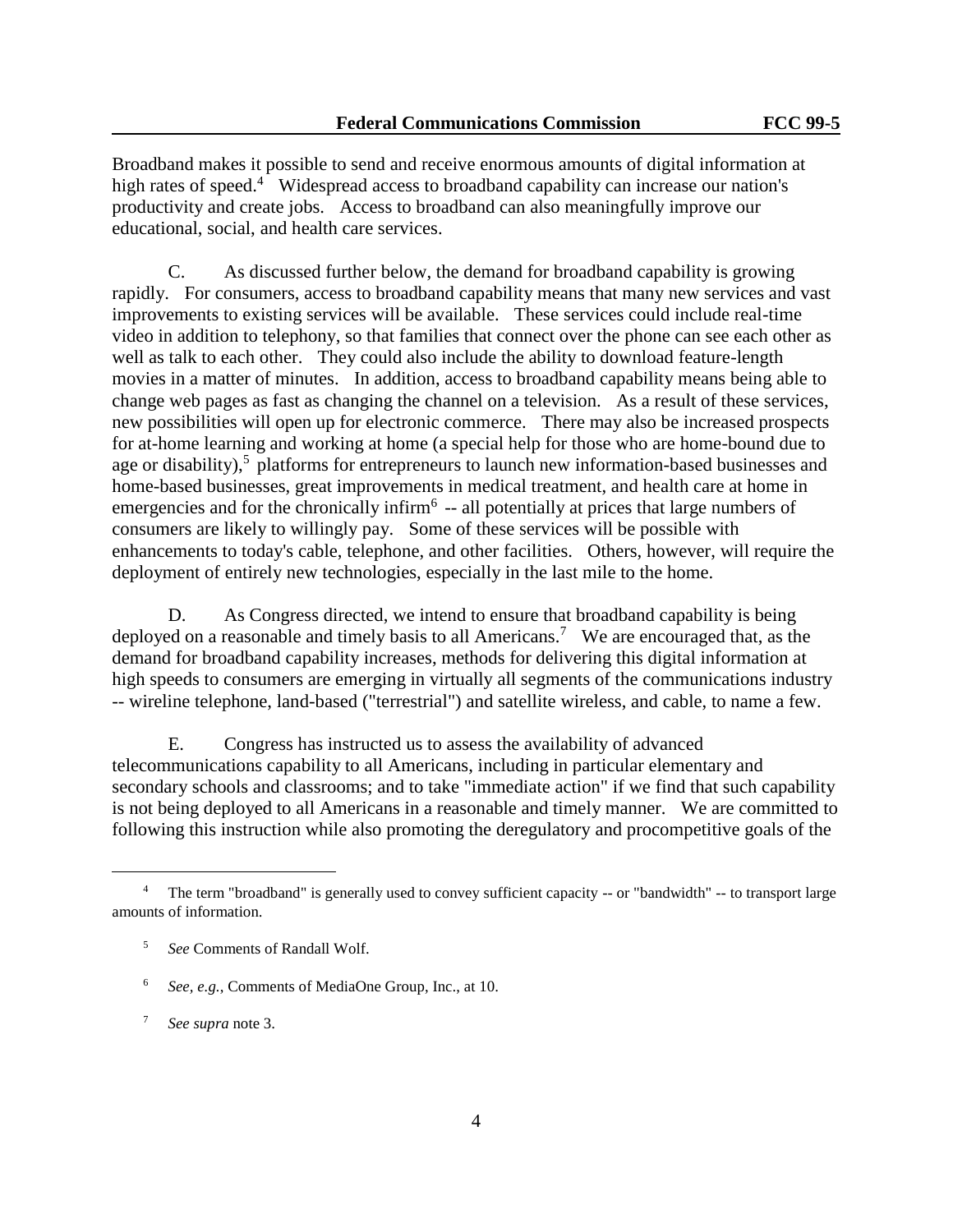1996 Act. Our role is not to pick winners and losers, or to select the best technology to meet consumer demand. We intend to rely as much as possible on free markets and private enterprise.

F. We certainly have not reached the ultimate goal that all Americans have meaningful access to advanced telecommunications services. Indeed, at such an early stage of deployment of many broadband services, it is difficult to reach any firm judgment about the state of deployment. Nonetheless, we are encouraged that deployment of advanced telecommunications generally appears, at present, reasonable and timely. We base this conclusion, in part, on the large investments in broadband technologies that numerous companies in the communications industry are making. We expect that these investments will lead, in the near future, to greater competition in the broadband market and to greater deployment of these services in a manner that is more efficient and includes all Americans.

G. Although we conclude that, at present, deployment of advanced telecommunications capability appears to be reasonable and timely, we note that this conclusion is based partly on actual deployment and partly on certain assumptions and predictions regarding the future. For instance, this Report uses actual subscribership as a proxy for "deployment" and "availability." Although we find this to be a reasonable approach, we acknowledge that it may not be a precise estimate of actual deployment and availability. In addition, the Report compares the deployment of advanced telecommunications capability to the deployment of other communications-related services. Although deployment of another communications-related technology may not necessarily furnish a perfect analogy to deployment of advanced telecommunications capability, we believe that such empirical comparisons may be useful as one objective method to evaluate deployment of broadband. Finally, assertions of companies regarding their plans for deployment, while helpful, may not ultimately prove accurate. Given that this Report presents a snapshot at the early stages of deployment, we remain cautious about drawing definitive conclusions regarding the deployment of broadband services. We will continue to monitor the situation through annual reports and, in future reports, we hope to improve and expand upon the data we receive and our tools of analysis.

H. Where necessary, we are already taking steps, partly in proceedings described in Section V below, to ensure that overall market conditions for local telecommunications are conducive to investment, innovation, and meeting consumer demand. In another proceeding, for example, we are considering measures to promote the deployment of wireline advanced services by both incumbent Local Exchange Carriers (LECs) and new entrants. We will continue to monitor closely the deployment of broadband capability by providers using all technologies. We will not hesitate to reduce barriers to infrastructure investment and to promote competition so that companies in all segments of the communications industry will have marketbased incentives to innovate and invest in new technologies and facilities. We are committed to carrying out Congress' directive to ensure that advanced telecommunications capability is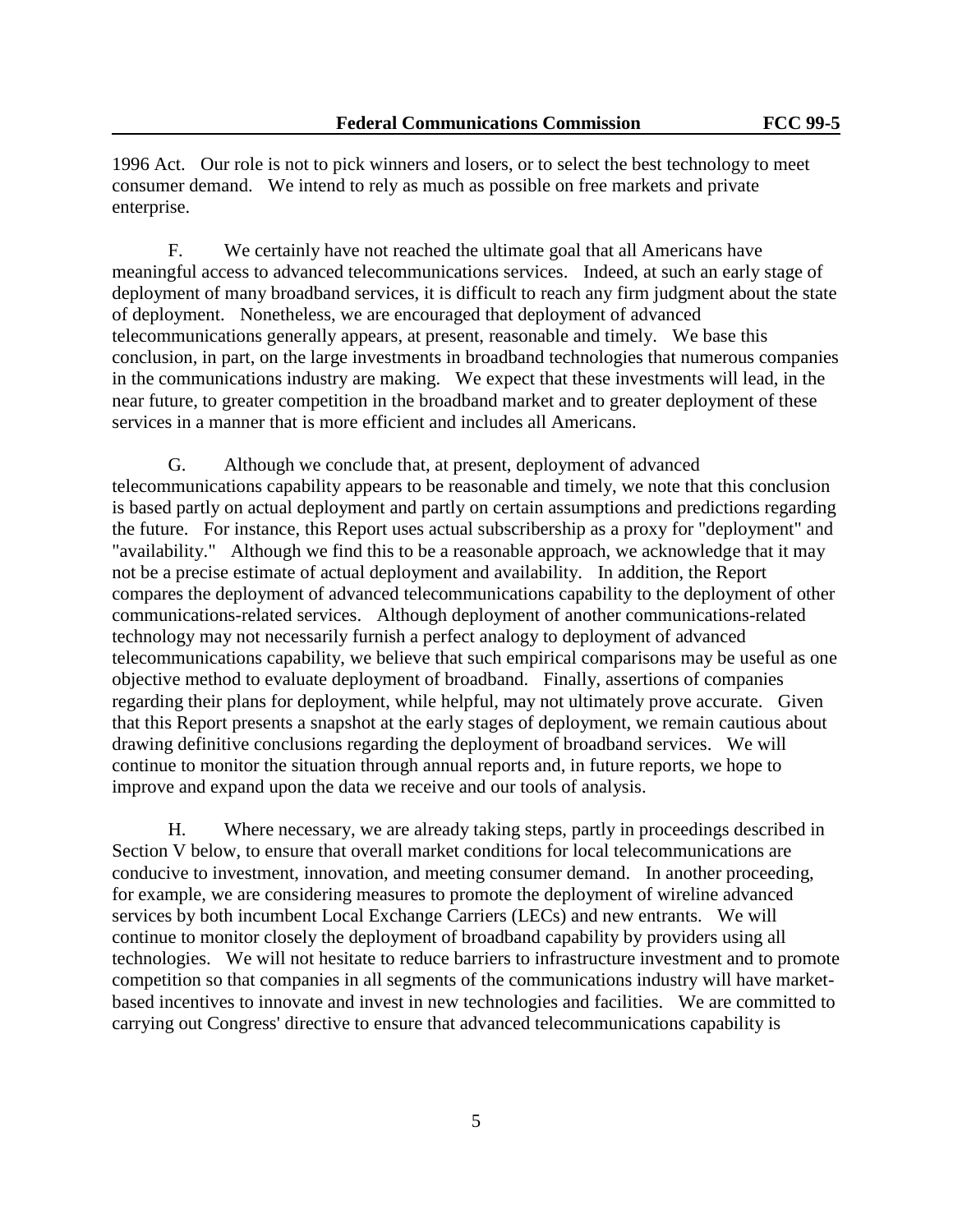deployed in a reasonable and timely manner to all Americans.

### **B. Statutory Framework**

I. Section 706 of the  $Act^8$  is a Congressional mandate to the Commission to examine the availability of advanced telecommunications capability to all Americans.<sup>9</sup> The statute defines "advanced telecommunications capability," "without regard to any transmission media or technology, as high-speed, switched, broadband telecommunications capability that enables users to originate and receive high-quality voice, data, graphics, and video telecommunications using any technology."<sup>10</sup>

J. In section 706(b), Congress specifically directs the Commission to begin this inquiry, within thirty months of enactment of the 1996 Act, to find out whether advanced telecommunications capability is being deployed to all Americans in a "reasonable and timely fashion." The Commission must complete the inquiry within 180 days, and must take "immediate action to accelerate the deployment" of advanced telecommunications capability by removing barriers to infrastructure investment and by promoting competition in the telecommunications market if the inquiry determines that such capability is not being deployed in a reasonable and timely fashion.

## **C. Overview**

K. In this Report, we consider the deployment of broadband to "all Americans" to determine whether the pace of deployment is "reasonable and timely." After defining some statutory terms in Section II, we examine in Section III the deployment of broadband capability. Many large and medium-sized business and government customers have had access to broadband for years, and in this proceeding we have heard few complaints from such customers that they, as a group, do not have access to broadband technologies. Therefore, this Report concentrates on the consumer market.

L. Numerous companies in virtually all segments of the communications industry are

<sup>8</sup> *Id.*

<sup>9</sup> "Section 4 of the Bill [later section 706 of the 1996 Act] states clearly that this bill is intended to establish a national policy framework designed to accelerate rapidly the private sector deployment of advanced telecommunications." S. Rep. 104-23 at 27, March 30, 1995.

<sup>10</sup> Section 706 (c)(1), *supra* note 3.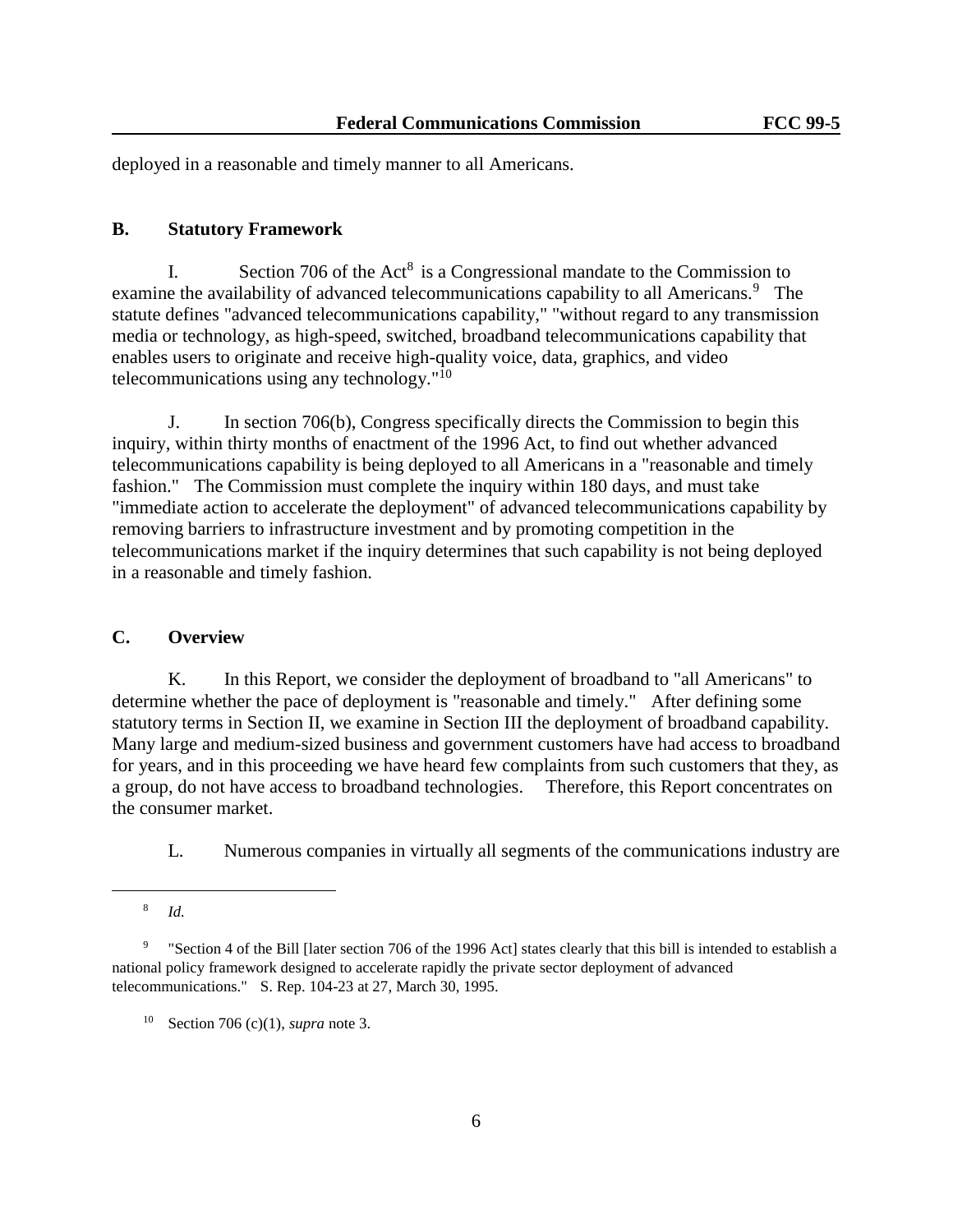starting to deploy, or plan to deploy in the near future, broadband to the consumer market. Current providers include cable television companies, incumbent LECs, some utilities, and "wireless cable" companies. In many areas, too, competitive LECs that serve large and medium-sized business customers start with loops provided by incumbent LECs and add broadband enhancements of their own, thus constituting another supplier of broadband for those customers. They also serve residential customers in the "small office, home office" market. In addition, other companies are considering providing broadband services to the consumer market, including interexchange carriers (IXCs), information service providers (ISPs), cellular companies and providers of broadband Personal Communications Services, and relatively recent licensees of spectrum using both satellite and terrestrial "fixed wireless" technologies.

M. In Section III, we first examine trends in investment in broadband technologies and facilities to determine whether companies are making the investment necessary to supply the consumer market with broadband capability. We consider investment in both backbone facilities and the "last mile."<sup>11</sup> We find that broadband backbone facilities are being deployed in a reasonable and timely manner. We then focus in particular on deployment of facilities that serve the "last mile," because the connection to the consumer has historically been the least competitive, and most bandwidth-constrained, part of the communications network. If all Americans are to have meaningful access to broadband capability, there must be a solution to the problem of the "last mile." No matter how fast the backbone or network is, if the last mile to the consumer is slow, then the consumer cannot take advantage of the network's high-speed capabilities.

N. After examining the investments in and deployment of advanced telecommunications capability in general, we next consider deployment of broadband capability to specific classes of users, including people in rural and low-income areas, and schools and classrooms. We discuss elementary and secondary schools and classrooms first, and then people in rural areas, low-income people, libraries and rural health care facilities.<sup>12</sup> In this section, we examine the deployment of broadband capability to ensure that such services are

<sup>&</sup>lt;sup>11</sup> As we stated in the Notice herein, for simplicity's sake, in this Report we will use the terms "backbone" and "last mile" as shorthand for interoffice/long distance/international and local facilities and services, respectively. *Cf.* Comments of BellSouth Corp. at 9 (distinguishing between "advanced access services, which connect the user to broadband networks, and advanced end-to-end networking, including backbone transport services"). Inquiry Concerning the Deployment of Advanced Telecommunications Capability to All Americans in a Reasonable & Timely Fashion, & Possible Steps to Accelerate Such Deployment Pursuant to Section 706 of the Telecommunications Act of 1996, *Notice of Inquiry*, 13 FCC Rcd 15280, 15286 n.9 (1998) (Notice).

<sup>12</sup> Section 706 specifically mentions elementary and secondary schools and classrooms. *See supra* note 3. Section 254 of the 1996 Act, which concerns universal service, specifically mentions those users and also lowincome consumers, those in rural, insular, and high cost areas, health care providers, and libraries. *See* 47 U.S.C. § 254 (b)(3,6), (c)(3), (h)(2)(a).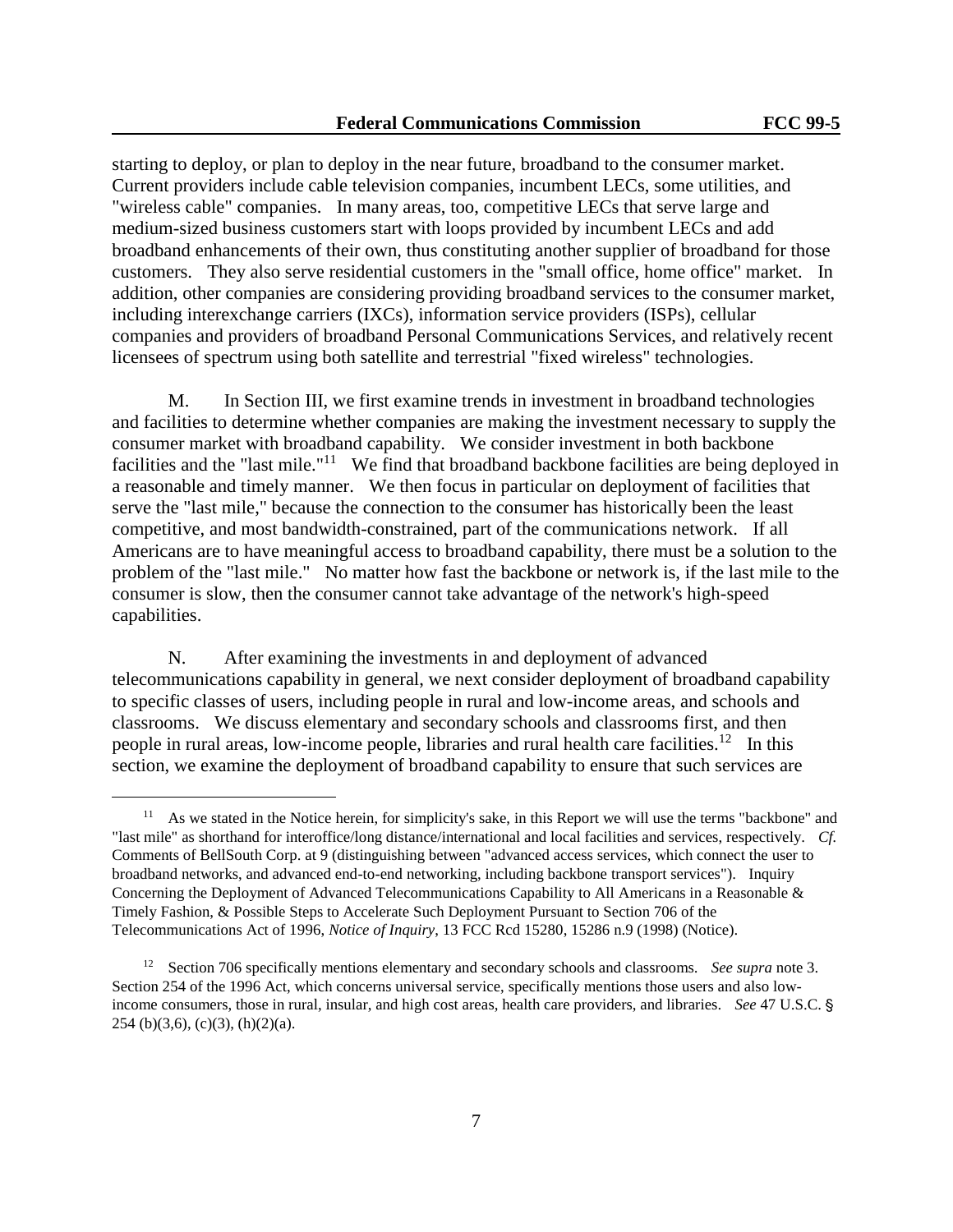made available to all Americans as called for in section 706(b) of the 1996 Act.

O. We next consider the demand for broadband capability. We recognize that the demand for such capability will turn on its price; demand for broadband capability will tend to increase as its price declines. In order to determine whether broadband capability is being deployed in a reasonable and timely fashion, we must examine whether communications companies are meeting demand.

P. Overall, we find that, although the consumer broadband market is in the early stages of development, it appears, at this time, that deployment of broadband capability is reasonable and timely. Nevertheless, this is an early snapshot of a fledgling market. We find that there is already a significant initial demand for broadband capability and we expect demand to grow substantially in the coming years. We are committed to ensuring that deployment of broadband capability to the consumer market remains timely and reasonable as the market for broadband develops, and that the supply of broadband meets consumer demand.

Q. In Section IV, we discuss a number of key issues that may have a significant impact on the deployment of broadband capability in the near future. These issues are (1) access to broadband systems; (2) access to multiple dwelling units for the provision of broadband services; and (3) Internet peering arrangements. Although we do not take action on these issues at this time, we intend to monitor these issues closely.

R. Finally, in Section V, we discuss some of the specific proceedings in which the Commission is already taking steps to promote the availability of broadband capability. In no respect are we considering regulating the Internet. Rather, through these and other proceedings, we seek to reduce barriers to competition so that companies in all segments of the communications industry have the incentive to innovate and to deploy new technologies and services to all Americans.

S. Consistent with Congress's directive that we examine these issues "regularly," we plan to issue reports such as this one each calendar year.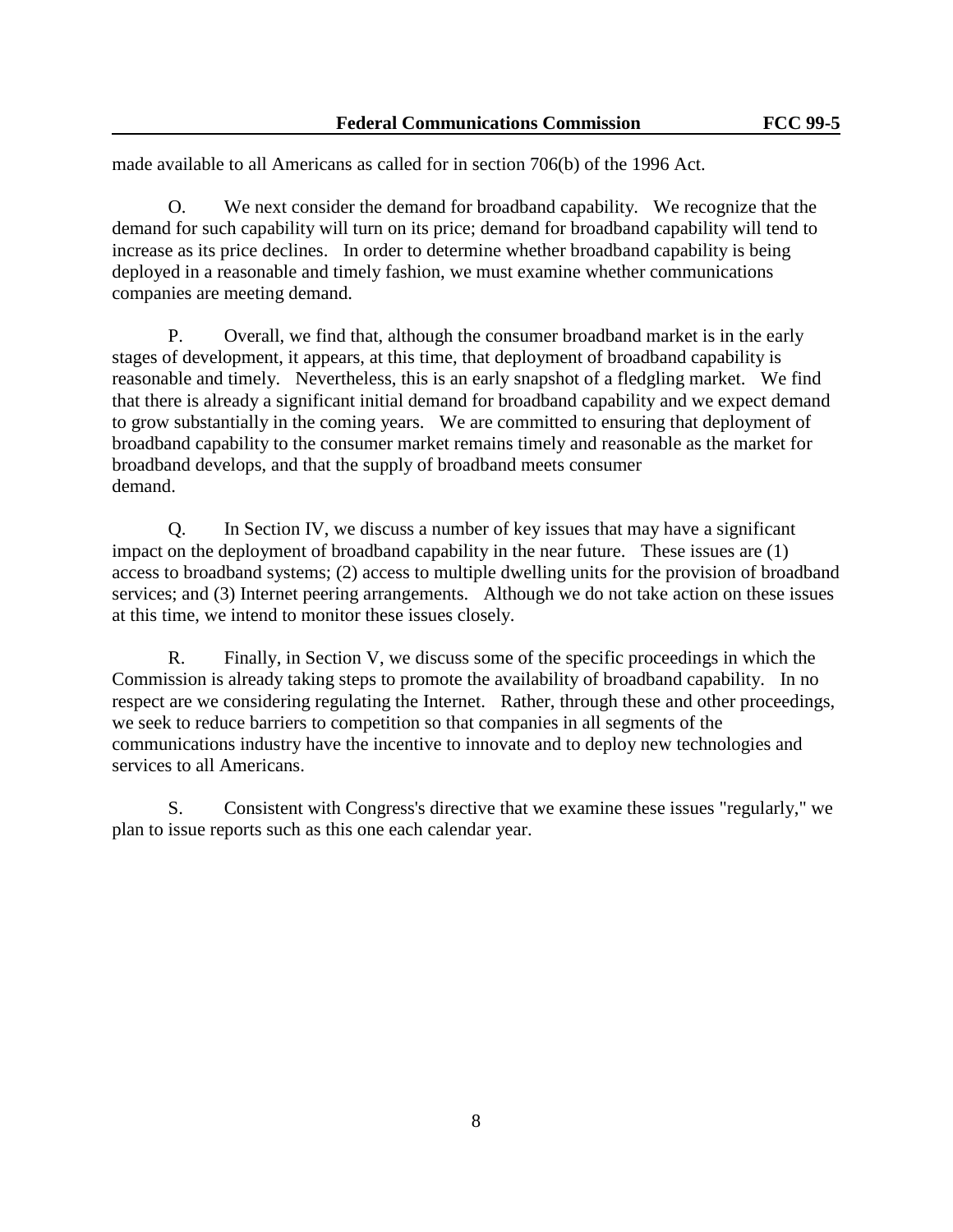### **II. TERMINOLOGY**

### **A. Definition of "Advanced Telecommunications Capability"**

T. Section 706 (b) of the 1996 Act defines "advanced telecommunications capability" as "high-speed, switched, broadband telecommunications capability that enables users to originate and receive high-quality voice, data, graphics, and video telecommunications using any technology." For purposes of this Report, we define "broadband" as having the capability of supporting, in both the provider-to-consumer (downstream) and the consumer-toprovider (upstream) directions, a speed (in technical terms, "bandwidth") in excess of 200 kilobits per second (kbps) in the last mile.<sup>13</sup> This rate is approximately four times faster than the Internet access received through a standard phone line at 56 kbps. We have initially chosen 200 kbps because it is enough to provide the most popular forms of broadband -- to change web pages as fast as one can flip through the pages of a book and to transmit full-motion video. We also include in broadband facilities that have been upgraded or otherwise altered in ways that make them capable of broadband speeds. Thus, a non-broadband line, like a standard telephone line, that has been conditioned so that it is capable of more than 200 kbps would constitute broadband.<sup>14</sup>

U. We interpret "enabl[ing] users to originate and receive . . . telecommunications" as requiring two-way telecommunications. Thus, neither a conventional cable television system nor a digital television signal, by itself, would be broadband within the statutory definition, for they are both one-way.<sup>15</sup>

V. We define broadband as including a service in which the upstream and downstream communications paths are not in one self-contained system or offering.<sup>16</sup> Thus, broadband could include an upstream path supplied by a LEC and a downstream path supplied by a satellite company. This takes account of the fact that telecommunications in this country consists increasingly of a "network of networks." Both paths, however, must be capable of

<sup>&</sup>lt;sup>13</sup> We believe that Congress intended broadband to be faster than ISDN service, which operates at a data rate of 128 kbps and was widely available at the time the 1996 Act was enacted. Re ISDN service, *see also infra*  $\P$  2 in Appendix A.

<sup>14</sup> *See* Comments of Cincinnati Bell Tel. Co. at 7.

<sup>&</sup>lt;sup>15</sup> Another reason that neither a conventional cable television system nor a digital television system, by itself, would fit the statutory definition is that neither permits "switched" communications. *See supra*  $\P$  20.

<sup>16</sup> *See, e.g.*, Comments of Personal Commun. Indus. Ass'n at 8 n.11; Comments of Paging Network, Inc., at 5- 6.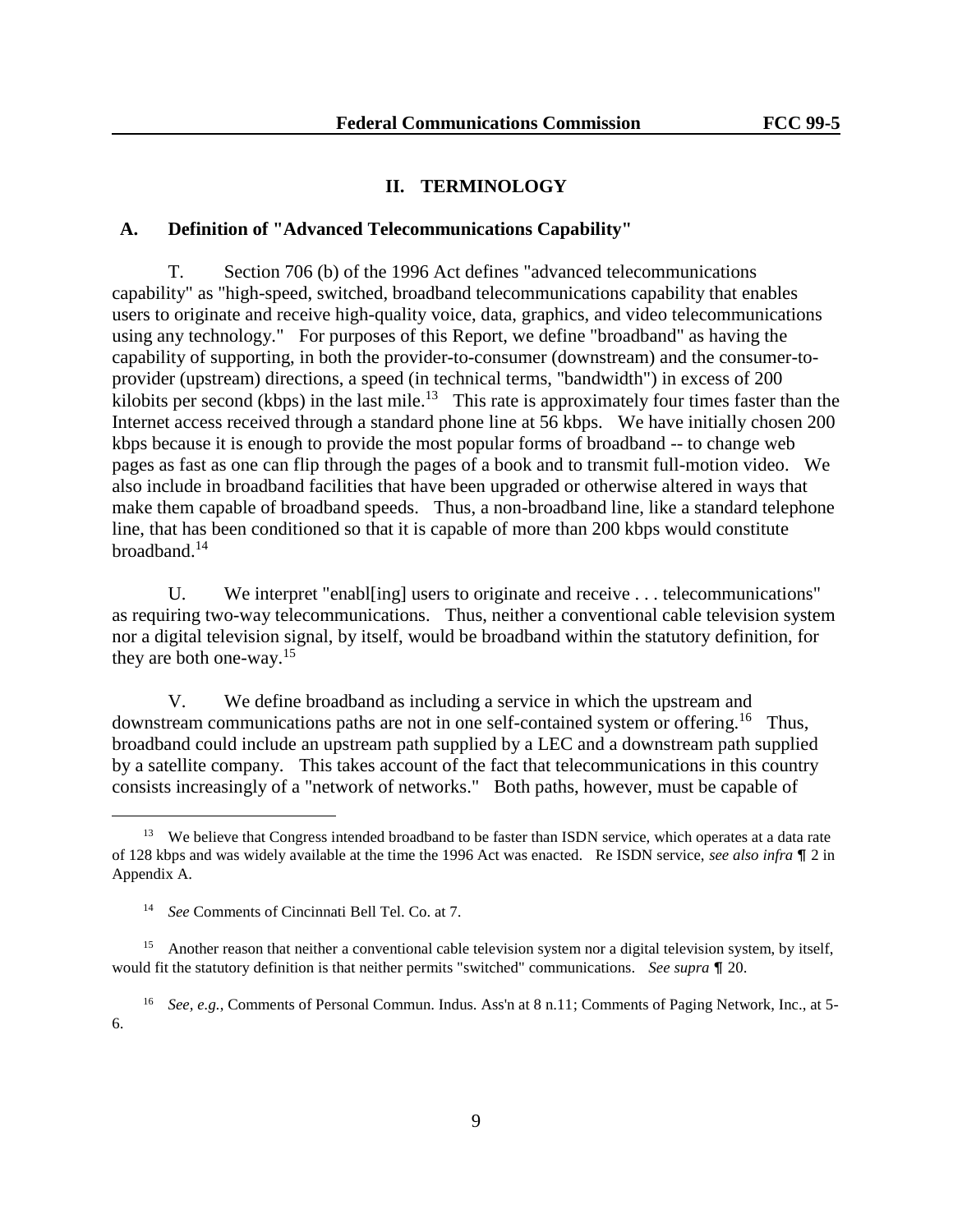supporting a speed in excess of 200 kbps in the last mile, as we discussed in paragraph 20 above. $17$ 

W. We further find that broadband service does not include content, but consists only of making available a communications path on which content may be transmitted and received.<sup>18</sup> In addition, we emphasize that whether a capability is broadband does not depend on the use of any particular technology or nature of the provider.<sup>19</sup>

X. Some facilities and services may not be "telecommunications" within the precise terms of the Communications Act of 1934, as amended,<sup>20</sup> but may as a practical matter be competitive with advanced telecommunications capability. One such service is broadband provided over cable television systems, which we describe in paragraph 55 and Appendix A, paragraph 6, below. There is disagreement over the status of such services under the 1934 Act.<sup>21</sup> We do not decide such issues, but we do consider such services in this Report. By way of analogy, a study of the future of "mass transit" between New York and Washington would need to consider travel by car between the same points even if cars are not "mass transit."

Y. Finally, we recognize that as technologies evolve, the concept of broadband will evolve with it: we may consider today's "broadband" to be narrowband when tomorrow's technologies are deployed and consumer demand for higher bandwidth appears on a large scale. For example, we may find in future reports that evolution in technologies, retail offerings, and demand among consumers has raised the minimum speed for broadband from 200 kbps to, for

<sup>&</sup>lt;sup>17</sup> Certain services, such as Hughes's DirecPC, are capable of affording the customer rates of speed in excess of 200 kbps in the downstream direction, but rely on standard telephone company lines, with speeds far less than 200 kbps, in the upstream direction. Such services are not advanced telecommunications capability, because Section 706 requires broadband rates of speed in both directions. See  $\S$  706 (c)(1), *supra* note 3 (defining advanced telecommunications capability as "broadband telecommunications capability that enables users to originate and receive high-quality voice, data, graphics, and video telecommunications"). Nevertheless, we find services such as DirecPC to be useful and we encourage their deployment, although not as advanced telecommunications capability.

<sup>&</sup>lt;sup>18</sup> *See* Comments of e.spire Commun., Inc. at 4; Comments of Information Technology Ass'n of America at 2 n.3.

<sup>&</sup>lt;sup>19</sup> For example, a government-owned public utility that deployed broadband would not, because of its ownership, be considered differently from any other broadband provider. *See* Comments of American Public Power Ass'n at 14.

<sup>&</sup>lt;sup>20</sup> *See, e.g.*, 47 U.S.C. § 153 (43)).

<sup>21</sup> *Compare, e.g.*, Reply Comments of MindSpring Enterprises, Inc., at 21-23 *with* Reply Comments of Cox Commun., Inc., at 5-7.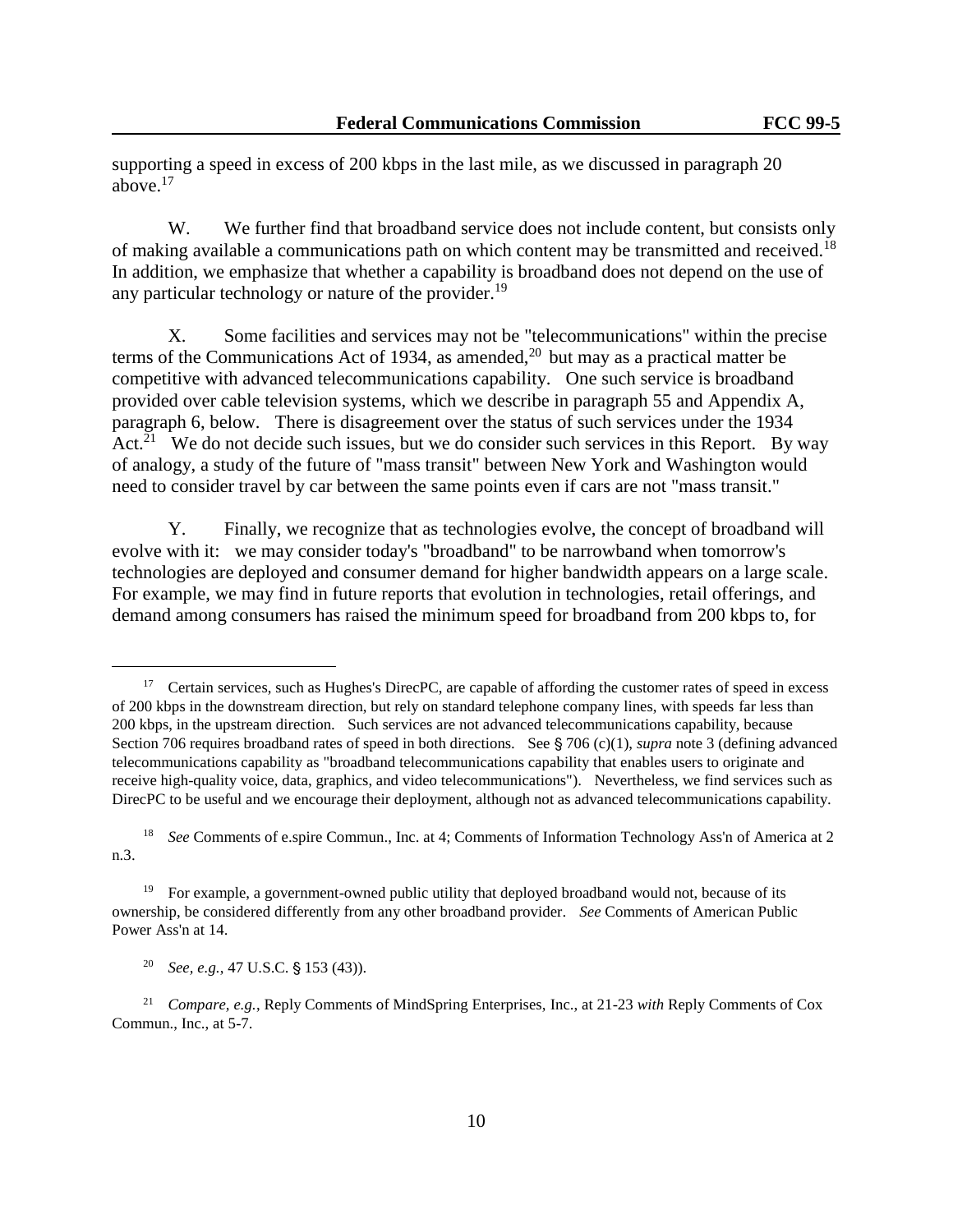example, a certain number of megabits per second (Mbps). $^{22}$ 

## **B. Standard for What Is "Reasonable and Timely"**

L,

Z. Business Customers. Broadband services are available to most business customers  $-$  and have been for years in many cases.<sup>23</sup> BellSouth, for example, states that "[h]igh-end business users, especially in densely populated areas, already have access to a wide array of broadband networking and access capabilities."<sup>24</sup> The Progress and Freedom Foundation states in more detail that:

Businesses have been using digital bandwidth much longer than residences. Electronic Data Interchange, a protocol for computer-to-computer transaction of billing, purchasing, invoicing, and other business functions, pre-dates the Internet. . . . Until the rise of the Internet, many businesses were served by expensive private or leased facilities, obtained from value-added network (VAN) providers such as GE Information Services (GEIS) and IBM, as well as from local telephone companies, competitive access providers and long-distance carriers. . . . It is estimated that over 90 percent of Fortune 1000 companies have either established or plan to establish a corporate Intranet. . . . Leased T1 lines are increasingly used to access the Internet and public switched networks. According to analyst Dataquest, the number of installed T1 lines will surge by about 23 percent per year during the next two years.<sup>25</sup>

The majority of commenting parties appear to agree that the deployment of broadband for large and medium-sized business customers as a group is reasonable and timely, and we agree. By

<sup>&</sup>lt;sup>22</sup> *See, e.g.*, Comments of ADC Telecommun., Inc., at 6; Comments of Bell Commun. Research, Inc., at 2 n.1; Comments of the Commercial Internet Exchange Ass'n at 6; Comments of Virtual Hipster at 2; Comments of the Rural Policy Research Inst. at 3; Comments of SBC Commun. Inc., at 14.

<sup>&</sup>lt;sup>23</sup> It is not surprising that advanced services were first provided to business customers. In general, business customers are less geographically dispersed than residential customers, use a greater volume of telecommunications, and are more lucrative to serve.

<sup>24</sup> Comments of BellSouth Corp. at i. *See also* Comments of Bell Atlantic at 7 ("Winstar and Teligent are building nationwide broadband wireless systems that will reach the majority of business customers."). *But see* Comments of Ameritech, Appendix B (statements from a few business customers that they are not satisfied with their present broadband options).

<sup>25</sup> *See, e.g.*, Comments of the Progress & Freedom Foundation at 17-20 *passim* (footnotes omitted; underlining in original).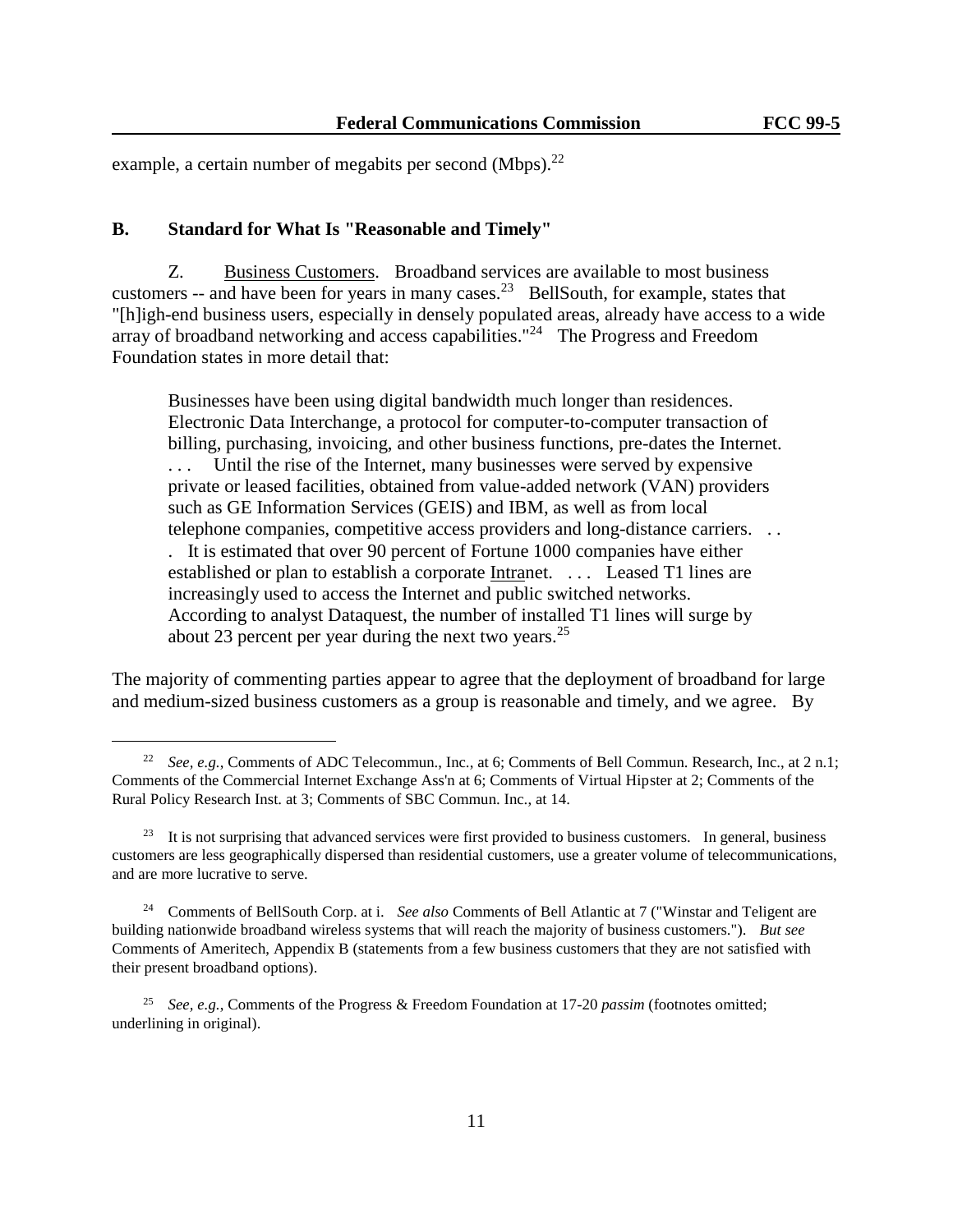that we do not mean that every business in America is receiving all the broadband it wants at prices it likes. Rather, we interpret "reasonable and timely" to mean that businesses, on the whole, either have access to broadband or, according to the best evidence, will have it soon.<sup>26</sup> Accordingly, in this Report we focus on the consumer market.

AA. The Consumer Market. In Section III below, we evaluate whether deployment of broadband to the consumer market is reasonable and timely by considering the state of investment in broadband facilities, the extent to which last mile facilities have actually been deployed, deployment to "all Americans," and the state of demand.

BB. We define "the consumer market" as consisting of small business and residential customers, to whom we sometimes refer collectively as "the residential consumer."<sup>27</sup> Because there is little data in our record about small business customers, and because small business customers share significant characteristics with residential customers, in this Report we will treat residential customers as a surrogate for small business customers.<sup>28</sup>

CC. In addition, we believe it is useful to compare the initial deployment of broadband with the deployment of other technologically advanced services whose deployment occurred through profit-driven private enterprise in market conditions and ultimately reached all, or the vast majority of, Americans.<sup>29</sup> Using objective data about comparable services that have actual histories reflects how long it takes in the real world to raise capital, lay lines or build radio towers or launch satellites, build marketing and sales and other operational staffs and skills, establish brand identity and a good reputation with millions of consumers, and stimulate demand.

DD. We note that section 706 concerns not only the deployment of advanced telecommunications capability, but also its availability.<sup>30</sup> The record before us focuses on

<sup>&</sup>lt;sup>26</sup> In addition, many satellite-based and terrestrial wireless broadband systems plan to focus on business customers. *See, e.g,*, Comments of Teligent, Inc., *passim*, and *infra* note 92.

<sup>27</sup> In theory, small business and residential consumers have been able to subscribe to the broadband services that medium-sized and large business subscribers have subscribed to for years. Those services, however, were neither designed for, marketed to, or taken by small business and residential customers in any significant numbers.

<sup>28</sup> We are aware, however, that two terrestrial wireless carriers, Winstar and Teligent, are targeting their broadband at small business customers. *See* Comments of Teligent, Inc., at 1, 4; Reply Comments of WinStar Communications, Inc., at 3 n.7.

<sup>&</sup>lt;sup>29</sup> We will not use a subjective measurement, such as the state of deployment that would occur in a hypothetical market. *See*, *e.g.*, Comments of Ameritech at 8.

<sup>30</sup> *See* section 706 (a, b), *supra* note 3.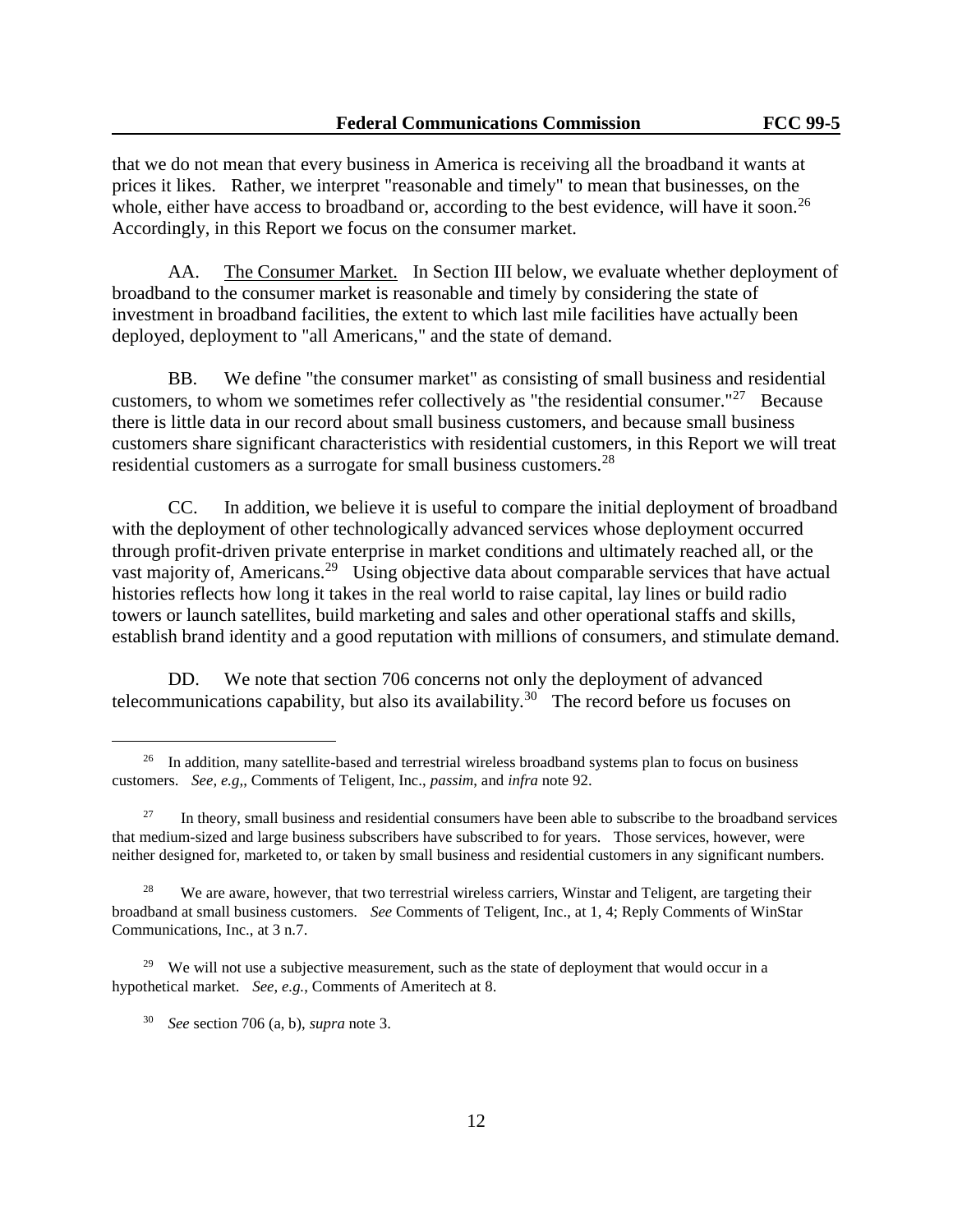deployment of advanced capability, such as investment and construction plans, and generally lacks information about availability, which we believe refers to a consumer's ability to purchase a capability that has been deployed.

EE. As comparable services, we have chosen the original telephone in the 1870s, over-the-air black-and-white television in the late 1940s, color television in the 1950s, and cellular service in the mid-1980s.<sup>31</sup> We recognize that no two products or services are the same or are deployed in exactly the same conditions. Thus, while we make certain comparisons here, we hope the parties in future proceedings of this type will assist us in refining the basis on which to make such comparisons and, more generally, in measuring objectively whether deployment is reasonable and timely. We especially welcome suggestions about how to measure the market demand for broadband by taking into account such actual indicia as prices, willingness to pay, specific desired services, and the other complexities of consumer markets.

FF. The first regular, sustained commercial offerings occurred for the telephone in  $1876<sup>32</sup>$  for post-World War II over-the-air black-and-white television in 1946 $<sup>33</sup>$  for color</sup>

L,

<sup>32</sup> ALAN STONE, WRONG NUMBER: THE BREAKUP OF AT&T at 30 (1989).

<sup>33</sup> *Compare* ERIC BARNOUW, TUBE OF PLENTY: THE EVOLUTION OF AMERICAN TELEVISION at 100 (1990), *and* WILLIAM BODDY, FIFTIES TELEVISION: THE INDUSTRY AND ITS CRITICS at 46 (1993), *with* CHRISTOPHER H. STERLING & JOHN M. KITROSS, STAY TUNED: A CONCISE HISTORY OF AMERICAN BROADCASTING at 278 (1978).

<sup>&</sup>lt;sup>31</sup> The dates stated in the text above are after the regulatory gestation preceding the actual commercial offering of over-the-air television and cellular service.

We are aware, of course, that none of the four services we have chosen is precisely the same as broadband. That is one reason we have chosen four of them. The similarities, however, are substantial. These four services and broadband share a majority, and in some cases all, of the following characteristics: they require the deployment of new, complex networks of facilities, they give consumers a capability they previously lacked, they entail interactivity, and they require each consumer to make an up-front payment and to make an additional recurring payment. In addition, all four services we have chosen are, in a sense, evolutionary. Just as broadband Internet access was preceded by narrowband (56 kbps) Internet access, cellular service was preceded by paging, with voice messages and visual displays of data in some offerings, and by citizen's band radios, which allowed people in cars to communicate over radio waves. The telephone was preceded by the telegraph, to which the telephone was originally considered an adjunct. Post-War black-and-white television was preceded by radio broadcasting and movies, and by mechanical television in the late 1920s and early electronic television in the late 1930s. Color television was an enhancement of black-and-white television. Even the radio-based technologies on our list required the deployment of new networks, and ones that involved more than the erection of radio transmitters. For example, although over-the-air television broadcasting (both black-and-white and color) and cellular service did not require new *wire* lines to be laid to every home or car, it was years before their *radio* lines and the rest of those technologies overcame the limiting factors of distance, hills and valleys, and buildings, and allowed high-quality transmission and reception everywhere.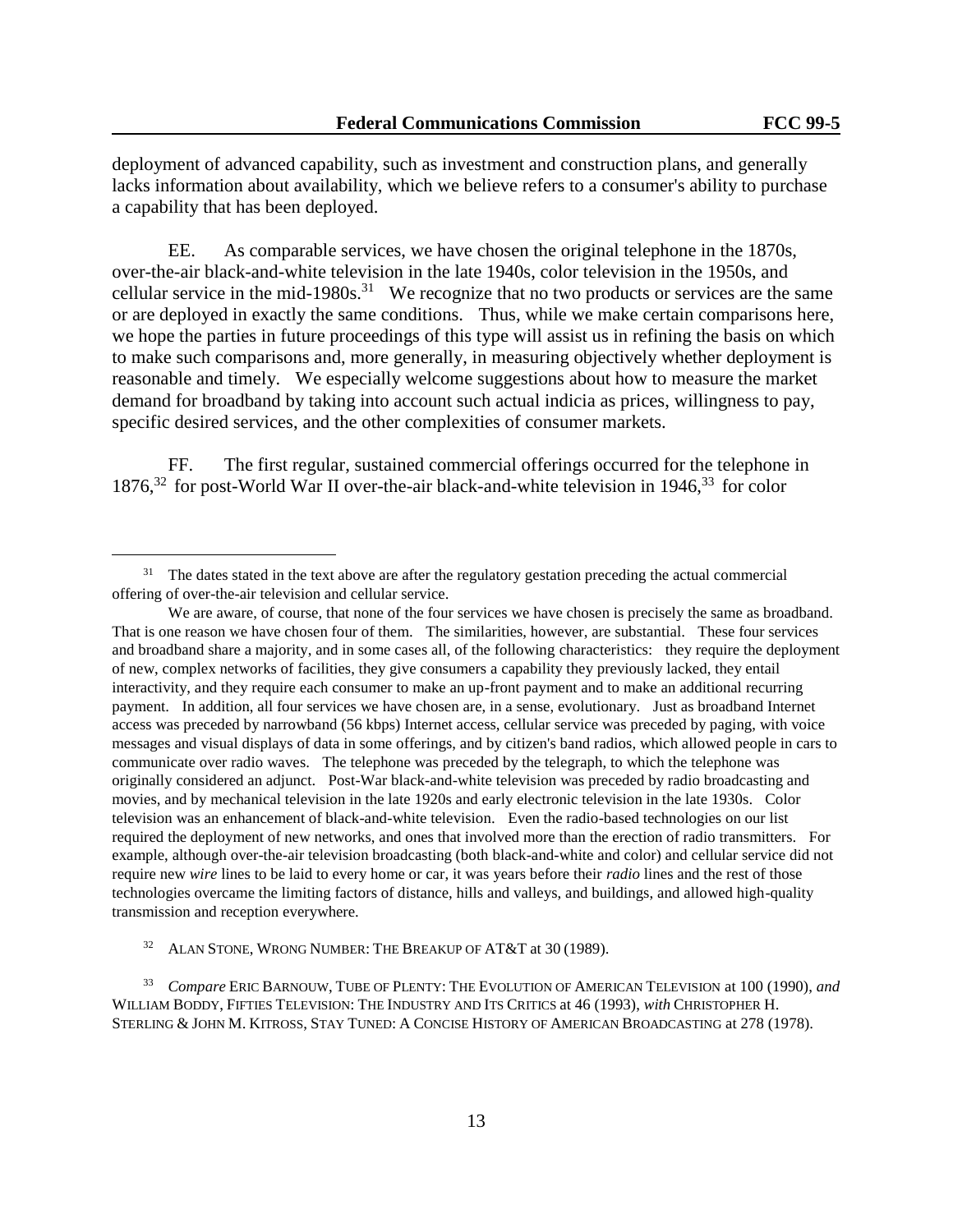television in 1954, $34$  for cellular service in 1983, $35$  and, for broadband for residential customers, apparently in 1996. $36$  For broadband, therefore, we have just completed the second calendar year of commercial offering. In 1878, twenty-six thousand telephones were being rented, most of them for business customers; $^{37}$  in 1948, over-the-air black-and-white television had a residential penetration of .4%;<sup>38</sup> in 1956, there were approximately 160,000 color televisions in use;<sup>39</sup> in 1985, there were approximately 340,000 cellular customers,<sup>40</sup> almost all of them business-based.<sup>41</sup> If the use of broadband by the consumer market, with adjustments to reflect the smaller population of this country in previous decades, equals or exceeds the deployment of these similar technologies at the same point after they were first offered to consumers on a regular, commercial basis, then there is a strong indication that the deployment of broadband to the consumer market is reasonable and timely.

GG. The rates of residential 'penetration' of these services are shown below in Chart 1.<sup>42</sup>

<sup>35</sup> Implementation of Section 6002(B) of the Omnibus Budget Reconciliation Act of 1993, *First Report*, 10 FCC Rcd 8844, 8848 (1995).

<sup>36</sup> Reply Comments of TCI at 8; http://www.rr.com/rdrun/company/index.html ("In September 1996, the first commercial broadband online service was delivered to customers . . . . "), *visited* Nov. 16, 1998; Robert W. Crandall & Charles L. Jackson, *Eliminating Barriers to DSL Service* at 11 (July 1998), Ex Parte Presentation by United States Telephone Association, Aug. 12, 1998 (USTA Presentation).

<sup>37</sup> STONE, *supra* note 32, at 30.

L,

<sup>38</sup> JAMES L. BAUGHMAN, THE REPUBLIC OF MASS CULTURE: JOURNALISM, FILMMAKING, AND BROADCASTING IN AMERICA SINCE 1941 at 41 (1992); WILLIAM BODDY, FIFTIES TELEVISION: THE INDUSTRY AND ITS CRITICS at 51 (1993). *Compare* Bureau of Census, U.S. Department of Commerce, Historical Statistics of the United States, Colonial Times to 1970, Vol. 1 at 42 (Series A 335-349, Number of Households) *with Id.*, Vol. 2 at 796 (Series R 93-105, Households with Television Sets).

<sup>39</sup> FCC, 23RD ANN. REP. at 114 (1957).

<sup>40</sup> Implementation of Section 6002(B) of the Omnibus Budget Reconciliation Act of 1993, *First Report* 10 FCC Rcd 8844, 8874 (1995).

<sup>41</sup> As late as 1994, most cellular customers were business customers. Craig O. McCaw, *Memorandum Opinion & Order*, 9 FCC Rcd. 5836, 5862 (1994).

<sup>42</sup> Note that most of the data in the preceding paragraph includes both business and residence users, and that Chart 1 shows estimates of residential penetration.

<sup>&</sup>lt;sup>34</sup> KENNETH BILBY, THE GENERAL: GENERAL SARNOFF & THE RISE OF THE COMMUNICATIONS INDUSTRY at 208 (1986).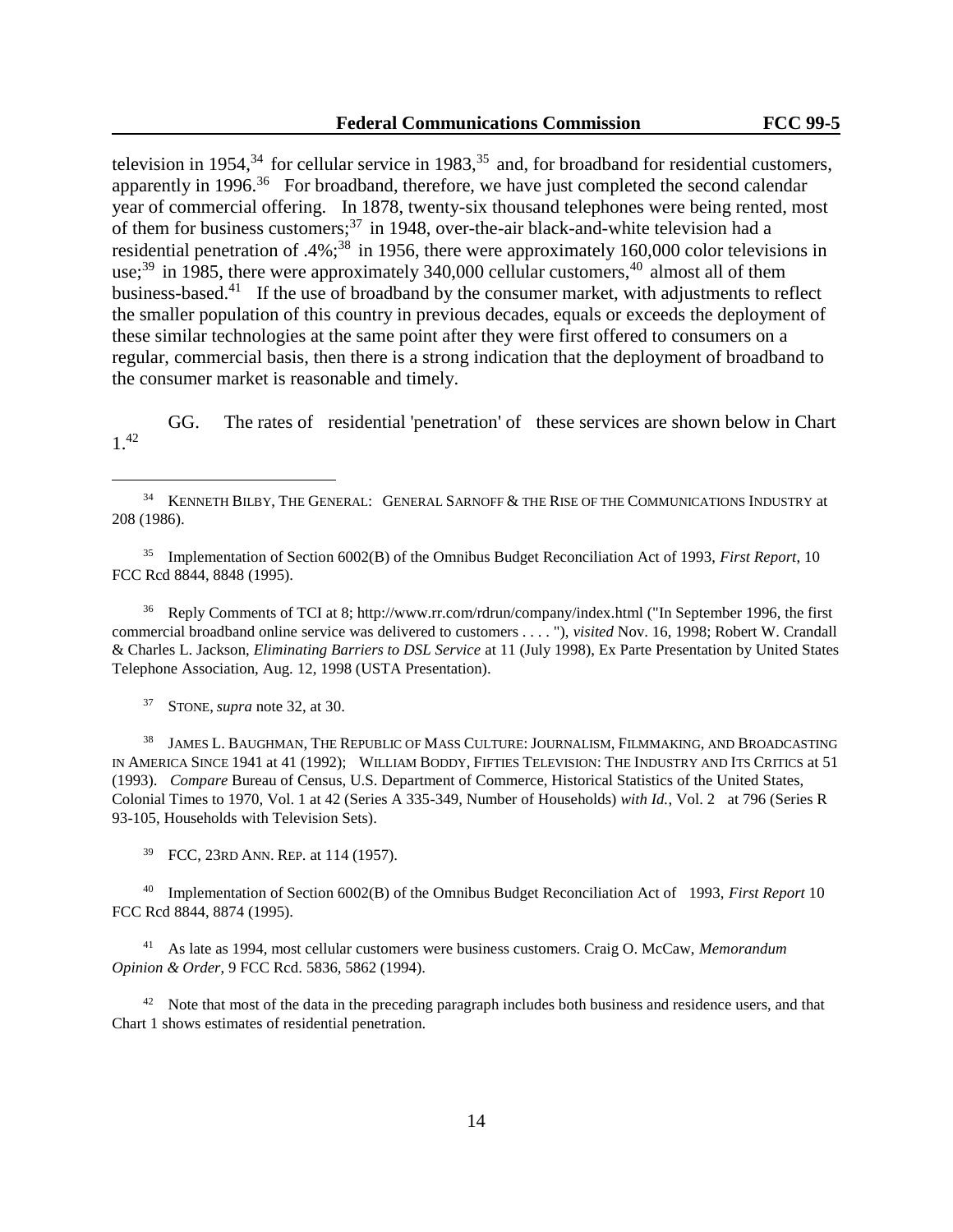# **CHART 1**

# **RESIDENTIAL PENETRATION RATES OF**

| NEW SERVICES <sup>43</sup> |  |
|----------------------------|--|
| A: Telephone Service       |  |
|                            |  |
|                            |  |
|                            |  |
|                            |  |
|                            |  |
|                            |  |
|                            |  |
|                            |  |
|                            |  |
|                            |  |
|                            |  |
|                            |  |
|                            |  |
|                            |  |
|                            |  |

**B: Other**

<sup>43</sup> Source: Common Carrier Bureau, Industry Analysis Division.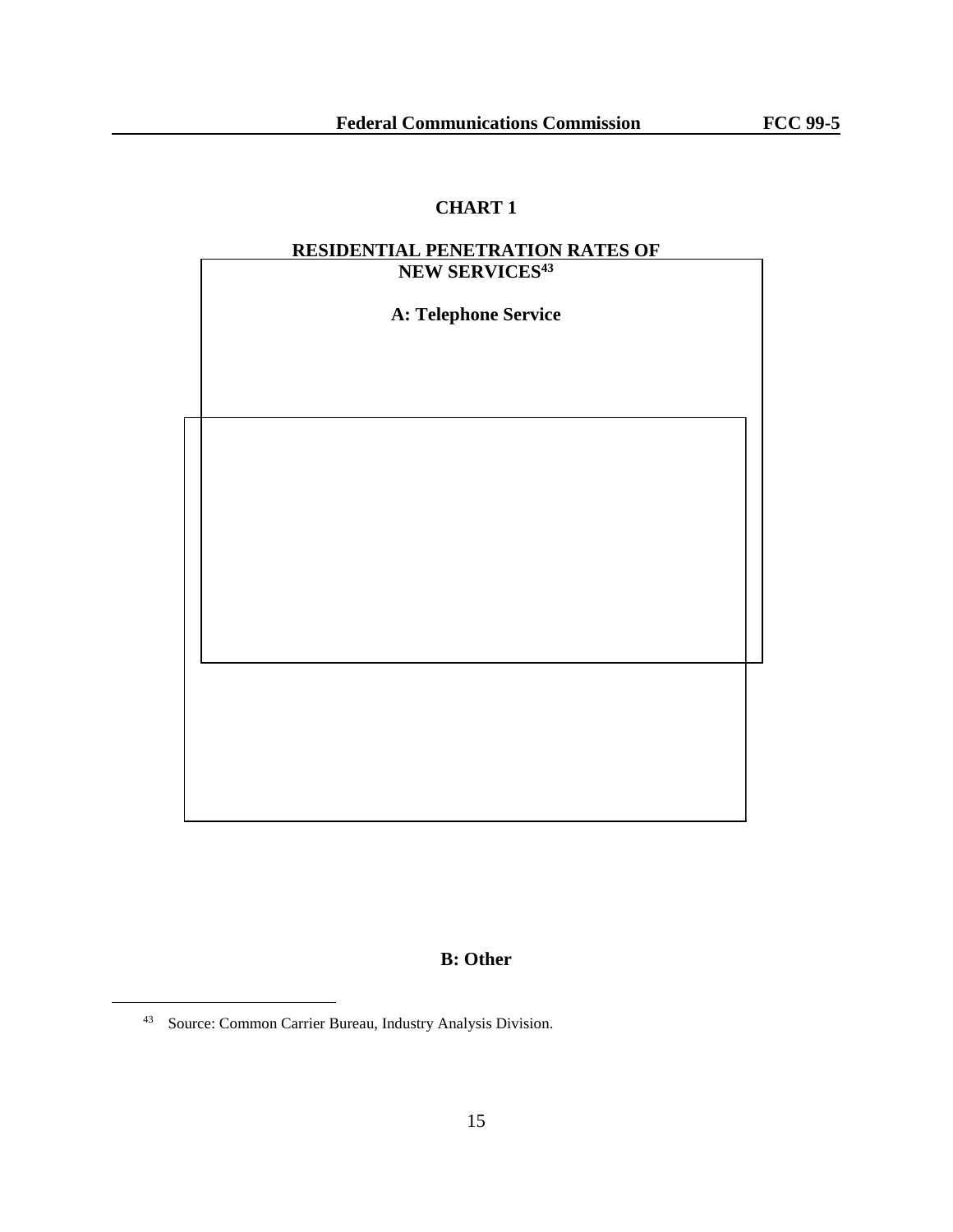The data in paragraph 32 and Chart 1 lead us to two conclusions. First, among residential customers, all these services spread slowly in their initial years, at the beginning of the so-called "S Curve."<sup>44</sup> Broadband for residential customers is today in a comparably initial stage. Therefore, although today all Americans do not have access to broadband, that fact alone does not mean that deployment is not reasonable and timely. Second, all these technologies eventually -- and, in the case of over-the-air black-and-white television, very quickly -- achieved nationwide penetration.

<sup>44</sup> SHARON M. OSTER, MODERN COMPETITIVE ANALYSIS at 125-26, 293-95 (Oxford Univ. Press 1994). Typically, a successful product's "S Curve" reflects (a) very few sales during its "launch period," which may last for years, (b) a steep rise in sales during the product's "take off" period as "positive feedback" from consumers stimulates additional sales and additional sales lower costs and prices per unit, and then (c) sales levelling off as the market approaches saturation. Carl Shapiro & Hal R. Varian, INFORMATION RULES: A STRATEGIC GUIDE TO THE NETWORK ECONOMY at 178 (Harvard Business School Press 1999).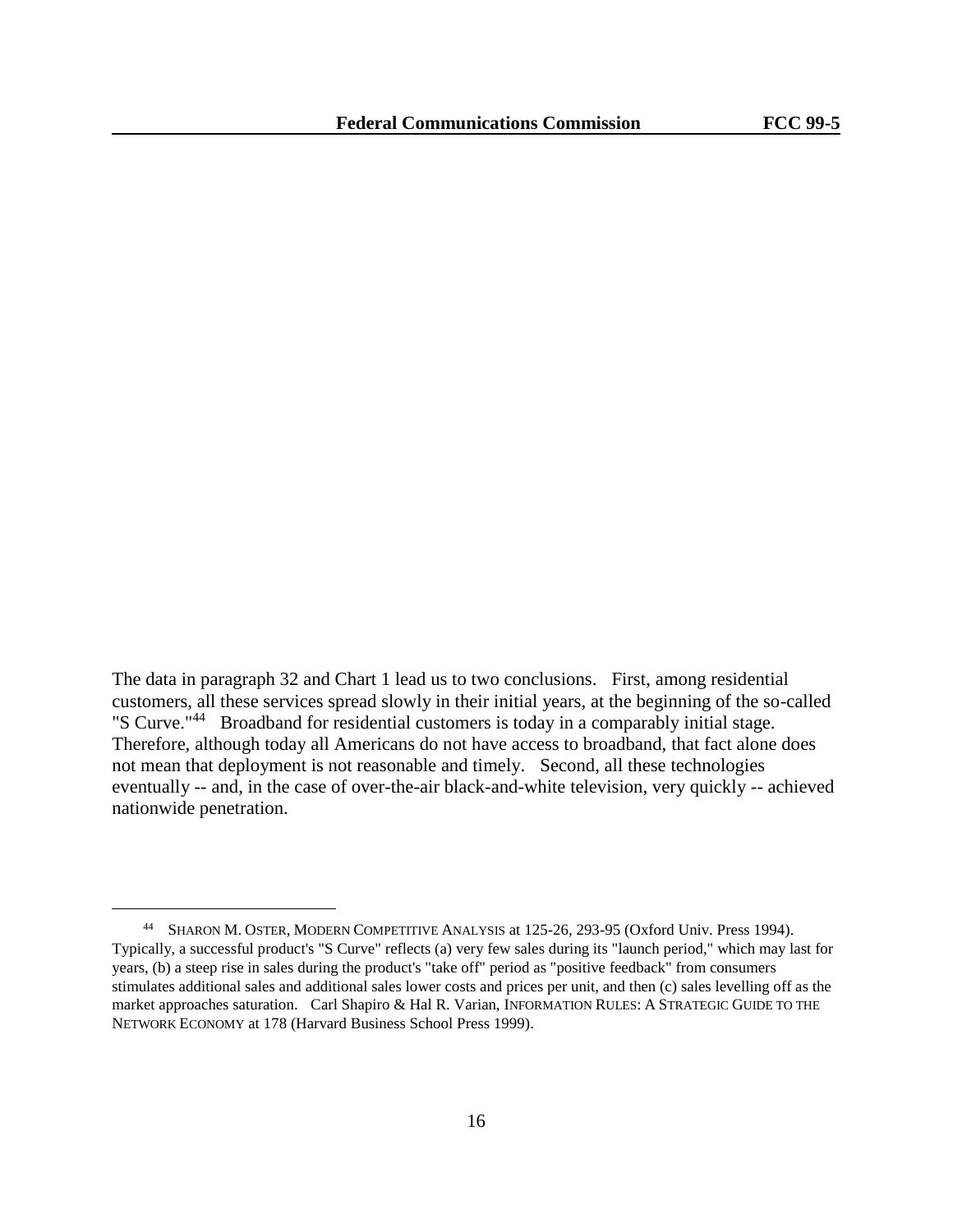## **III. DEPLOYMENT OF ADVANCED TELECOMMUNICATIONS CAPABILITY**

## **A.Introduction**

L,

HH. Before broadband capability can be made available to customers, communications companies must modify existing facilities or construct new ones, both of which can require substantial investment. In assessing the growth in the supply of broadband capability (deployment to all Americans), we first consider trends in investment in broadband facilities, including both backbone and "last mile" facilities. We then examine deployment of facilities that serve the "last mile" to the consumer market, because the connection to ordinary consumers has traditionally been the least competitive and bandwidth-constrained part of the communications network. Third, to ensure that broadband capability is being deployed to all Americans, we examine whether investment is occurring in areas, and broadband is becoming available to groups, that have been thought unlikely to be served in a reasonable and timely way. Finally, we consider the demand for broadband capability to ensure that consumer demand is being met.

## **B. Deployment of Broadband Capability**

## **1. Investment in Broadband Facilities**

II. Although precise dollar figures and construction plans for broadband are not generally available,<sup>45</sup> publicly available data show that many companies in virtually all segments of the communications industry have made tens of billions of dollars of investment in broadband facilities.<sup>46</sup> These sums are large even by the standards of America's communications business. For example, Ameritech plans to spend \$3 billion in 1999 in capital for all its communications networks (wireline, wireless, and cable television).<sup>47</sup>

<sup>45</sup> Companies generally do not segregate such expenses and plans in their records (*e.g*., broadband and narrowband, backbone and last mile). Also, many companies consider such data to be of competitive value and therefore do not publish them.

<sup>46</sup> This Report discusses companies in groups (cable television, satellite, public utilities, *etc.*) solely for convenience. We are aware that the different companies of the same type may employ different broadband technologies, and that companies of different types may use the same one. Indeed, one of the most attractive prospects that broadband creates is the blurring of previously distinct regulatory categories and the blending of old monopolies and oligopolies into a competitive "broadband market." *See* Comments of U S West Commun., Inc., at 3.

<sup>47</sup> *Ameritech to Invest \$3 billion in Capital Expenditures for Communications Networks During 1999*, Jan. 13, 1999, *available at* http://www.ameritech.com/media/release/view/0,1495,2309/1\_1,00.html?, *viewed* Jan. 14,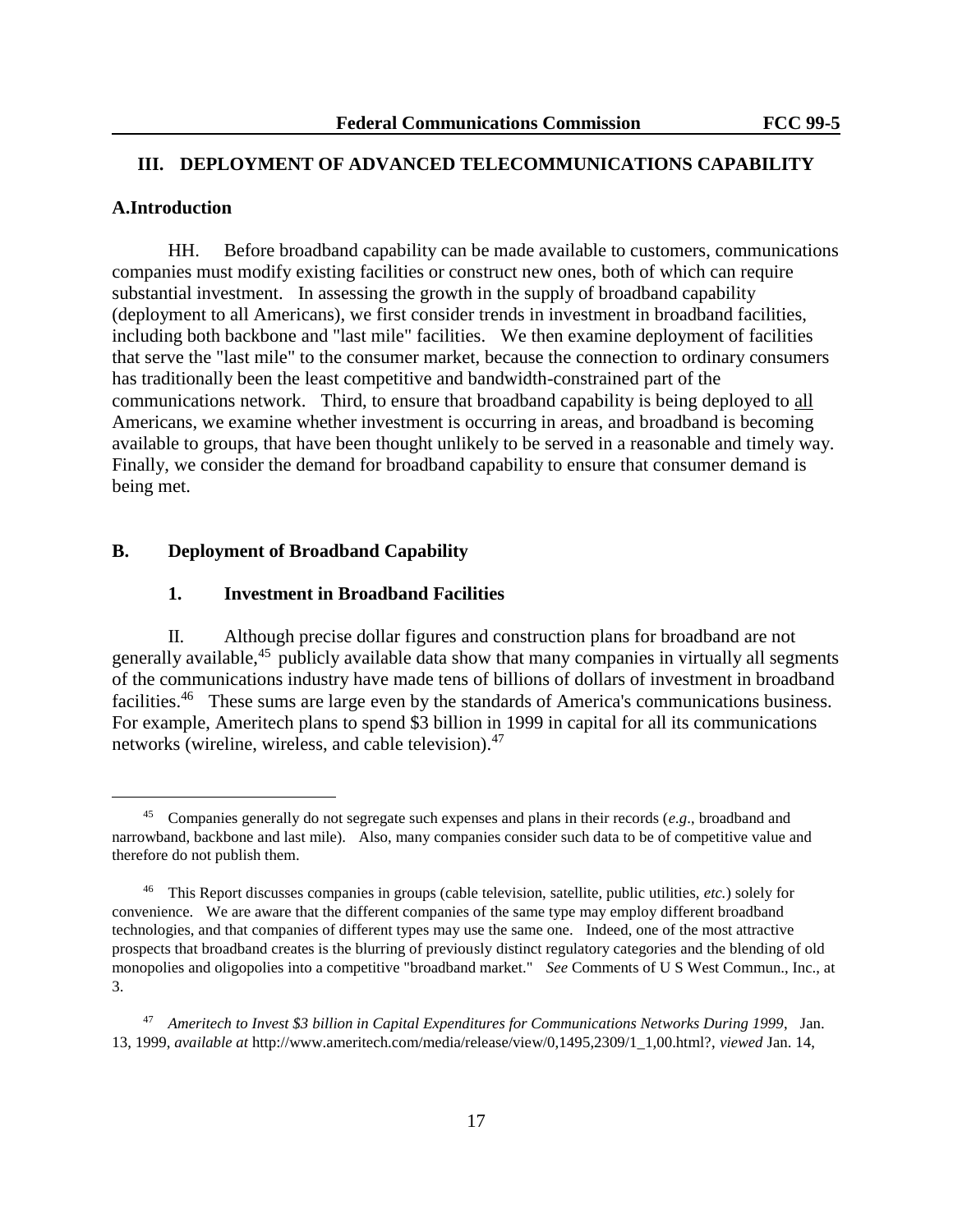Investment on this scale indicates strongly that, at the level of technological development and manufacturing, advanced telecommunications capability is available at reasonable cost.<sup>48</sup>

JJ. Deployment of broadband, both backbone and last mile, is occurring on a major scale, for both business and consumer markets. American business and the capital markets are obviously betting that broadband will be successful in the business and consumer markets and many companies are rushing to seize part of that success. We expect that this sizeable investment by numerous companies will translate in the near future into significant deployment of broadband capability. In the following paragraphs, we discuss the investments made by various segments of the communications industry.

KK. The National Cable Television Association states that the cable industry's spending on the deployment of two-way broadband via high-speed cable modems in 1997 alone totaled \$6 billion.<sup>49</sup> One estimate is that  $63\%$  of all cable systems will be broadband-ready by 2001.<sup>50</sup> TCI has committed to spend \$1.8 billion to upgrade its plant, in part to provide broadband services. TCI's upgrades are expected to be 60% completed by the end of 1999 and 90% completed by the end of  $2000$ <sup>51</sup> Another major cable operator, Comcast, has spent over \$1.2 billion over the past three years to upgrade its cable systems, largely to be able to offer broadband.<sup>52</sup> In addition, Microsoft's investment of \$1 billion in Comcast, the investments of \$210 million each by Microsoft and Compaq in Road Runner,<sup>53</sup> and AT&T's purchase of TCI for \$48 billion all appear to be motivated in part by a desire to enter broadband via cable television systems.<sup>54</sup>

L,

<sup>49</sup> Comments of National Cable Television Ass'n at 2. Cable modems are described *infra* in note 116 and in Appendix A,  $\P$  6.

<sup>50</sup> Comments of Bell Atlantic at 6 & n.3, *citing* Allied Business Intelligence Press Release, www.alliedworld.com at CATV98.pdf release.

<sup>51</sup> Comments of AT&T Corp. at 14; Reply Comments of Tele-Commun., Inc., at 6.

<sup>1999.</sup>

<sup>48</sup> Kathleen M.H. Wallman, *Higher Ground: Reconceptualizing the Debate Over Deploying Advanced Telecommunications Capability Under Section 706 of the Telecommunications Act of 1996* at 21-23 (Dec. 1998) (quoting 1995 legislative history, S. REP. NO. 23, 104th Cong., 2nd Sess. at 50, stating that the Commission's inquiry "shall include an assessment by the FCC of the availability, at reasonable cost, of equipment needed to deliver advanced broadband capability.").

<sup>52</sup> Reply Comments of Comcast Corp. at 8.

<sup>53</sup> *See infra* ¶ 54.

<sup>54</sup> Comments of BellSouth Corp., Exhibit A (The Forrester Report, *Broadband Hits Home* at 5,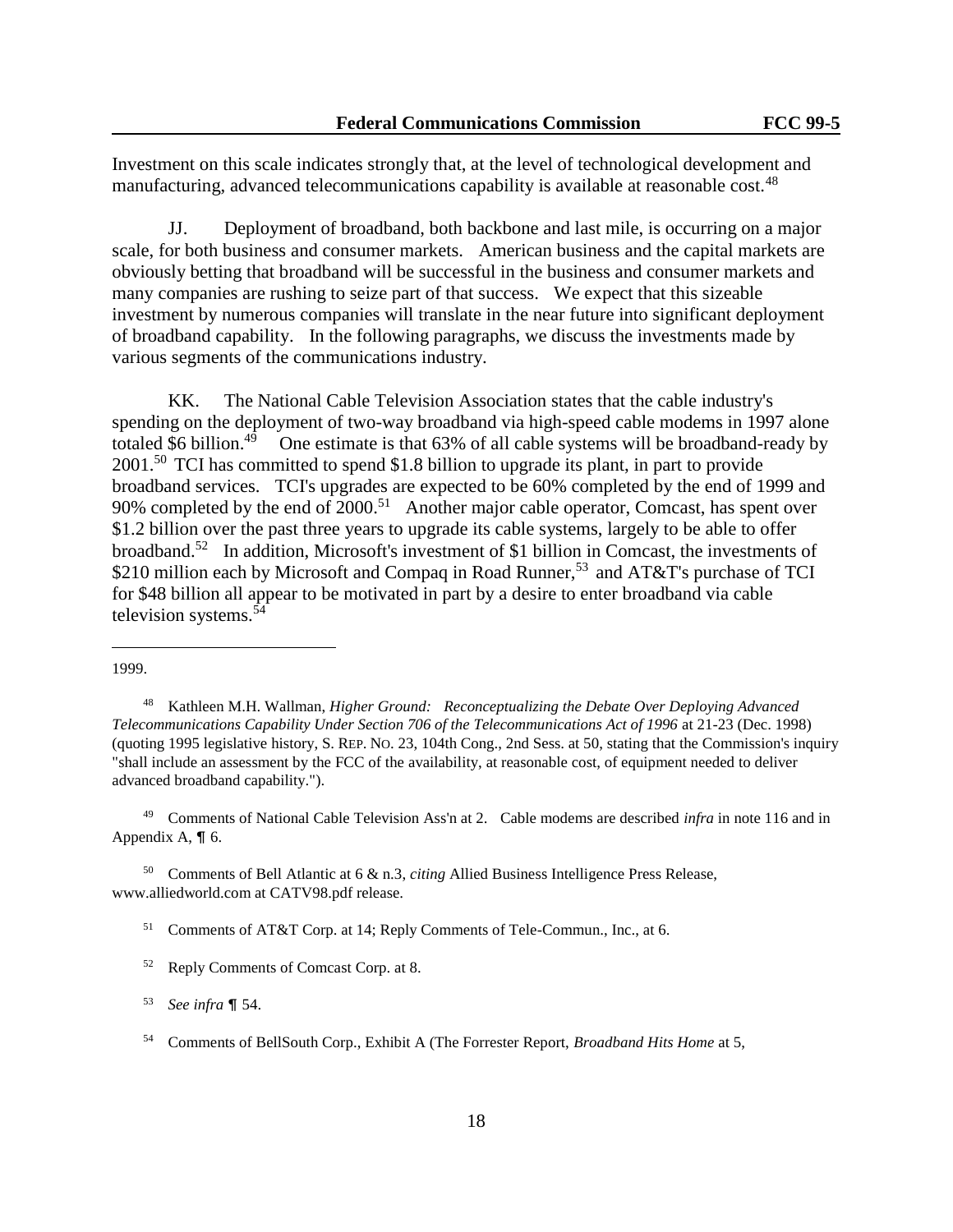LL. Long distance companies have recently constructed and upgraded enormous amounts of broadband backbone. AT&T already has built 40,000 route miles of fiber<sup>55</sup> in this country, and it continues to boost its capacity.<sup>56</sup> In 1997, AT&T spent \$7 billion to build SONET rings<sup>57</sup> and improve its network.<sup>58</sup> It is also testing a technology that may increase the transport capacity of its existing network by a factor of ten without requiring it to lay any additional fiber-optic cable.<sup>59</sup> MCI quadrupled the speed of its Internet backbone, to OC-12  $(622 \text{ Mbps})$ , in 1996<sup>60</sup> and doubled that capacity in 1997.<sup>61</sup> Another long distance carrier, Qwest, has invested \$2.5 billion in, and is currently constructing, a broadband Internet Protocol<sup>62</sup> network of nearly 20,000 miles. It will operate at OC-48 (2.5 Gigabits per second or gbps) or faster, and is scheduled to be completed in the second quarter of 1999. When completed, the network will reach 130 cities, which account for approximately 80% of all the voice and data

- <sup>55</sup> Fiber facilities can carry communications at broadband speeds.
- <sup>56</sup> Comments of AT&T Corp. at 18-19.

L,

<sup>57</sup> SONET, or Synchronous Optical Network, is a standard of fiber-optical transmission rates above 51.84 Mbps, created to provide the flexibility needed to transport many signals with different capacities, and to provide a design standard for manufacturers. *See* HARRY NEWTON, NEWTON'S TELECOM DICTIONARY at 663 (1998) (NEWTON).

- <sup>58</sup> *See* Comments of AT&T Corp. at 18-19.
- <sup>59</sup> Comments of AT&T Corp. at 19.

<sup>60</sup> OC, or Optical Carrier, refers to a SONET (*see supra* note 57) optical signal. Optical carrier level is the optical counterpart of the basic rate, 51.84 Mbps, on which SONET is based. All higher levels, *e.g.*, OC-12, are direct multiples of OC-1. NEWTON, *supra* note 57, at 508.

<sup>61</sup> Comments of AT&T Corp. at 20-21, *citing*

http://www.mc.com/aboutyou/interests/technology/icn/network.shtml. MCI recently divested its Internet backbone to Cable & Wireless.

<sup>62</sup> Internet Protocol is part of a family of protocols describing software that tracks the Internet address of nodes, routes outgoing messages, and recognizes incoming messages. *See* NEWTON, *supra* note 57, at 377-78. It is a standard that describes how a packet of data is transported across the Internet and is recognized as an incoming message.

http://www.forrester.com/cgi-bin/cgi.pl, *visited* Sept. 14, 1998). For more information about cable television companies' broadband activities, *see* Annual Assessment of the Status of Competition in Markets for the Delivery of Video Programming, CS Docket No. 98-102, *Fifth Annual Report*, FCC 98-335 at  $\P\P$  37-41, 48-57, released Dec. 23, 1998 (*Fifth Cable Competition Report*).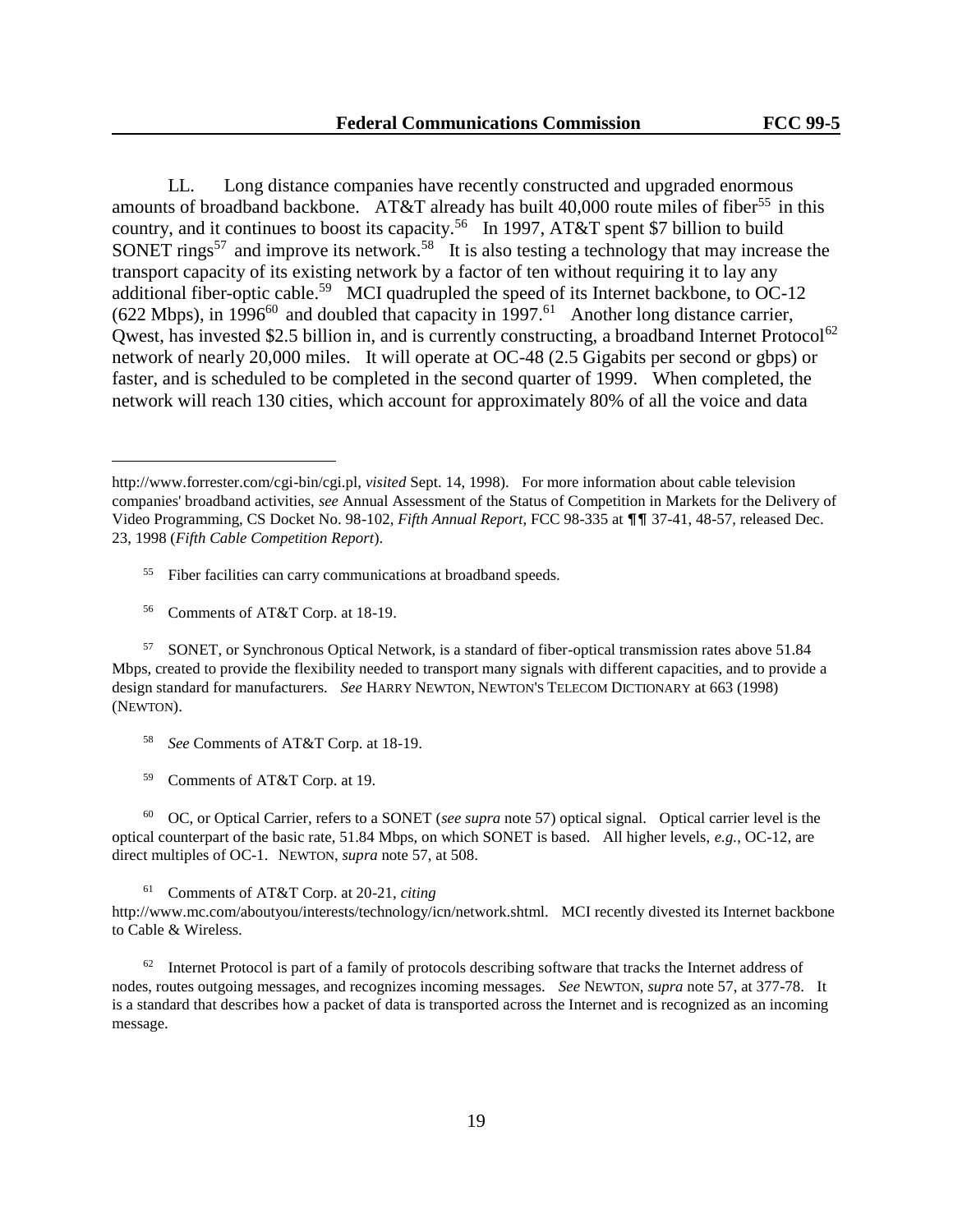traffic in the United States.<sup>63</sup> Level 3 plans to invest \$3 billion in broadband deployment, including construction of a 15,000 mile fiber-optic cable network.<sup>64</sup> UUNet Technologies announced in October 1997 a \$300 million investment in backbone network infrastructure that will be leased to Internet service providers, large corporations, and organizations with large Web sites.<sup>65</sup> In addition, one company, IXC, has built an OC-48 switched network that is fifty times faster than the common speed on backbone today.<sup>66</sup> Sprint also claims that its use of fiber optic technologies in its backbone should, by 2000, enable one pair of Sprint fibers to handle seventeen times today's combined volumes of AT&T, MCI, and Sprint without having to construct any new fiber.<sup>67</sup> According to one industry participant, three years ago available bandwidth on the Internet's backbone doubled every year, but today it doubles every four to six months.<sup>68</sup>

MM. Since 1993, over \$20 billion has been invested in the space industry, of which much has gone into the broadband satellite telecommunications sector.<sup>69</sup> Some estimates reveal that approximately \$65 billion in financing will be required over the next five years to fund the next generation of satellites, including broadband satellite systems.<sup>70</sup> Satellite infrastructure

<sup>64</sup> Comments of Level 3 Commun., Inc., at 7; Reply Comments of Comcast Corp. at 9.

<sup>65</sup> *See* UUNET First to Offer High-Capacity OC-3 Internet Access, http://www.us.uu.net/press/1997/ oc3.shtml, *visited* Dec. 8, 1998. UUNet is now owned by MCI/WorldCom.

<sup>66</sup> Comments of Commercial Internet Exchange Ass'n at 11, *citing* http://www.psi.net/news/pr/98/ ixccomplete.html.

<sup>67</sup> Comments of Sprint Corp. at 6. High-capacity fiber goes into almost every telephone central office in this country, and new Dense Wave Division Multiplexing technology will increase its capacity hugely. Otis Port, *Through a Glass Quickly: Advances in Optical Fiber Are Revolutionizing Telecom*, BUSINESS WEEK, Dec. 7, 1998, *available at* 1998 WL 19885338 (Wave Division Multiplexing "jacked up the data rate of each laser to 10 gigabits (10 billion bits) per second, four times today's usual drumbeat. . . . That's more than enough to accommodate all of North America's telecom needs. . . . Hollywood could deliver movies to theaters in the blink of an eye. Product development could be greatly accelerated because engineers could instantly access huge three-dimensional models of components and manufacturing operations.").

<sup>68</sup> Statement of Alan Taffel, UUNET Technologies, at Spring Internet World Conference, Los Angeles, March 19, 1998, *cited in* Comments of Commercial Internet Exchange Ass'n at 11 n.19.

70*Id.*

<sup>63</sup> *Qwest Expands Network Infrastructure; Deploys Three DMS 250 Switches From Nortel*, http://www.qwest.com/press/12998.html, *visited* Nov. 24, 1998. *See* also Comments of Qwest Commun. Corp. at 1-2, 6.

<sup>69</sup> Space Publications & A.T. Kearney, STATE OF THE SPACE INDUSTRY, at 10 (1998).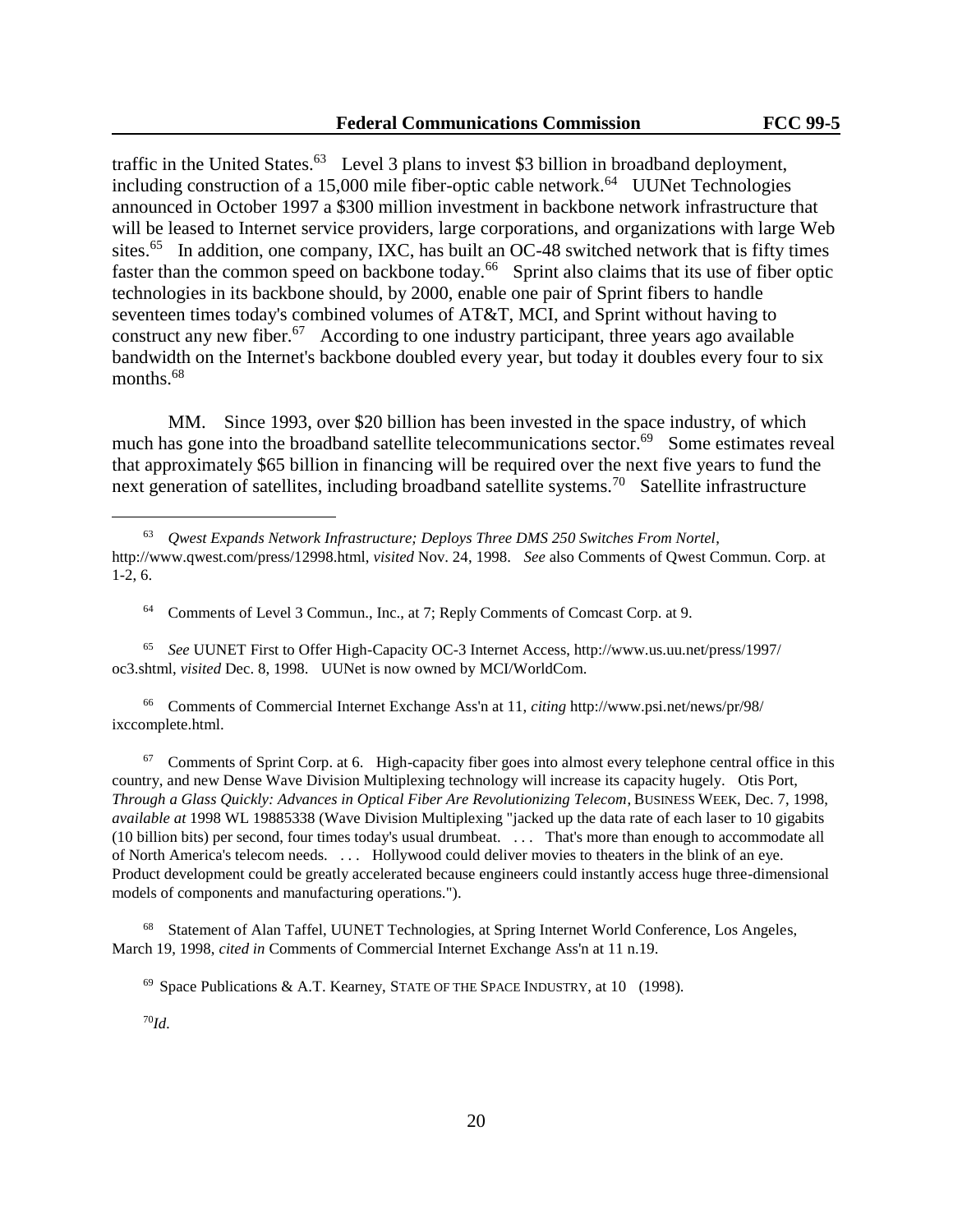revenues for the time period 1997-2001 are estimated at \$277 billion.<sup>71</sup> The Commission has granted fourteen Ka-band licenses, including thirteen geostationary systems and one nongeostationary system, Teledesic, which will deploy a low earth orbiting system.<sup>72</sup> Teledesic, for example, has committed to spend \$9 billion building world-wide satellite networks for broadband service.<sup>73</sup>

NN. As of 1997, utilities had installed 40,000 route miles of fiber optic cable representing over 750,000 fiber miles,<sup>74</sup> and they intend to install another 36,000 route miles in the next few years.<sup>75</sup> Actual and planned utility-affiliated ventures in Boston, New York, Philadelphia, Washington, and San Francisco areas have a capital budget for 1998 and 1999 that is estimated at \$850 million.<sup>76</sup>

OO. Competitive LECs have played a major role in the introduction of fiber rings and

<sup>71</sup>*Id.* at 8.

L,

<sup>73</sup> Comments of the Progress & Freedom Foundation at 21; Comments of Teledesic LLC *passim*.

The construction of satellite projects has been robust, as seen by estimates that revenues of companies in the business of constructing satellite infrastructure will increase from \$49 billion in 1997 to \$63 billion in 2001 -- an overall growth rate of almost twenty-nine percent. Space Publications & A.T. Kearney, STATE OF THE SPACE INDUSTRY, at 8 (1998). Not all of these projects will deliver broadband service.

 $74$  One route mile of fiber, made up of many strands of fiber, can represent many fiber miles.

<sup>75</sup> American Public Power Ass'n Comments at 12; Comments of UTC at 5.

<sup>&</sup>lt;sup>72</sup> These geostationary Ka-band licensees include systems owned by Comm Inc., EchoStar Satellite Corp., GE American, Hughes Space & Communications, KaStar Satellite Communications, Loral Aerospace Holdings, Inc., Lockheed Martin Corp., MorningStar Satellite Co., NetSat 28, Orion Atlantic, Orion Network Systems, PanAmSat Corp., and VisionStar, Inc.

<sup>76</sup> Reply Comments of RCN Telecom Services, Inc., at i, 3.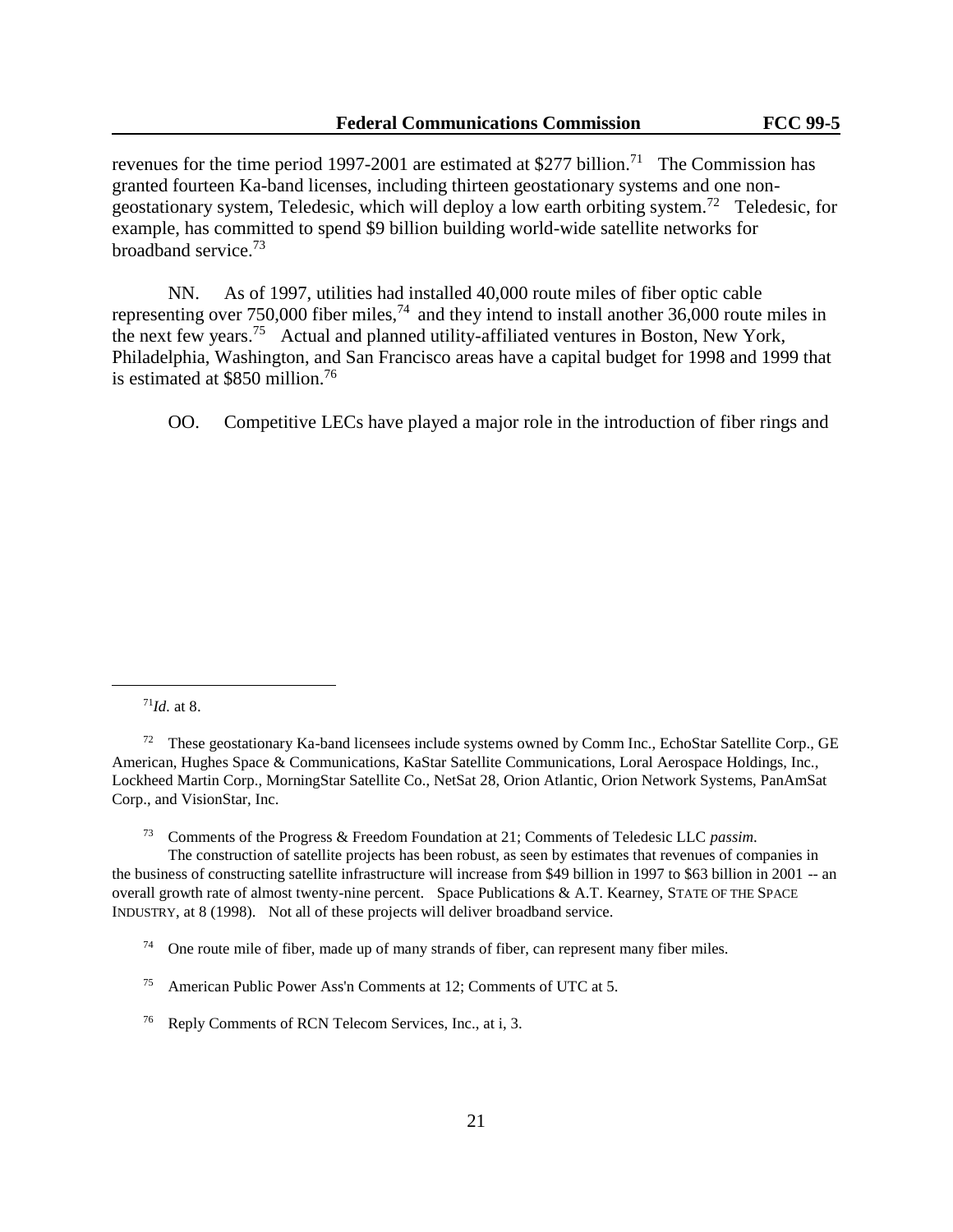new broadband technologies such as Asynchronous Transfer Mode,<sup>77</sup> frame relay,<sup>78</sup> and DSL.<sup>79</sup> Competitive LECs, both wireline and radio-based, have raised between \$15 and \$20 billion to invest largely in broadband.<sup>80</sup> The Commission's most recent report on fiber deployment states that the amount of fiber owned by competitive LECs has been growing rapidly.<sup>81</sup> For example, the members of DSL Access Telecommunications Alliance  $(DATA)^{82}$  have raised over \$1 billion in private markets for DSL ventures. Another competitive LEC, Intermedia, has raised \$2.5 billion in the last eighteen months with which to build broadband facilities.<sup>83</sup>

PP. All this investment, especially that by cable television companies and competitive LECs, appears to have spurred incumbent LECs to construct competing facilities.<sup>84</sup>

<sup>78</sup> Frame relay is a wideband (64 kbps to over 1.5 Mbps) high-speed packet-based data switching interface standard that transmits bursts of data over wide area networks. Frame relay packets vary in length from 7 to 1024 bytes. Because frame relay is data oriented, it is not usually used for voice or video. *See* The Communications Library, http://www.wcom.com/tools-resources/communications\_library, *visited* Dec. 8, 1998.

 $79$  DSL, or digital subscriber line, is a generic name for a family of evolving digital services to be provided over local telephone facilities. Such services propose to give the subscriber up to 8 Mbps downstream to the customer and somewhat fewer bits per second upstream. NEWTON, *supra* note 57, at 220 (1998). For a description of how DSL technology operates, *see* Comments of Coalition of Utah Ind. Internet Service Providers at 1. DSL is also described in Appendix A,  $\P\P$  4-5.

<sup>80</sup> *See* Comments of the Association for Local Telecommun. Services at 9.

<sup>81</sup> J. Kraushaar, FIBER DEPLOYMENT UPDATE END OF YEAR 1997 at 38-39, released Sept. 8, 1998.

<sup>82</sup> They include Rhythms NetConnections, Inc., FirstWorld Commun., Inc., and First Regional TeleCOM, LLC.

<sup>83</sup> Comments of Intermedia Commun., Inc., at 11.

<u>.</u>

<sup>84</sup> It is widely believed that incumbent LECs' recent moves to offer broadband to residential customers are primarily a reaction to other companies' entry into broadband. *See* Comments of AT&T Corp. at 10 ("ILECs plainly can and will deploy ADSL when a competitor emerges to challenge their bottleneck control over last mile facilities," then giving examples of SBC and U S West reacting to initial moves by competitive LECs and cable television systems). *See also id.* at 25, n.42 at 28, and Appendix B ("Non-ILEC Deployment of Broadband Services and ILEC Responses"); Comments of Information Technology Ass'n of America at 7 & n.18, *citing in part* Merrill Lynch, *Wireline Communications Equipment: Trends in xDSL Deployment* at 2, 4 (June 22, 1998); Joint Comments of MCI Commun. Corp. & WorldCom, Inc., at 18 ("Only now, after some CLECs have begun to

<sup>77</sup> Asynchronous Transfer Mode or ATM is a very high speed, low-delay, connection-oriented, packet-like switching and multiplexing technique. NEWTON, *supra* note 57, at 67-68. Asynchronous, in data communications, refers to a transmission method in which information is sent one discrete character at a time. Each letter, number or other character is delineated by start and stop indicators at the beginning and end of the character. After a time interval, another character is sent." *See* Telecom Publishing Group, TELECOM LINGO GUIDE, http://www.telecommunications.com/lingo/a.htm, *visited* Jan. 25, 1999.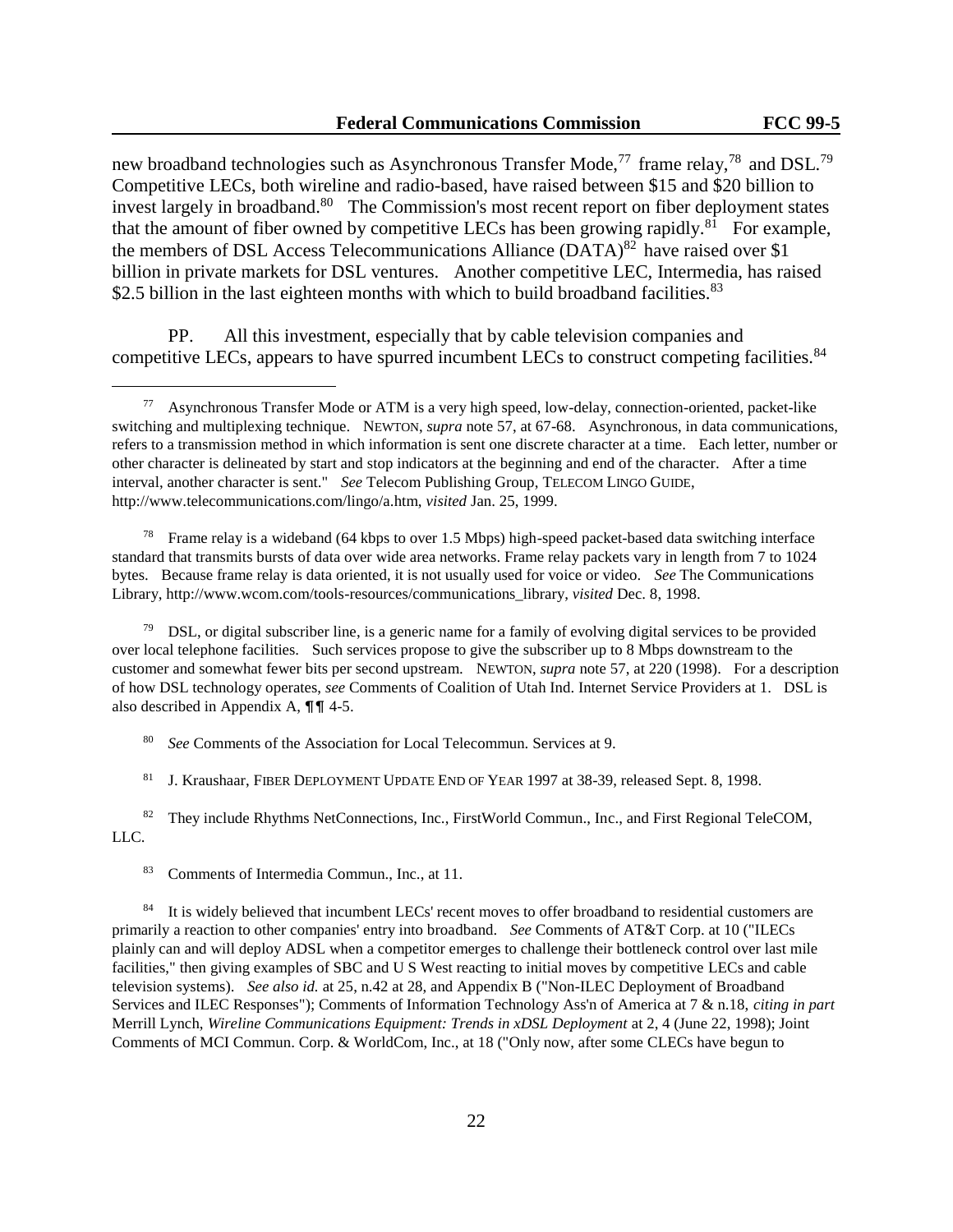Incumbent LECs, mainly the Bell Operating Companies (BOCs) and GTE, are also investing billions of dollars in broadband technologies.<sup>85</sup> BOCs and GTE, for example, have announced plans to offer broadband to approximately twenty million homes this year.<sup>86</sup> SBC has announced a "massive rollout" of ADSL, "targeting more than 500 central offices and 9.5 million residential and business customers by year-end.<sup>87</sup> In Bell Atlantic's service area, ADSL is available now to some customers in the Washington, D.C., area and in Pittsburgh, with plans to add Philadelphia and the Hudson waterfront of New Jersey next year. Bell Atlantic has formed a marketing alliance with America Online, Inc., in which Bell Atlantic hopes, by the end of 1999, to make ADSL available to seven million subscribers.<sup>88</sup> Its goal is to offer ADSL to fourteen million customers by the end of 2000.<sup>89</sup> And BellSouth has announced plans to offer ADSL service available to 1.7 million customers in 30 markets by the end of 1998, and in 23 additional markets in 1999.<sup>90</sup>

QQ. In addition, the Commission has allocated and licensed high bandwidth radio spectrum that can readily be used to deliver broadband terrestrially. Providers using this spectrum are beginning to deliver a range of fixed services, including voice, data, and video,

<sup>85</sup> Comments of National Cable Television Ass'n at 15.

L,

<sup>86</sup> *See* Comments of MediaOne Group, Inc., at 12 & Appendix A (detailing projections of the five BOCs and GTE).

<sup>87</sup> *Telephony*, COMMUN. DAILY, Jan. 13, 1998. *See also* Comments of SBC Commun. Inc., at 5; *Bell Atlantic & SBC Push Merger Plans to Analysts*, COMMUN. DAILY, Nov. 17, 1998, *available at* 1998 WL 10697764.

<sup>88</sup> *Telephony*, COMMUN. DAILY, Jan. 13, 1998; Bill Alpert, *Getting On the 'Net, and Fast: No More Traffic Jams*, BARRON'S, Dec. 7, 1998, *available at* 1998 WL-BARRONS 21715357.

<sup>89</sup> *Bell Atlantic to Offer Special ADSL Service for AOL,* COMMUN. DAILY, Jan. 14, 1999; *ZDNet, AOL, Bell Atlantic to Offer Speedy Access*, *available at* http://www.zdnet.com/zdnn/stories/news/0,4586,2186782,00.html, *visited* Jan. 14, 1999.

<sup>90</sup> *BellSouth Rolls Out ADSL to ISP, CLEC, & IXC Business Sectors,* RBOC UPDATE, Oct. 1, 1998, *available at* 1998 WL 2078284.

experience limited success in a few niche markets, and several cable operators have announced high-speed Internet access using cable modems, have the ILECs awakened to discover the promise of xDSL services.") (footnote omitted); Comments of Virtual Hipster at 2; Comments of Retail Internet Service Providers at 5; Comments of Telecommun. Resellers Ass'n at 9, 10, 15.

U S West notes that when cable television-based broadband was available in three cities it served, it announced a competing service in 14 states and 43 cities. Reply Comments of U S West Communications, Inc., at 6 n.9. Accordingly, incumbent LECs' entry into broadband, though motivated by cable's entry, may go beyond it. That may, in turn, spur further expansion by cable and others.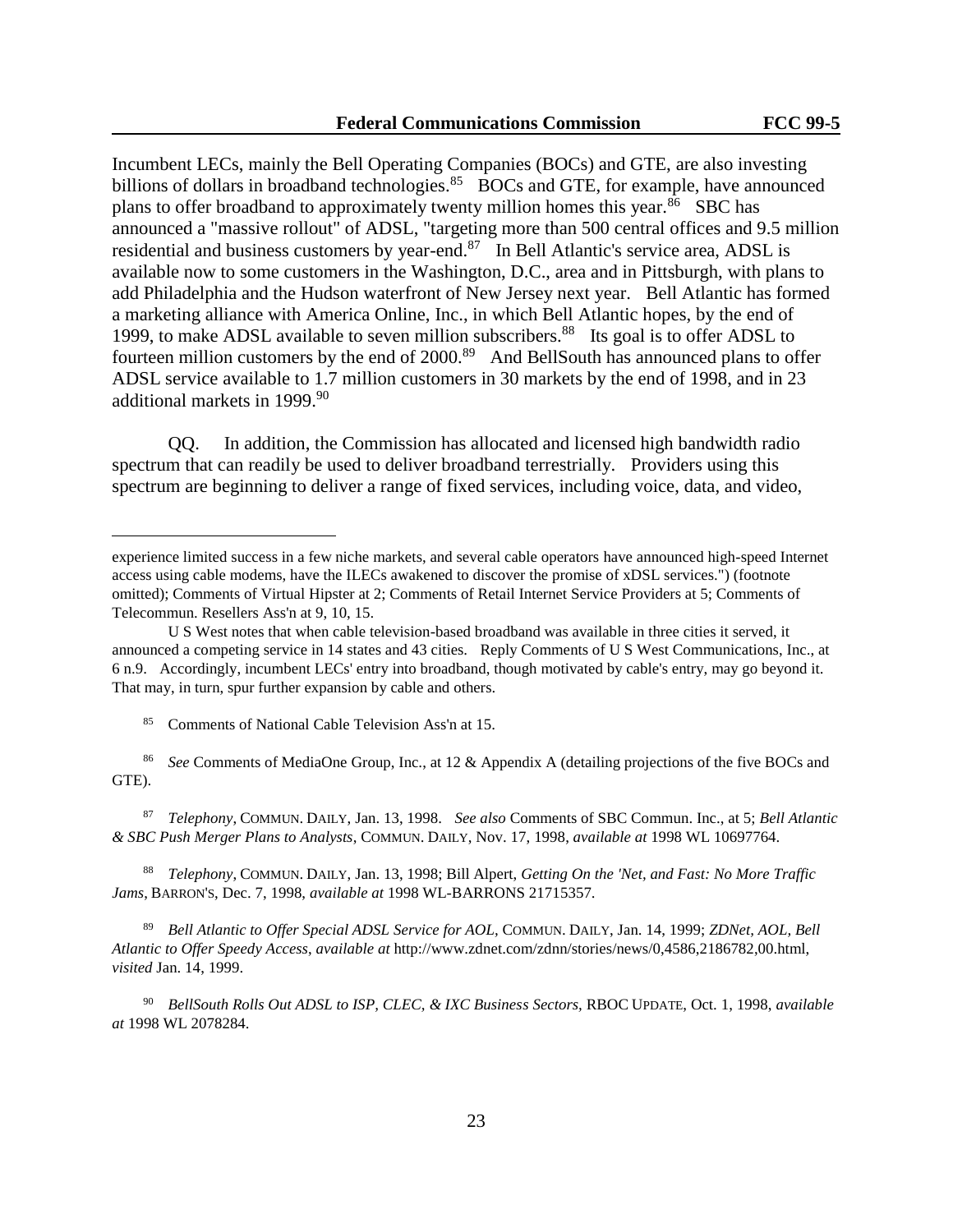using frequencies in the 24, 28/31, 38 and 39 GHz bands.<sup>91</sup> Although the marketing focus for most fixed wireless companies is currently on small and medium-sized businesses, some may begin offering limited residential service on this spectrum within five years.<sup>92</sup>

RR. In sum, it appears that a substantial investment in broadband technologies is taking place across virtually all segments of the communications industry.<sup>93</sup> As one commenter states, "[a]ccess to capital is very plainly not an obstacle to the effective provision of DSL services."<sup>94</sup> MCI echoes this perception, saying "[i]f there have been any capacity constraints [in backbone], it is not for lack of investment. Instead, it has been because exponential growth in Internet usage has surpassed expectations, although, in the end, supply has generally kept pace with such demand."<sup>95</sup> In light of these facts, we disagree with the claim that there is a significant, nationwide, and likely persistent shortage of Internet backbone.<sup>96</sup> As the text above makes clear, supply, especially of backbone, is increasing rapidly. We find that backbone facilities for broadband are being deployed in a reasonable and timely fashion. It appears to us that any shortages are relatively small in scope and duration and reflect not lack of capital, construction, or technologies, but the unforeseeable and enormous increases in demand for one of the most successful technologies in recent history.<sup>97</sup> We expect that the sizeable investment

<sup>93</sup> Certain additional activity investment in broadband, which is directed primarily at future deployment of last miles, such as Third Generation CMRS, is discussed in the following section.

<sup>94</sup> Comments of DSL Access Telecommun. Alliance at 7 (emphasis in original). *Accord*, Comments of NorthPoint Commun., Inc., at 1; Comments of Transwire Commun., Inc., at 11.

<sup>95</sup> *See* Joint Comments of MCI Commun. Corp. & WorldCom, Inc., at 20 n.31.

<sup>&</sup>lt;sup>91</sup> Some of these providers are carriers, mentioned in previous paragraphs, who are primarily wire-based.

<sup>92</sup> *See* Reply Comments of WinStar Communications, Inc., at 3 n.7. *See also* Ray Tiernan, *Look Ma, No Wires*, Dow Jones News Service, Dec. 23, 1998 ("Teligent . . . is looking to [provide] wireless phone service that will offer small businesses wireless Internet access at speeds as fast as a T1 or higher, .... Teligent's system uses a single base station to communicate with several subscriber antennas on the sides of homes and apartment buildings, . . . .").

<sup>96</sup> *See* Comments of Bell Atlantic at 16-18.

<sup>97</sup> *See* Comments of Data Access Telecommun. Alliance at 6 ("there are multiple backbone providers . . . all in rigorous competition with each other to provide the market with still more bandwidth capacity for the backbone. . . . [T]here are no signs of any impending collapse in spite of the ravenous consumer appetite for bandwidth."); Comments of e.spire Commun., Inc. at 4-6; Comments of the Information Technology Ass'n of America at 4 ("there is no shortage of Internet backbone facilities."); Comments of Intermedia Commun., Inc., at 6-7 ("ILEC claims of 'bandwidth famine' are seriously overstated -- even in rural areas of the nation."); Comments of PSINet Inc., at 5-9; Comments of Qwest Commun. Corp. at 22; Reply Comments of MCI WorldCom, Inc., at 8 ("Supply by the industry is generally keeping up with demand, even though demand is growing at rates that are extraordinary and hard to predict."). *Cf.* Comments of Sprint Corp. at 6 (attributing congestion on the Internet to "the LEC network or . . . the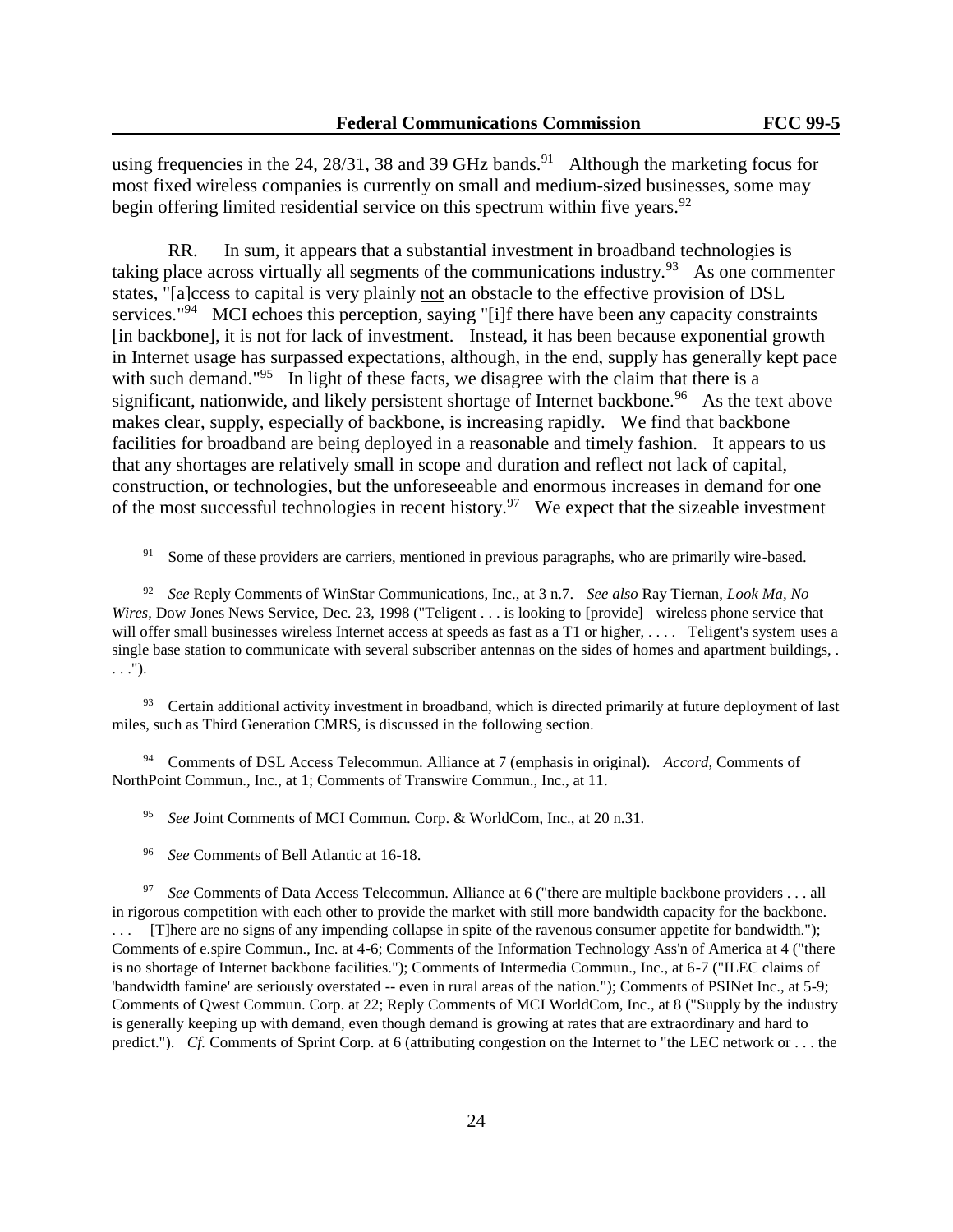will alleviate any short-term "shortages" in broadband backbone.

### **2. The Last Mile to the Residential Consumer**

SS. The last mile to the residential consumer, historically served by telephone and cable television incumbents, has generally been the least competitive and most bandwidthconstrained part of the communications network. Compared to a long distance line, a facility serving the last mile is likely to be expensive on a per customer basis to deploy, to have linear rather than exponential growth in use, and to require high maintenance per user. In addition, existing telephone and cable facilities were largely paid for in past decades, when construction costs were lower. They were also paid for by captive ratepayers, under regulatory protection from competition and/or inherent economic conditions that conferred a *de facto* monopoly and ensured recovery of costs, however slowly. The incumbent LEC in each area is also financially strong and well staffed. These factors, among others, have combined to make entry against telephone and cable incumbents very difficult. This has denied residential consumers all the benefits of competition, which lowered prices, increased choices and usage, and sped up innovation in telephones, long distance, and mobile services over the past decades.

TT. Broadband, however, opens the possibility of new facilities to serve the last mile to the home. Although telephone and cable incumbents already have facilities serving the last mile, traditional telephone and cable plant are not ideally suited for broadband.<sup>98</sup> Ameritech, for example, estimates that xDSL will not work on 45% of its loops today, and may never work on 20% of them.<sup>99</sup> Similarly, today's cable television plant, even after upgrading for two-way broadband operations, may not be capable of providing all users in a neighborhood with very

ISPs' modem pools").

<sup>98</sup> *See* Comments of Cincinnati Bell Tel. Co. at 9; Comments of Bell Atlantic at 12, *citing Networks: XDSL, ADSL: What to Expect*, LAN MAGAZINE (Sept. 1, 1997); Comments of BellSouth Corp. at 2 ("providing widescale broadband capability is a considerable feat, even for an ILEC. It requires developing technologies, retrofitting loops or laying new networks, investing in costly new equipment and training service personnel."), 13-14.

<sup>99</sup> Ameritech Comments at 7 nn.9-10. *See also* Comments of AT&T Corp. at 8-9 ("Most ILEC loops can be upgraded to support ADSL. . . . With [digital loop carrier] lines included, an estimated 60-80% of RBOC access lines are ADSL qualified") (footnote omitted); Comments of Bell Atlantic at 12; Comments of SBC Commun. Inc. at 5-7. In the same vein, another commenter states that "with the appropriate regulatory incentives, Bell Atlantic's new xDSL service can reach up to 80 percent of telephone subscribers in the Bell Atlantic region." Comments of United Homeowners Ass'n at 12.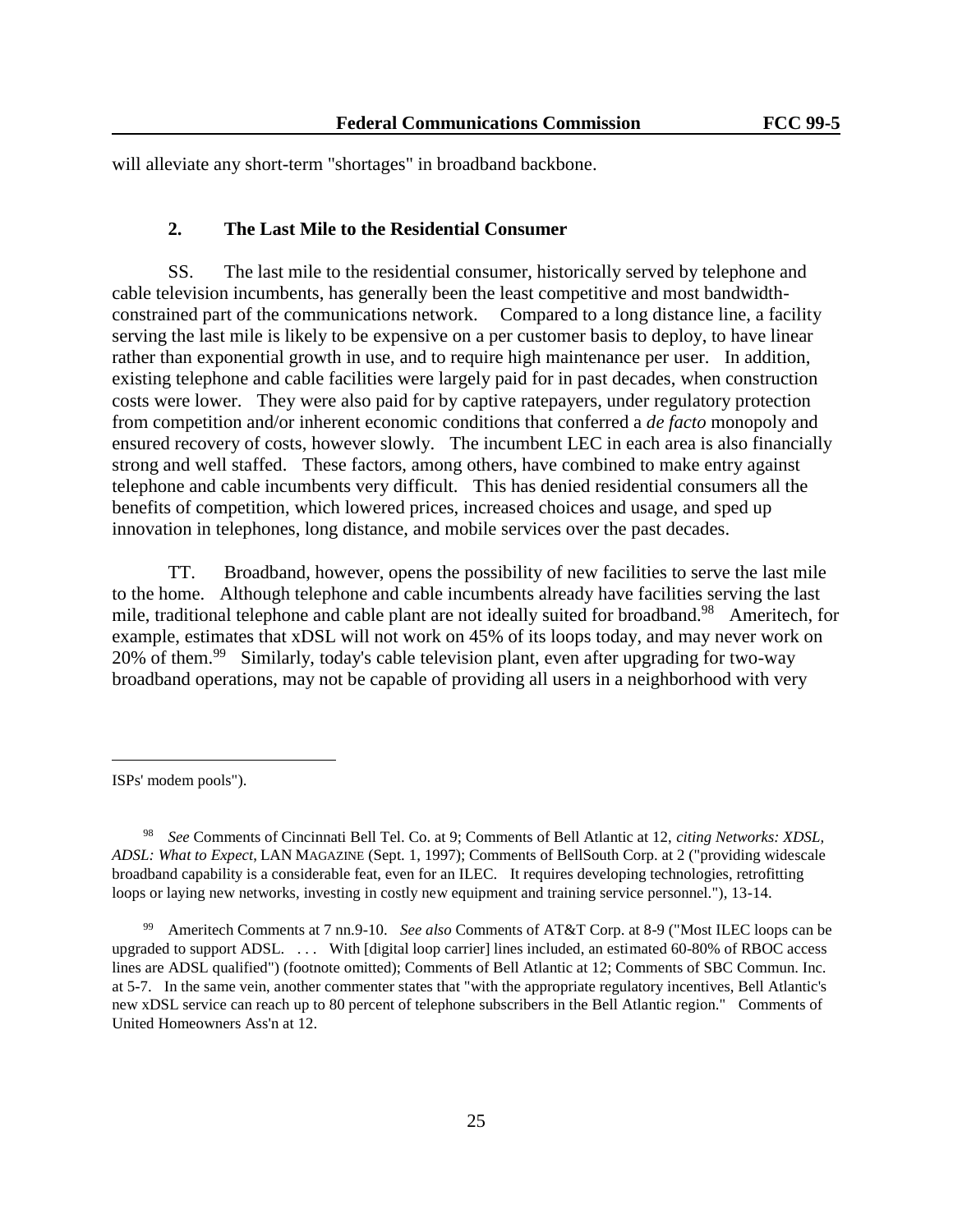high speeds.<sup>100</sup> Also, cable television systems are not now deployed in many business districts. Indeed, it may be that no one current technology is capable of meeting all residential consumers' demands for broadband. These factors may be an impediment to all Americans receiving advanced services.

UU. A pessimistic observer might predict that the limitations of some broadband technologies will lead to a patchwork of local broadband monopolies, with most new entrants remaining fringe players. In the consumer market, in this view, DSL will be the only successful technology in one neighborhood, cable-based broadband in the next neighborhood, and satellites in rural areas. In addition, certain commenters argue that if economies of scale and scope in broadband for the consumer market are significant, the present headstart of the cable companies will give them an insuperable first mover advantage and leave them with the kind of dominance they still enjoy in their core market for multichannel video program distribution (MVPD).<sup>101</sup> While this pessimistic view may include broadband reaching all Americans, it does not foresee competition for most residential consumers.

VV. We believe it is premature to conclude that there will not be competition in the consumer market for broadband. The preconditions for monopoly appear absent.<sup>102</sup> Today, no competitor has a large embedded base of paying residential consumers. The record does not indicate that the consumer market is inherently a natural monopoly.<sup>103</sup> Although the consumer market is in the early stages of development, we see the potential for this market to accommodate different technologies such as DSL, cable modems, utility fiber to the home, satellite and terrestrial radio. The facts that different companies are using different technologies to bring broadband to residential consumers<sup>104</sup> and that each existing broadband technology has

L,

<sup>102</sup> *See, e.g.*, Comments of BellSouth Corp. at 3; Reply Comments of Bell Atlantic at 9-10. Incumbent LECs do, however, have market power in the related market for narrowband residential telecommunications.

<sup>103</sup> If it were, it is unlikely that there would be as much entry, investment, and construction in the last mile segment as there is. *See infra*  $\P\P$  54-60.

<sup>104</sup> *See*, *e.g.*, Comments of GTE at i; Comments of National Tel. Coop. Ass'n at 3 & n.5. *See also* Comments of Kielsling Consulting LLC at 2 ("Each technology is being embraced by different interests.").

<sup>&</sup>lt;sup>100</sup> Comments of the Progress & Freedom Foundation at 8-9, 27. *See also infra* Appendix A at  $\P$  6.

<sup>&</sup>lt;sup>101</sup> Comments of Bell Atlantic at 6 & nn.5-6 (citing two independent estimates that eventually cable television companies will have an 80% market share); Comments of BellSouth Corp., Exhibit A (The Forrester Report, *Broadband Hits Home* at 2, http://www.forrester.com/cgi-bin/cgi.pl, *visited* Sept. 14, 1998); *Fifth Cable Competition Report, supra* note 54, at  $\P$  126 ("Local markets for the delivery of video programming . . . continue to be highly concentrated and characterized by substantial barriers to entry . . .").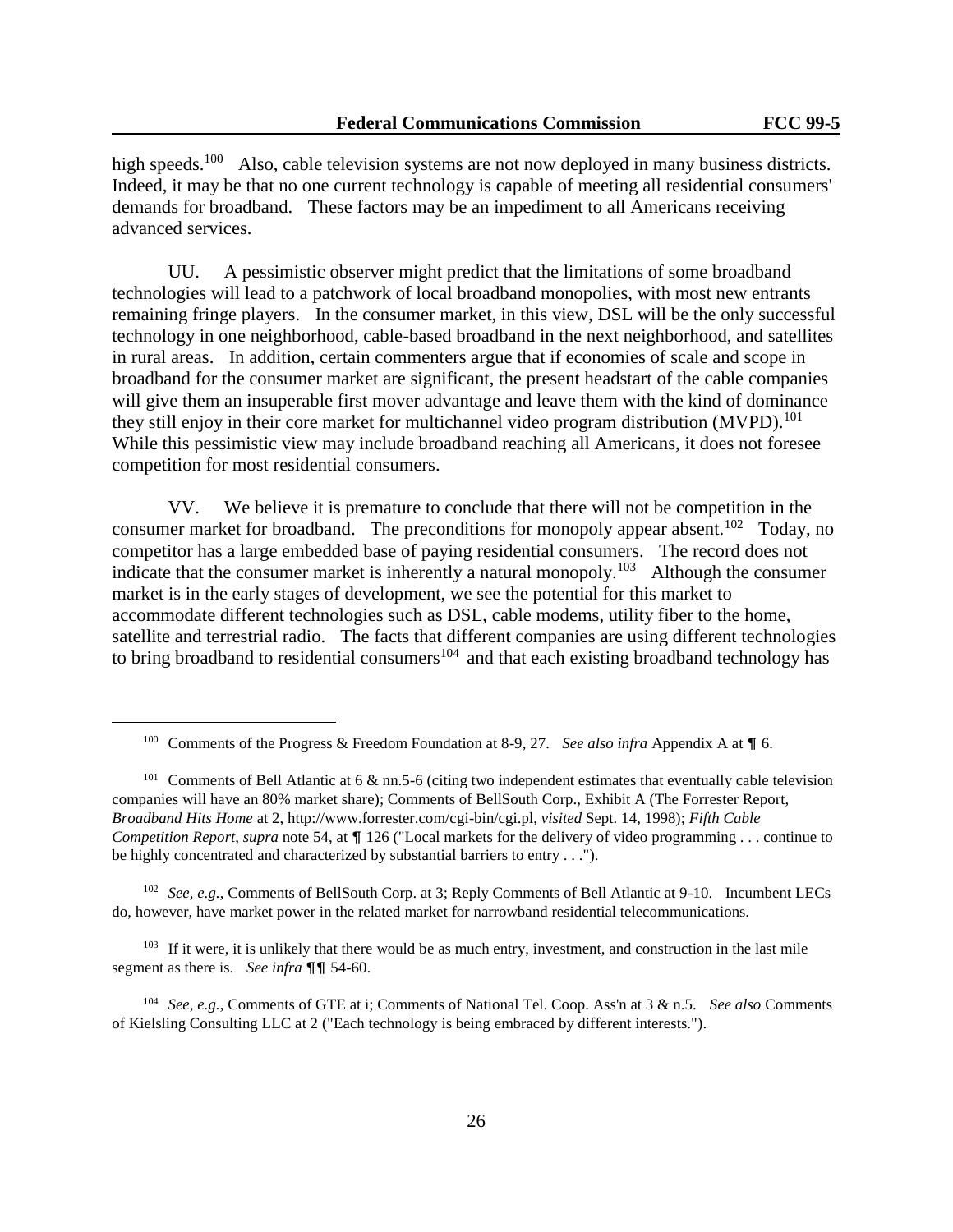advantages and disadvantages as a means of delivery to millions of customers<sup>105</sup> opens the possibility of intermodal competition, like that between trucks, trains, and planes in transportation.<sup>106</sup> By the standards of traditional residential telecommunications, there are, or likely will soon be, a large number of actual participants and potential entrants in this market. Anti-competitive coordination among competitors is difficult in such markets.<sup>107</sup>

WW. Moreover, it is very likely that the imperfections of existing broadband technologies will lead to new technologies that will improve broadband.<sup>108</sup> Improvements may be most notable in the use of wireless-based broadband technologies to reach isolated rural

<sup>106</sup> Comments of the Progress & Freedom Foundation at 2-3, 7-10, 23-39.

L,

<sup>107</sup> *See* Brooke Group Ltd. v. Brown & Williamson Tobacco Corp., 509 U.S. 209, 238 (1993) ("Tacit coordination is facilitated by a stable market environment, fungible products, and a small number of variables upon which the firms seeking to coordinate their pricing may focus.").

<sup>108</sup> *See* Comments of ALTS at 14 ("Anyone who has followed telecommunications and information technologies for any period will recognize that the technology that is touted this year may end up either preempted by an entirely new or different technology, [which was earlier] not of use or of interest to consumers, or too difficult or costly to implement.") (footnote omitted); Joint Comments of MCI Commun. Corp. and WorldCom, Inc., at 11. *See also* Comments of Moultrie Ind. Tel. Co. at 4 ("Moultrie views xDSL as an interim and temporary technology, similar to 8-Track audio cassette."). *Cf.* Comments of Bell Atlantic, Attachment A at 3 (quoting Salomon Smith Barney (First Call, Aug. 26, 1998) that "anywhere between 66%-75% of business access lines in U.S. are in buildings where radio frequency will be the more economic alternative relative to either Bell copper loops, T-1s or fiber."). For descriptions of developing technologies, *see* Comments of Media Fusion Corp., New World Paradigm, Ltd. & Khamsin Technologies, and Comments of Northern Telecom, Inc., at 12.

<sup>105</sup> Comments of AT&T Corp. at 13 & n.18, *citing* IDC Flash, *DSL Market Gains Direction* at 5, Jan. 1998 ("cable modem operators need to install fiber in their access networks at a fixed cost that IDC estimates to be on the order of \$100 billion to cover all of the cable systems in the U.S. . . . In contrast, DSL does not require massive investments to upgrade the [LEC] access network. In addition, most of the costs to deploy DSL are variable rather than fixed -- the service provider can deploy new equipment as new subscribers come on line."); Comments of Comcast at 11; Comments of DSL Access Telecommunications Alliance at 6; Comments of Mindspring Ent., Inc., at 24; Comments of Kielsling Consulting LLC at 6; Comments of Grant Nodine (Bell Atlantic now unable to offer ADSL service to customer with a Macintosh PC); Comments of the Progress & Freedom Foundation at 23-29; ; Comments of SkyBridge at 8-9 (outlining advantages of SkyBridge's satellite system); Comments of United Homeowners Ass'n at 13 (describing limitations of xDSL).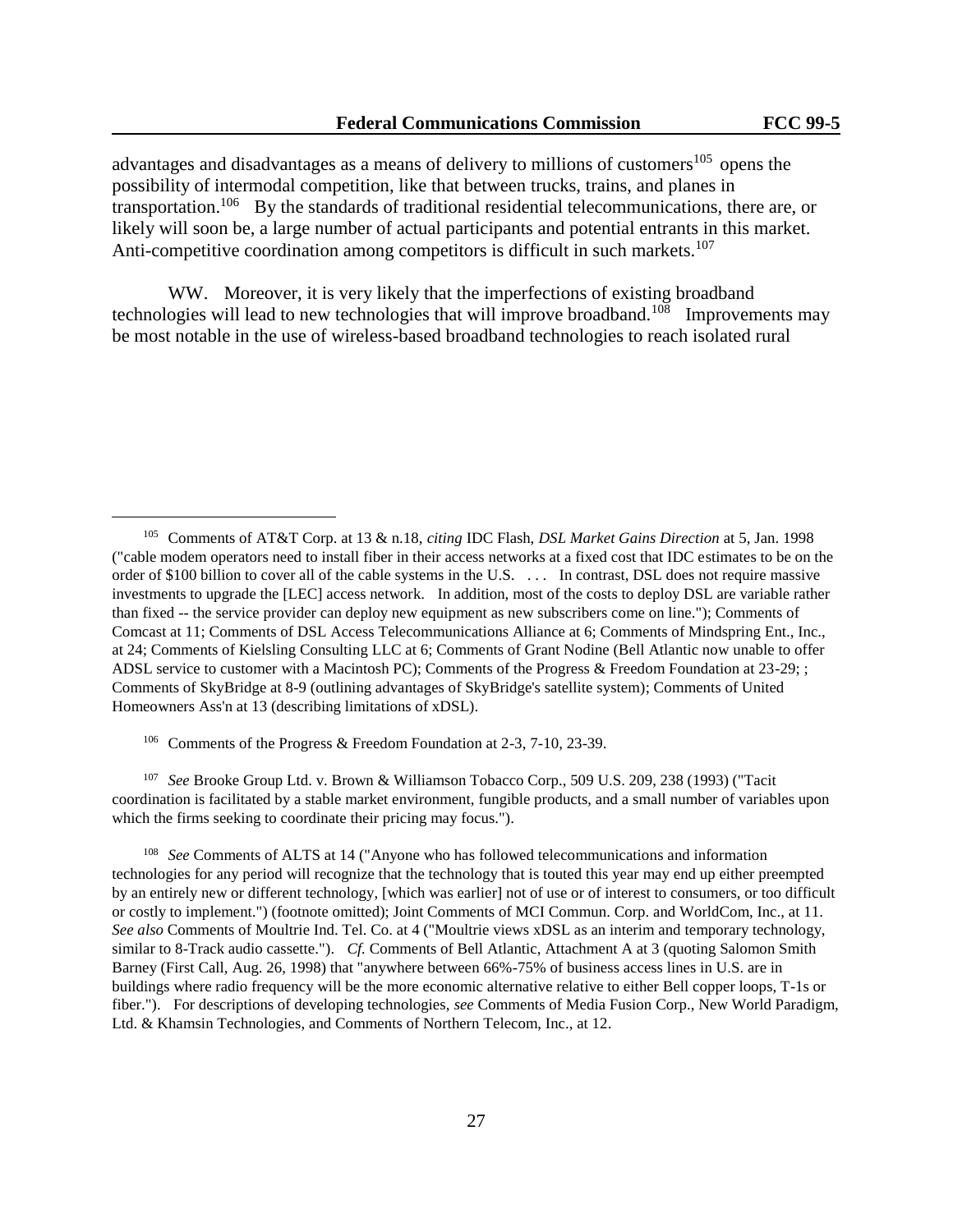homes and other high-cost areas,<sup>109</sup> to avoid the expense of laying wire for the last mile,<sup>110</sup> and to provide wireless "last hundred feet" that avoid extensive work inside apartment buildings and other multi-dwelling settings.

XX. The consumer market for broadband should be characterized by new products and services being offered and costs falling as a result of technological change. At the retail level, in addition, competition among providers of broadband service may occur on price (different prices and different rate structures (flat-rate and usage-sensitive)), quality of service (different volumes and speeds<sup>111</sup> of transmission in one or both directions), warranties against outages, technical features (symmetrical and asymmetrical bandwidth, storage space), geography (one technology working best in one kind of topography), and user-friendliness (some customers wanting just easy-to-use e-mail and fast web access and others wanting their own personal web pages and major multimedia applications). $^{112}$ 

YY. Indeed, new broadband technologies might even be capable of creating competition for the telephone and cable incumbents in the core markets of narrowband telephone and MVPD that they dominate today. It may be that their rivalry in broadband will lead to each entering the other's core market. Or, perhaps these core narrowband markets will become shrinking adjuncts to a larger, more rivalrous broadband market.<sup>113</sup>

<sup>111</sup> Some forms of broadband, such as those based on geostationary satellites, can transmit large amounts of information, but only with a few seconds of delay. They might, therefore, be very suitable for transmitting documents, but not for interactive video games that require hair-trigger reactions.

<sup>&</sup>lt;sup>109</sup> Comments of PSINet Inc., at 2 ("PSINet is actively exploring satellite and wireless delivery mechanisms for broadband delivery in rural and other unserved areas"); Comments of the Organization for the Promotion and Advancement of Small Telecommun. Cos. (OPASTCO) at 7-8; Comments of PSINet Inc., at 8 ("PSINet is actively exploring satellite and wireless delivery mechanisms as a way for ISPs serving rural and other high-cost areas to connect to PSINet's backbone at high speeds."); Comments of SkyBridge at 4 ("new satellite technologies such as SkyBridge can provide . . . the availability of broadband telecommunications to literally everyone"), 6; Comments of TDS Telecom. Corp. at 7 (expressing doubt that broadband will ever reach rural America through existing wireline technology).

<sup>110</sup> *See* Comments of Personal Commun. Ind. Ass'n at 4; Comments of the Rural Telecommun. Group at 12; Comments of Teligent, Inc., at 2. Sunk investment, in this case, is investment that cannot be re-used for another customer. A wire laid to someone's home cannot be used to serve another person's home. This customer-specific "sunk" nature of the investment in such lines makes would-be providers reluctant to lay them unless the customer has made a long-term commitment. Radio-based last miles, however, can be re-used to serve any customer within range of a radio tower or other central facility. A dish used at one home can be moved to another home and re-used there. Central antennas can be re-focused in another direction.

<sup>&</sup>lt;sup>112</sup> *Cf.* Comments of Retail Internet Service Providers at 4.

<sup>113</sup> JOSEPH A. SCHUMPETER, THE THEORY OF ECONOMIC DEVELOPMENT at 83 (Oxford Univ. Press 1963) ("The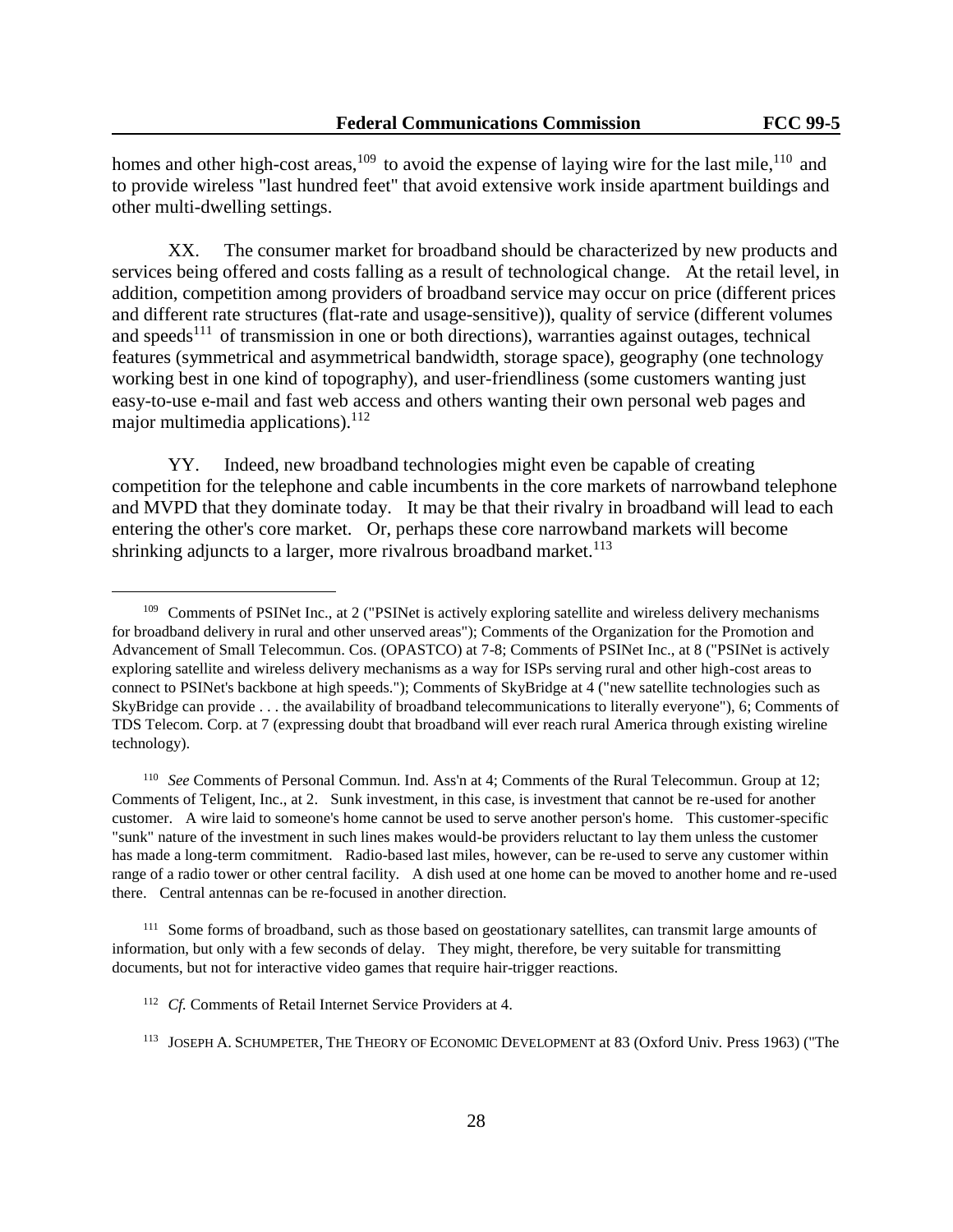ZZ. Thus, we do not foresee the consumer market for broadband becoming a sustained monopoly or duopoly. We will fight any attempt to make residential broadband such a market, because it would not perform well for consumers. Economic theory teaches that, in countries that are rich in resources and in which products can continually improve in quality, consumers benefit from relatively fast innovation.<sup>114</sup> Innovations arrive sooner when many, rather than few, firms enter.<sup>115</sup> Therefore, consumer welfare will be increased by more entry into the market for broadband facilities and services.

AAA. Our experience in communications markets teaches that entry by many competitors is the best paradigm by which to bring broadband to all Americans. Entry by many competitors is more likely to bring low prices, high quality, constant innovation and improved price-performance ratios, a variety of different retail services, and as many ISPs and content providers as the market will support. In the following paragraphs, we outline the current deployment of improved and entirely new broadband facilities that serve the last mile to residential consumers. We begin with those that seem most advanced in deployment at this time.

BBB. Cable television companies, as noted in paragraph 37 above, have begun upgrading their cable facilities to provide broadband capability. The most popular offering of broadband to residential consumers is via "cable modems,"<sup>116</sup> offered by cable television companies within their cable service territories. These include services such as @Home and

<sup>114</sup> *See* Gene M. Grossman & Elhanan Helpman, *Quality Ladders in the Theory of Growth*, REV. ECON. STUDIES 43-61 (Jan. 1991).

L,

<sup>115</sup> *See* Tom Lee & Louis L. Wilde, *Market Structure & Innovation: A Reformulation*, Q.J. ECON. 429-436 (March 1980); Glenn C. Loury, *Market Structure & Innovation*, Q.J. ECON. 395-408 (Aug. 1979); James M. Zolnierek, *Firm Level Behavior in Repeated R&D Races*, EASTERN ECON. J. 293-308 (Summer 1998).

<sup>116</sup> A cable modem is a modem designed for use on a television coaxial cable circuit. Cable modems provide asymmetric bandwidth, with more capacity in the downstream direction (to the customer premises). There are several characteristics of cable modems which distinguish them from dial-up modems and most other data devices used in public wide-area networks: (1) they are capable of handling multimegabit speeds, (2) they require relatively little call set-up (their so-called "always on" feature), and (3) the bandwidth to which they have access is shared by end users. This last characteristic means that cable modem systems are potentially susceptible to congestion occurring as many users attempt to share a common bandwidth. In contrast, in the DSL solutions that LECs are deploying, the last mile bandwidth to the user is dedicated. NEWTON, *supra* note 57*,* at 118-19.

opening up of new markets . . . illustrates[s] the same process of industrial mutation -- if I may use that biological term -- that incessantly revolutionizes the economic structure *from within*, incessantly destroying the old one, incessantly creating a new one. This process of Creative Destruction is the essential fact about capitalism.") (italics in original, footnote omitted).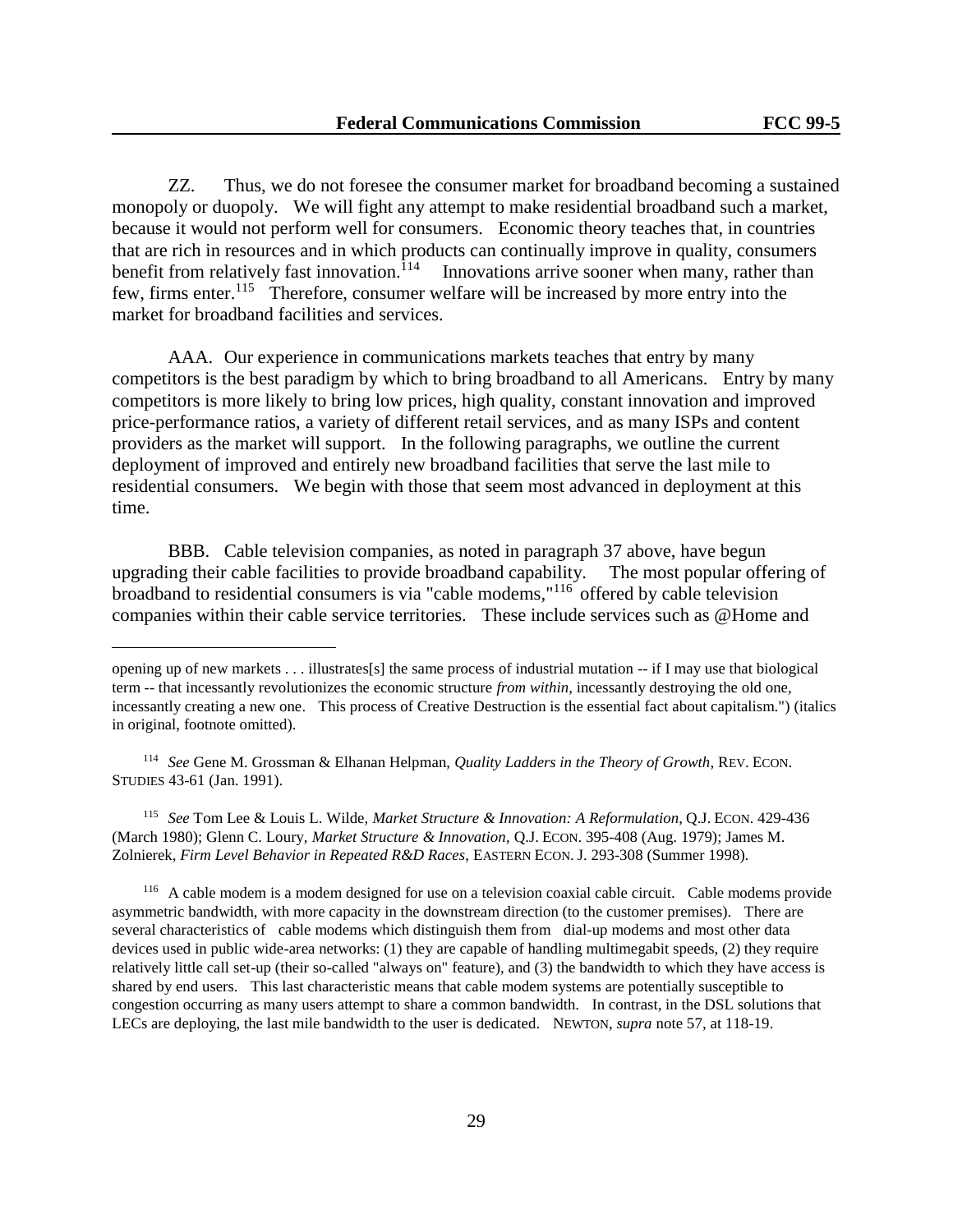Road Runner. @Home's base of homes with access to two-way upgraded plant increased from 7.9 million on June 30, 1998, to 10 million on September 30, 1998.<sup>117</sup> As noted above, "deployment" does not necessarily mean that service is available in a practical sense.<sup>118</sup> At this time, we lack information on how many homes passed are actually capable of obtaining the service. According to most estimates, cable television companies now have at least 350,000 residential customers for their broadband offerings,<sup>119</sup> although other estimates are as high as between 425,000 and 700,000.<sup>120</sup>

 CCC. A growing number of public utilities are offering broadband within their utility service territories. They generally offer broadband capability in joint ventures with software and content providers.<sup>121</sup> Utility-based offerings have begun in major northeastern cities, San Francisco, and have begun or are under study in smaller cities such as Cedar Falls, Iowa (population 34,298), Glasgow, Kentucky (population 12,351), and Batavia, Illinois (population 17,016).<sup>122</sup> Generally, these ventures provide high-speed Internet access on their own fiber inside the utilities' existing conduits. According to one estimate, they have passed 122,000

<sup>118</sup> *See supr*a note 100.

L,

<sup>119</sup> *See* Comments of AT&T Corp. at 13-14, *citing* Cable Datacomm News, September 1998 (in mid-1998 there were approximately 300,000 cable modem subscribers in North America, the vast majority of them presumably in the United States); Chris O'Malley, *No Waiting on the Web*, TIME MAGAZINE at 76 (Nov. 16, 1998) (about 350,000, according to Jupiter Communications, a research firm); Comments of the Progress & Freedom Foundation at 33, *quoting*, Bowermaster, *Cable Modems Outpace ADSL* (450,000, compared to approximately 25,000 ADSL users). *See also* Comments of U S West Commun., Inc., at 6, *citing* Forrester Research, High-Speed Internet Access to Reach 16 Million U.S. Households by 2002, http://www.forrester. com/press/pressrel/98901.htm; Letter to the Editor, from Matt Wolfrom, Public Relations Director for @Home Network, BOARDWATCH Dec. 1988 at 14 (in unspecified geographic territory, "cable Internet services reach more than 300,000 subscribers").

<sup>120</sup> Comments of BellSouth at 32-33 & Exhibit A at 5. *See also* Catherine Yang, *Filling the Need for Speed*, BUSINESS WEEK at 50, 51, Dec. 28, 1998 (less than 500,000); Telecommunications Industry Association, *The Future of Broadband: A Case for FCC Action to Spur Deployment of Advanced Telecommunications Capability* at 13, filed Dec. 23, 1998 (approximately 700,000 subscribers to cable modem service, citing Multimedia Telecommunications Association and The Yankee Group). For more about cable television companies' broadband offerings, *see Fifth Cable Competition Report*, *supra* note 54, at  $\P\P$  48-57.

<sup>121</sup> Several such ventures involve RCN, which owns Erols and other Internet service providers. Comments of Bell Atlantic at 5.

<sup>122</sup> *See* Comments of American Public Power Ass'n, Appendix A *passim*. All local population figures in this Report are taken from the 1990 Census, U.S. Bureau of the Census, CENSUS OF THE POPULATION: 1990.

<sup>117</sup> *See* @Home Network Reports Subscriber Base Grows to 210K Upgraded Homes Passed Increases[sic] to 10M, http://www.home.net/corp/news/pr\_981013\_01.html, *visited* Nov. 16, 1998.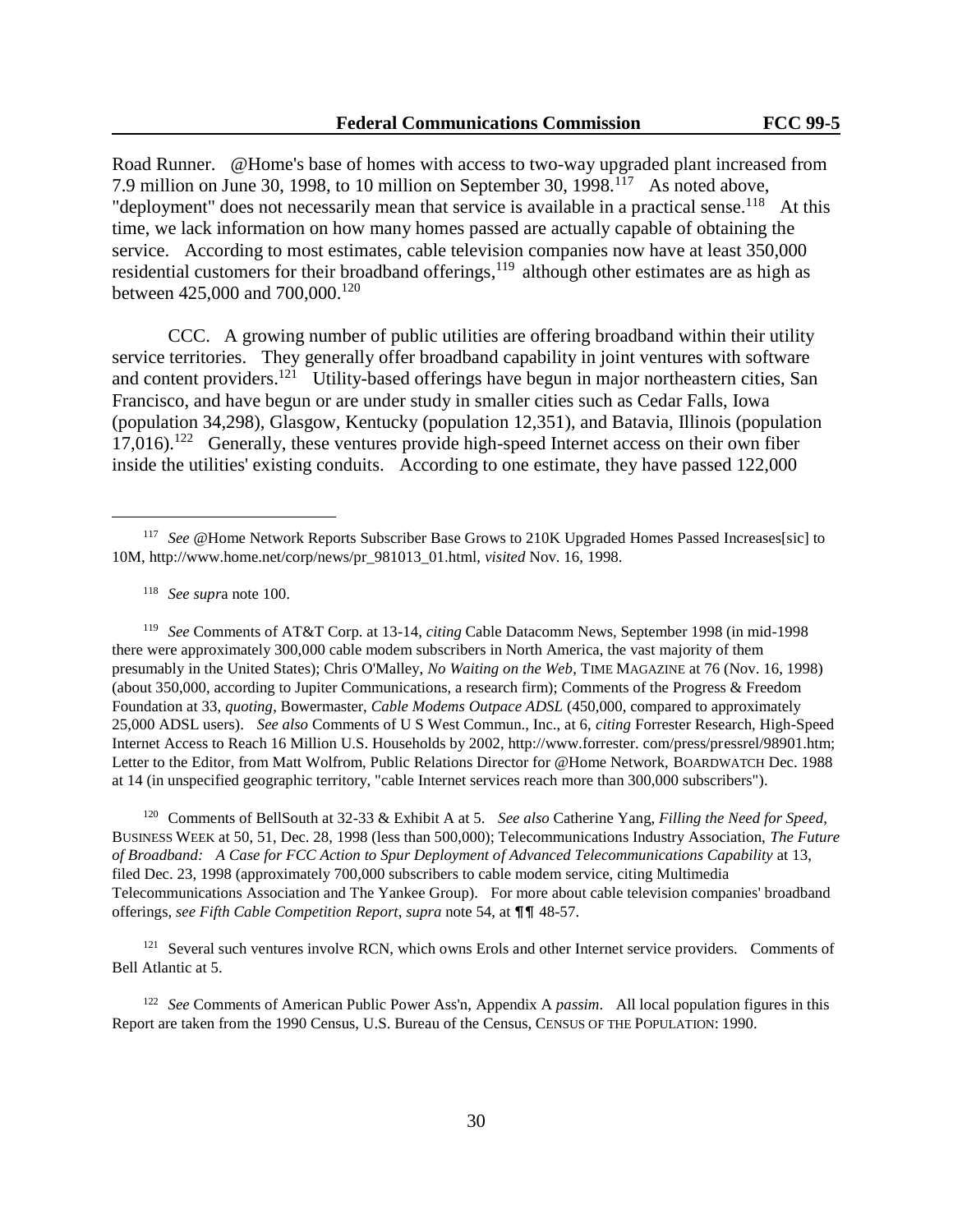homes with "advanced fiber," $123$  although no customer numbers are available.<sup>124</sup>

 DDD. A number of competitive LECs, such as Covad, Rhythms NetConnections, e.spire, and Network Plus are providing broadband to residential consumers, chiefly in the "small office, home office" submarket.<sup>125</sup> Sprint plans in early 1999 to offer its Integrated On Demand Network (ION) service, which uses  $DSL^{126}$  and which it says will greatly increase the speed and bandwidth of its own and other LECs' facilities.<sup>127</sup> In addition, at least one competitive LEC, MachOne, has announced that it intends to concentrate on mass market residential customers.<sup>128</sup> At this time, we lack information on the number of homes passed by competitive LEC capability as well as the number of homes to which such capability is available as a practical matter.

 EEE. In a significant number of cities, so-called "wireless cable," MDS, or MMDS companies are using spectrum around 2 GHz to offer broadband services to residential consumers.<sup>129</sup> These cities include not only New York City and the San Francisco Bay area, but also such smaller cities as Jackson, Mississippi (population 196,637), and Sherman, Texas (population 31,601). One estimate is that several million residential consumers could now obtain broadband from such companies.<sup>130</sup> We lack information on the actual number of

L,

<sup>125</sup> *See* Comments of BellSouth at 23-24. See also Joint Comments of MCI Commun. Corp. & WorldCom, Inc., at 16 & n.22.

<sup>126</sup> Comments of Sprint Corp. at 6; Telephony, COMMUN. DAILY, Dec. 8, 1998, *available* at 1998 WL 10697914.

<sup>127</sup> Comments of AT&T Corp. at 21; Comments of Sprint Corp. at 5-6 (ION makes possible "virtually unlimited bandwidth . . . at speeds up to 100 times faster than today's conventional modems.").

<sup>128</sup> Ex Parte presentation by MachOne Commun., Inc., Nov. 4, 1998.

<sup>129</sup> "Wireless cable" is described in Appendix A,  $\P$  8.

<sup>130</sup> Comments of AT&T Corp. at 16; Comments of BellSouth Corp., Exhibit E at 2 (Cable Datacom News, Wireless Cable Modem Trials and Commercial launches in North America, http://CableDatacomNews.com/cmic12.htm, *visited* Aug. 26, 1998). For more about wireless cable companies' broadband offerings, *see Fifth Cable Competition Report*, *supra* note 54, at  $\P$  85.

<sup>&</sup>lt;sup>123</sup> Comments of Bell Atlantic at 7  $\&$  Attachment A at 3.

 $124$  Some utilities that wish to enter the broadband market are municipally owned. As we have said before, we encourage states to avoid enacting absolute prohibitions on municipal entry into telecommunications. "Municipal entry can bring significant benefits by making additional facilities available for the provision of competitive services." The Public Utility Comm'n of Texas, *Memorandum Opinion & Order,* 13 FCC Rcd 3460, 3549 (1997), *affirmed sub nom*. City of Abilene v. FCC, D.C. Cir. 97-1633 (Jan. 5, 1999).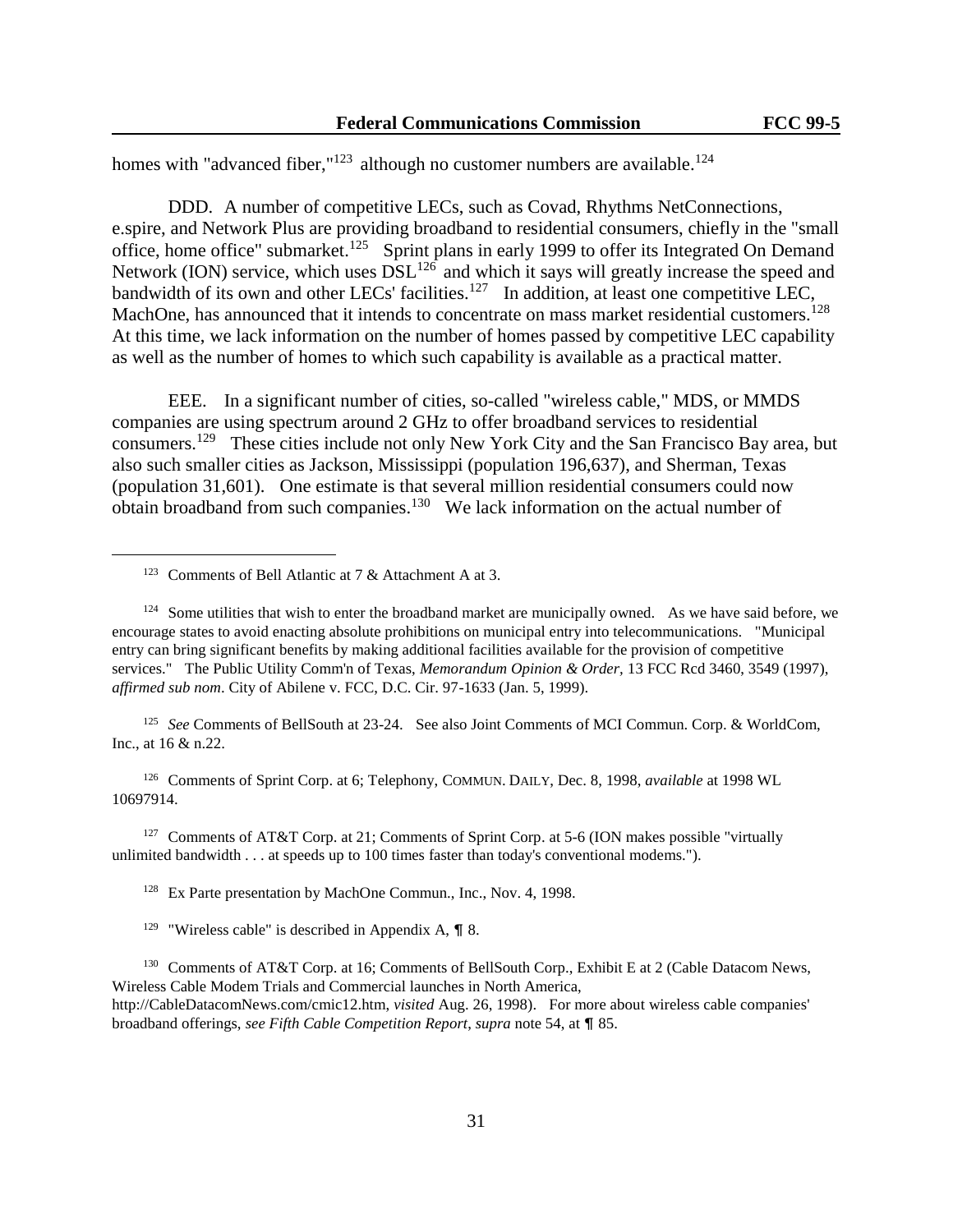households subscribing to broadband service from MMDS providers.

 FFF. Incumbent LECs have improved their narrowband lines and assert that they are planning to offer broadband on a large scale. Their plans for expansion in 1999 and beyond, some of which were described in paragraph 42 above, are ambitious.<sup>131</sup> According to one estimate, incumbent LECs now provide broadband to approximately 25,000 residential consumers.<sup>132</sup>

GGG. All of these residence-oriented providers of broadband indicate that they intend to expand their offerings quickly.<sup>133</sup> The providers of Road Runner, for example, state that, by the year 2000, it will be available to all of the 27 million homes passed by Time Warner and MediaOne as well as those homes passed by other affiliated cable companies."<sup>134</sup>

HHH. In addition, new satellite-based providers -- Loral's CyberStar unit, <sup>135</sup> Hughes' Spaceway, Lockheed Martin's Astrolink, SkyBridge, and Teledesic,<sup>136</sup> among others -- are planning to enter the residential broadband market in the next decade. A growing number of public utilities and wireless cable companies may also enter the residential broadband market.

<sup>132</sup> Comments of BellSouth at 32-33 & Exhibit A at 35.

L,

<sup>133</sup> *See, e.g.*, Comments of Bell Atlantic, Attachment A (aggressive roll-out of cable modems in 12 states in Bell Atlantic's region).

- <sup>134</sup> *See* Company Profile, http://www.rr.com/rdrun/company/index.html, *visited* Dec. 8, 1998.
- <sup>135</sup> Chris O'Malley, *No Waiting on the Web*, TIME MAGAZINE at 76 (Nov. 16, 1998).

<sup>131</sup> *See* Comments of BellSouth Corp. at 2, 14, 15; Comments of Comcast Corp. at 10; Comments of GTE at 10 n.23 ("GTE plans to deploy ADSL service in portions of 14 states"); Comments of Kielsling Consulting LLC at 7-8 (list of Bell offerings or plans taken from their web sites); Comments of MediaOne Group, Inc., Appendix A, stating that Ameritech now provides DSL service to portions of Chicago and Ann Arbor and will make ADSL available to 70 percent of all in-region homes by the year 2000; Bell Atlantic intends to deploy ADSL to 2 million households in Washington, D.C., Pittsburgh, Philadelphia, and the Hudson River Waterfront in New Jersey by the end of 1998, and expects to deploy ADSL to over 6 million households in 1999; BellSouth will make ADSL service available to 1.7 million customers in 30 markets by the end of 1998, and 23 additional markets in 1999; U S West estimates that it will offer ADSL services to approximately 5 million customers in 40 cities in 14 states this year; and GTE plans to equip approximately 6 million lines with ADSL in 300 central offices in 16 states by the end of 1998. *See also* Joint Comments of MCI Commun. Corp. and WorldCom, Inc., at 16 n.20; Comments of National Cable Television Ass'n at 16-17.

<sup>136</sup> *See* Comments of AT&T Corp. at 17; Comments of Bell Atlantic at 7-8; Comments of PanAmSat Corp. *passim*; Comments of SkyBridge L.L.C. at 7. Merrill Lynch estimates that the many U.S. households who do not receive a land-based broadband service will be a prime target for these and other Ka-band satellite carriers. Merrill Lynch, *Global Satellite Marketplace '98* at 132-34, April 22, 1998. *See also* Appendix A, ¶ 9.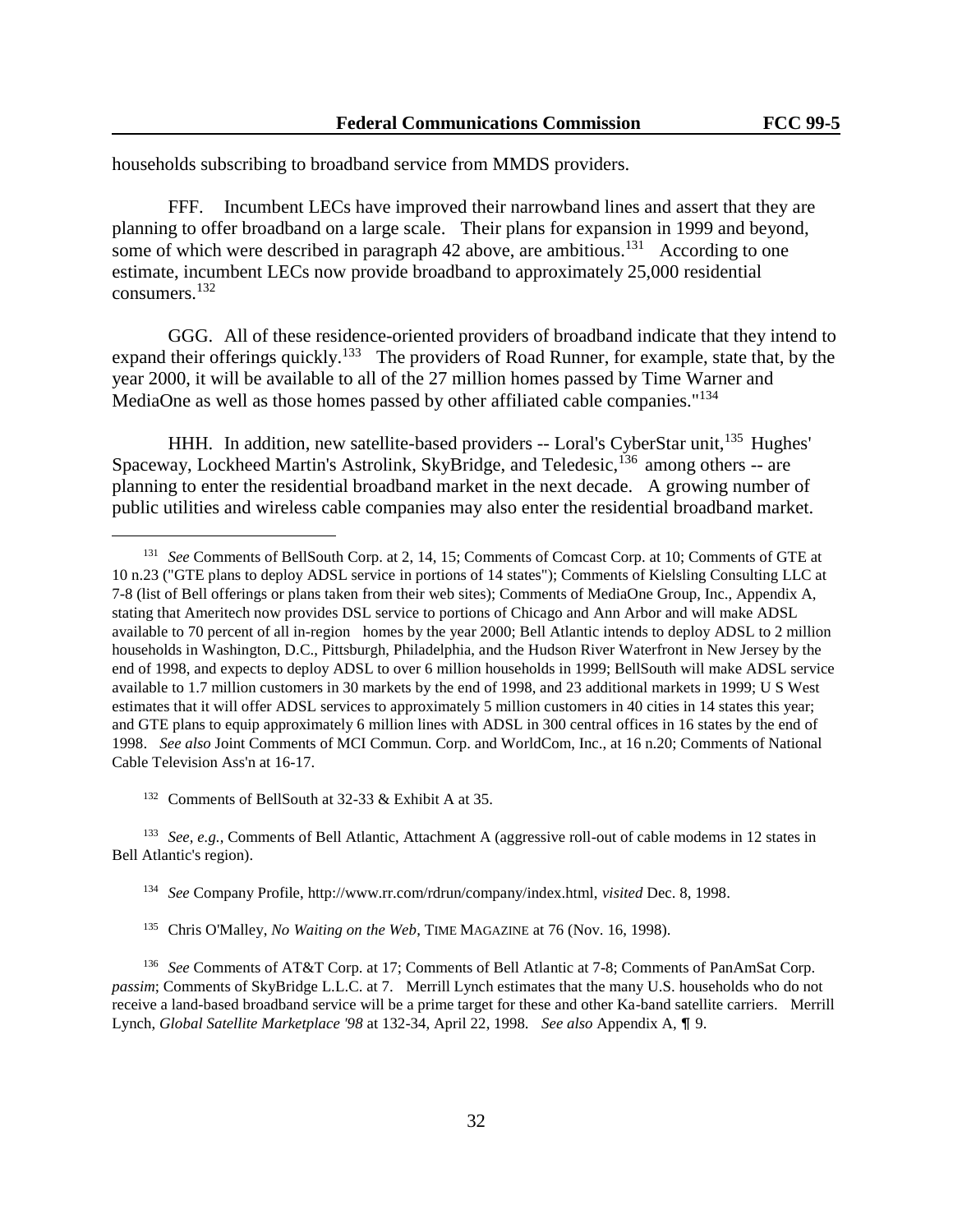Still more entry for residential consumers is possible via "Third Generation" mobile wireless broadband service by CMRS providers, AT&T's "Project Angel,"<sup>137</sup> over-the-air broadcasters using digital broadcast spectrum,<sup>138</sup> local multipoint distribution service at  $28/31$  GHz,<sup>139</sup> providers of service at 24, 38, and 39 GHz,<sup>140</sup> and other high bandwidth wireless companies,<sup>141</sup> providers of wireless communications service, $142$  satellite master antenna TV companies, $143$  and high-altitude, long-endurance platform (HALE) companies such as Sky Station.<sup>144</sup>

III. The following Chart shows current basic capabilities, typical providers, and economics of some of these technologies (and, for comparison purposes, of current narrowband technologies).

<sup>138</sup> *See, e.g.*, Comments of BellSouth Corp. at 30. *See also* Jube Shiver, Jr., *The Cutting Edge: Net via TV Airwaves Is Not Clicking, Despite Big Backers, Computers: Price-Conscious Consumers Show Little Interest in WaveTop, a Video Datacasting System*, LOS ANGELES TIMES, Sept. 7, 1998, *available at* 1998 WL 18871751.

<sup>139</sup> Comments of AT&T Corp. at 15; Comments of Bell Atlantic at 7-8; Comments of Bell South Corp. at 28- 29; Comments of Kielsling Consulting LLC at 8 ("LMDS may still be a year or more away from sizeable deployment"). Some rural companies may use LMDS. Comments of the Organization for the Promotion and Advancement of Small Telecommun. Cos. (OPASTCO) at 3; Comments of SBC Communications Inc., at 13. LMDS is described in Appendix A,  $\P$  7.

<sup>142</sup> *Id*. at 2.

L,

<sup>143</sup> *See generally* Comments of Optel, Inc.

<sup>137</sup> *See, e.g.*, Comments of BellSouth Corp. at 29. *See generally* Comments of Cellular Telecommun. Indus. Ass'n *passim*; Comments of Personal Commun. Indus. Ass'n at 21-23; Comments of the Rural Telecommun. Group at 18; Comments of SBC Commun. Inc., at 13. AT&T's Project "Angel[] costs have plummeted -- to about \$700 per household for two phone lines and high-speed Internet access" according to Peter Elstrom, *AT&T's Wireless Path to Local Service*, BUSINESS WEEK at 53, Dec. 28, 1998.

<sup>&</sup>lt;sup>140</sup> *See, e.g., supra* ¶ 43.

<sup>141</sup> Comments of the Rural Telecommun. Group at 13.

<sup>144</sup> *See Airships to Offer Cheap Broadband Access*, EXCHANGE, June 6, 1997, *available at* 1997 WL 8930053; *FCC Grants Licenses for 73 New Ka-band Satellites*, MOBILE SATELLITE NEWS, May 15, 1997, *available at* 1997 WL 8299075.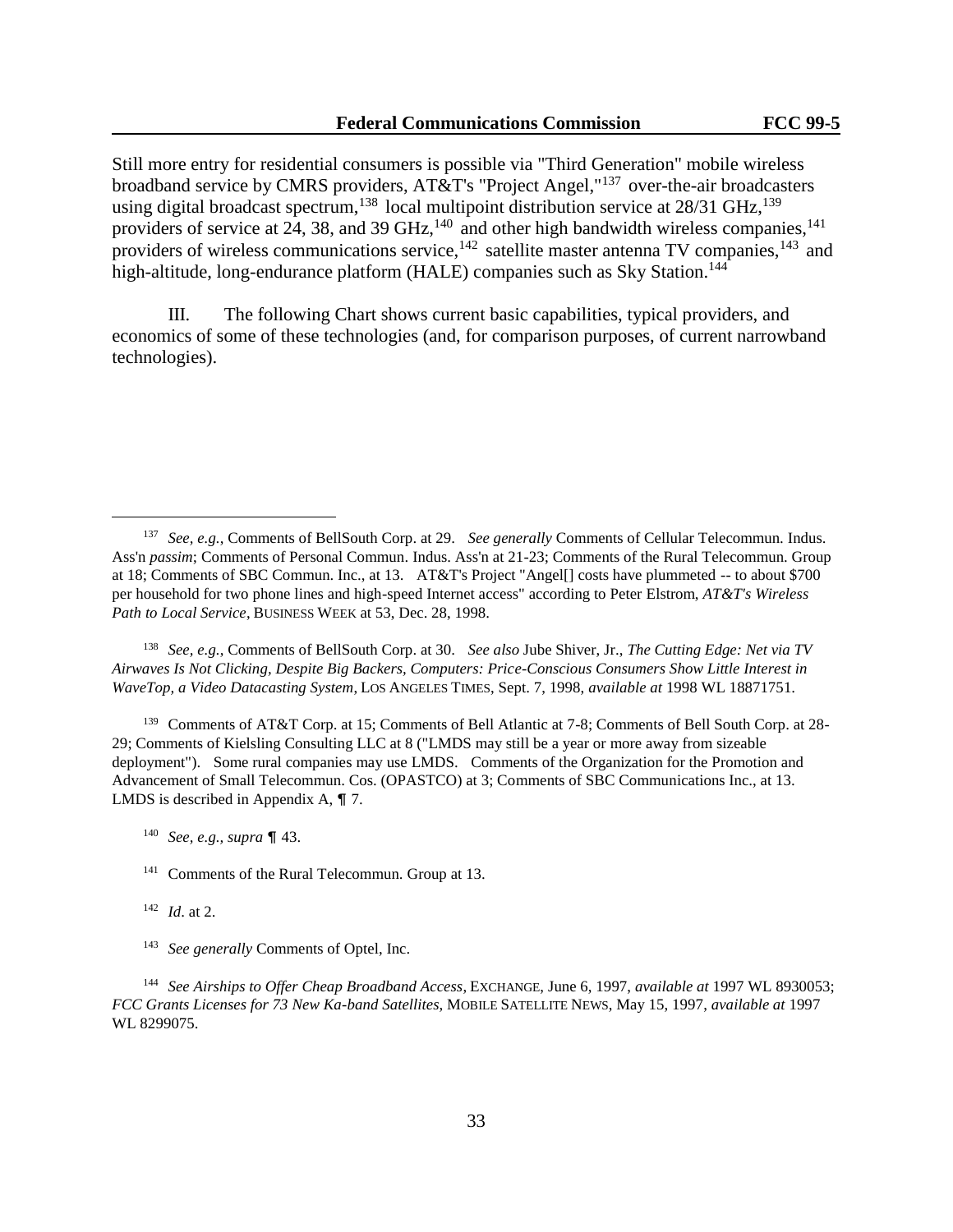# **CHART 2**

# **TECHNOLOGY DEPLOYMENT TO RESIDENTIAL CONSUMERS**

| Technology (1)                                              | <b>Service Providers (10)</b>                                 | <b>Typical Marketed</b><br><b>Downstream</b><br><b>Residential Speeds</b><br>(11) | <b>Current Availability</b><br>(12)                       | Cost to Provider (13)            |
|-------------------------------------------------------------|---------------------------------------------------------------|-----------------------------------------------------------------------------------|-----------------------------------------------------------|----------------------------------|
| <b>Traditional Analog</b><br>Phone Wire (2)                 | ILECs, IXCs, ISPs,<br><b>CLECs</b>                            | 56 Kbps                                                                           | Nationwide                                                | N/A                              |
| ISDN(2)                                                     | ILECs, Utilities                                              | 128 Kbps                                                                          | Most major cities                                         | N/A                              |
| Satellite - Current (3)                                     | <b>Satellite Operators</b><br>(DirecPC)                       | 400 Kbps                                                                          | Nationwide                                                | \$400-\$500 (per subscriber)     |
| ADSL(4)                                                     | ILECs, IXCs, CLECs,<br><b>Utilities</b>                       | 1.5 Mbps                                                                          | Some major cities,<br>suburbs and rural areas             | \$600-\$800 (per subscriber)     |
| $ADSL$ -lite $(5)$                                          | ILECs, IXCs                                                   | 1 Mbps                                                                            | In trials                                                 | \$400-\$600<br>(per subscriber)  |
| Cable Modems (6)                                            | MSOs, CLECs, Utilities                                        | 3 Mbps                                                                            | Some major cities,<br>suburbs and rural areas             | \$800-\$1000<br>(per subscriber) |
| <b>Terrestrial Wireless</b><br>- LMDS<br>$-24/38$ GHz $(7)$ | <b>LMDS</b> Companies<br>24 GHz Providers<br>38 GHz Providers | 1.5 Mbps                                                                          | In over 30 major markets                                  | \$5000-\$15000 (per building)    |
| <b>Terrestrial Wireless -</b><br>MMDS(8)                    | <b>MMDS</b> Companies                                         | 1 Mbps                                                                            | Some major cities and<br>suburbs; also<br>in 2-way trials | \$600 (per subscriber)           |
| Satellite - Future (9)                                      | <b>Satellite Operators</b><br>(Geo and Non-Geo)               | 10-64 Mbps                                                                        | Under development                                         | N/A                              |

Sources for data in Chart 2 are in Appendix A.

# **3. Deployment to "All Americans"**

JJJ. Thus far, this Report has discussed the deployment of broadband in general terms. In section 706 (a) of the 1996 Act, however, Congress instructed us to "encourage the deployment on a reasonable and timely basis of [broadband] *to all Americans (including, in*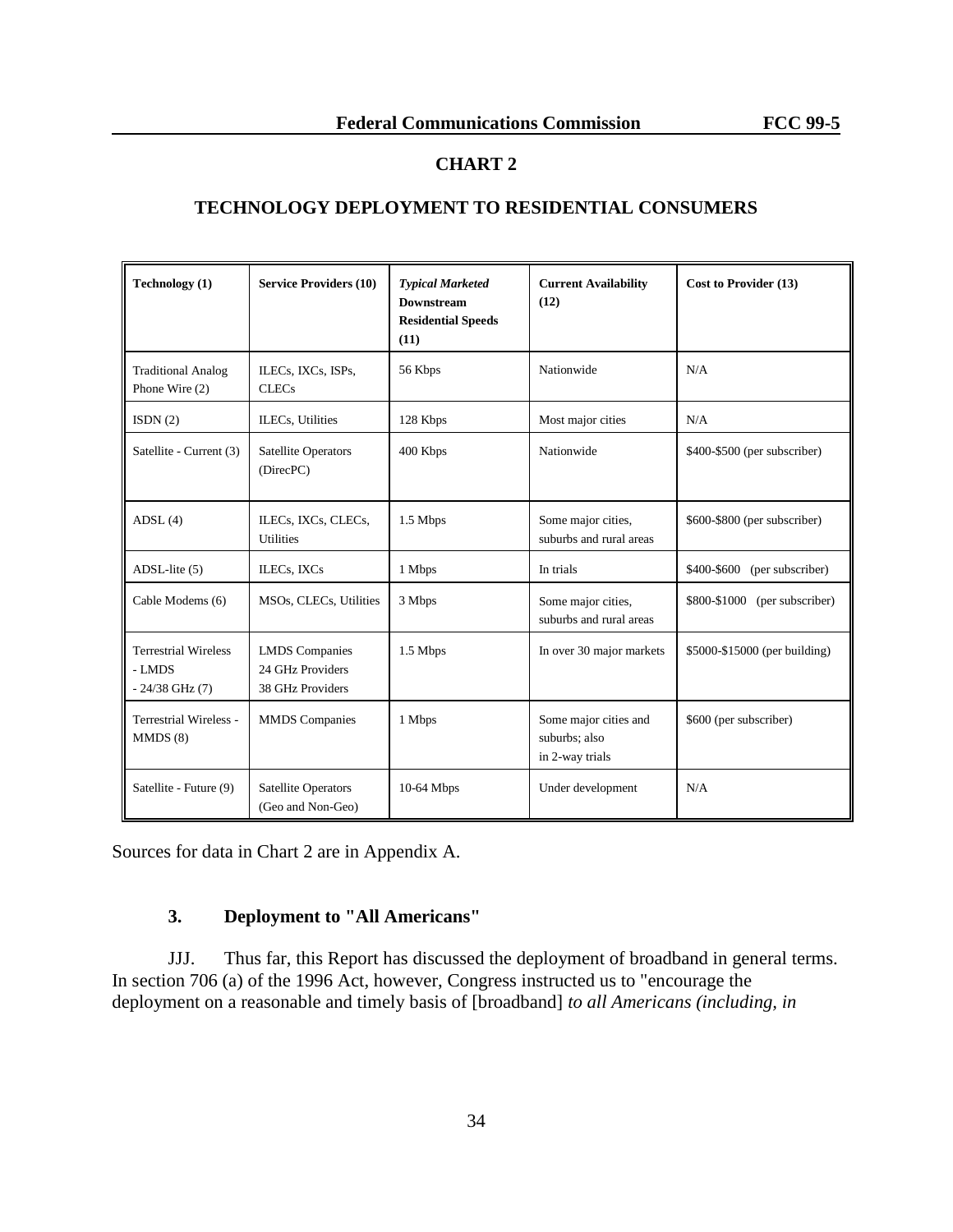*particular, elementary and secondary schools and classrooms)* . . ."<sup>145</sup> At this early stage, we cannot draw any definitive conclusions about whether, if present trends continue, broadband services will ultimately be deployed to "all Americans." In this section, we discuss deployment of broadband to particular classes of users that may be served least if deployment does not occur in a reasonable and timely manner.

## **a. Backbone to Rural Areas**

KKK. Some BOCs allege that broadband backbone, whatever its availability in major metropolitan areas, will not extend into all rural areas under current conditions.<sup>146</sup> Thus, they argue, rural consumers will be unable to access broadband by a local call, even if they have a broadband facility serving the last mile. The BOCs' solution to this perceived problem is to allow them to provide broadband service across LATA boundaries.<sup>147</sup>

LLL. At this time, we do not find that lack of backbone is a pervasive factor in rural areas. Cable television systems are widespread in rural America. According to one study, over ninety per cent of this country's population has access by a local phone call to several Internet service providers.<sup>148</sup> Another five percent have access by a local call to one.<sup>149</sup> Only five percent of Americans now lack access to any Internet service provider by a local call.<sup>150</sup> This proves that Internet backbone is accessible to ninety-five percent of Americans as a technical matter. In addition, there should be alternatives to cable- and wireline-based broadband services for these five percent of Americans. Satellite-based multichannel video programming can reach all rural areas in the contiguous United States and is most popular there.<sup>151</sup> This may foretell a

<sup>149</sup> *Id.*

L,

<sup>150</sup> *Id.*

<sup>&</sup>lt;sup>145</sup> Pub.L. 104-104, Title VII, § 706 (a), Feb. 8, 1996, 110 Stat. 153, reproduced in the notes under 47 U.S.C. § 157 (emphasis added).

<sup>146</sup> Comments of Bell Atlantic at 16; Comments of U S West Commun., Inc., at 14-18.

<sup>&</sup>lt;sup>147</sup> LATAs, or Local Access and Transport Areas, are geographic areas across whose borders BOCs are generally prohibited from providing certain in-region telecommunications services until they receive authority pursuant to section 271 of the 1996 Act.

<sup>148</sup> Reply Comments of the Commercial Internet Exchange Ass'n at 2-3 & accompanying footnotes, *citing* Tom Downes & Shane Greenstein at 4, *Universal Access and Local Commercial Internet Markets*, at 21 (June 8, 1998), *available at* http://skew2.kellog.nwu.edu/~ngreenste/research.html.

<sup>&</sup>lt;sup>151</sup> Annual Assessment of the Status of Competition in Markets for the Delivery of Video Programming,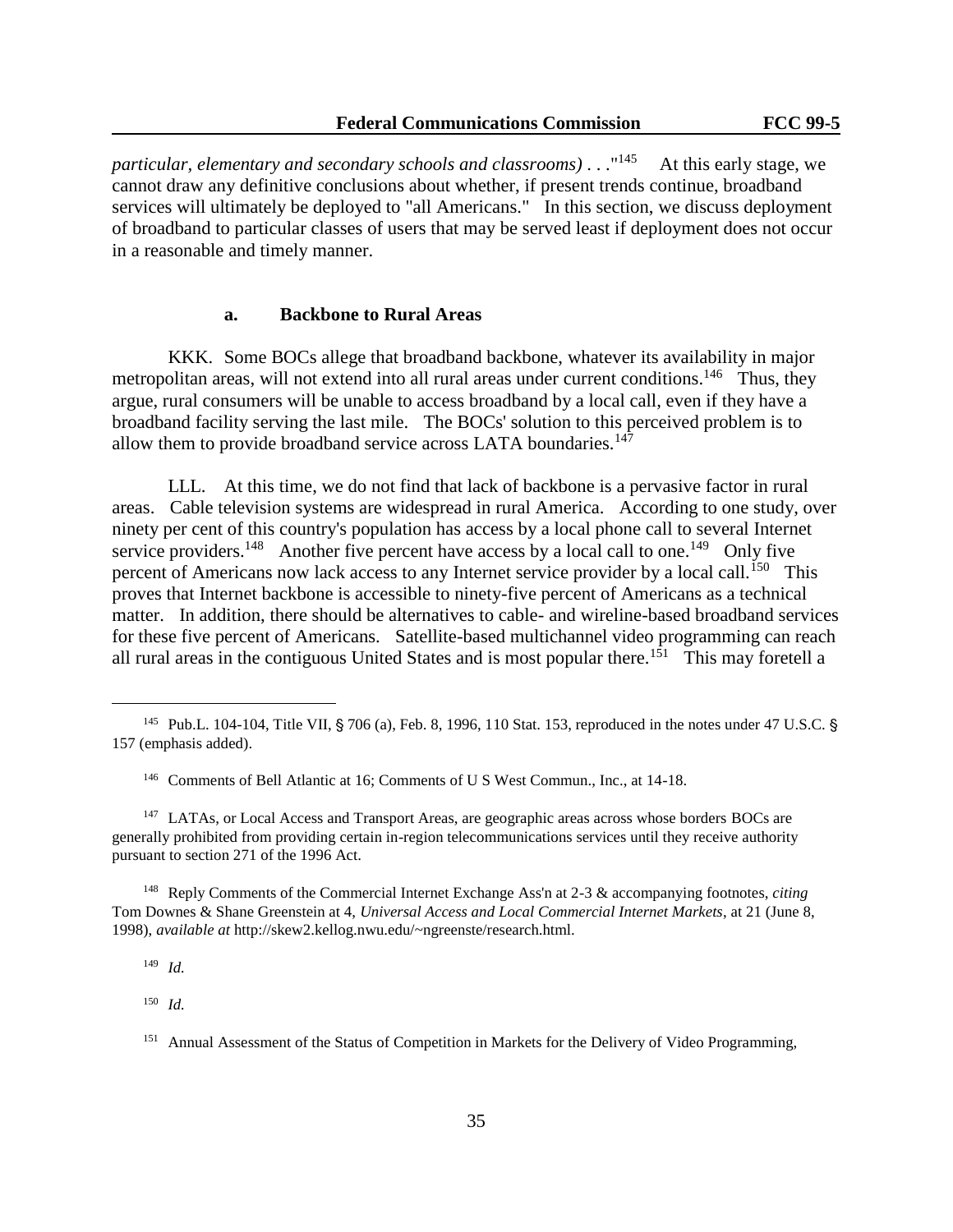similarly widespread acceptance of satellite-based broadband access from future satellite-based entrants into the consumer market.

MMM.Although some rural areas may lack easy access to broadband backbone facilities,  $152$  the comments in this proceeding show that, at present, there is no widespread shortage of broadband backbone in rural areas compared to other areas. The Rural Telecommunications Group, for example, specifically denies the existence of any such shortage.<sup>153</sup> Further, if the tentative predictions we make elsewhere in this Report about the prospects for competition and significant demand in the consumer market for broadband are correct, we expect there to be sizeable investment in broadband backbone in rural areas.

*Fourth Annual Report*, 13 FCC Rcd 1034, 1041 (1998) (direct-to-home satellite-based multichannel video is most popular in Montana, where it accounts for 23.6% of all multichannel video subscribership).

<sup>152</sup> *See* Comments of Kathryn Clodfelter, President of the Crawford County Community Network; Comments of Jim Warner.

<sup>153</sup> Comments of the Rural Telecommun. Group at 11.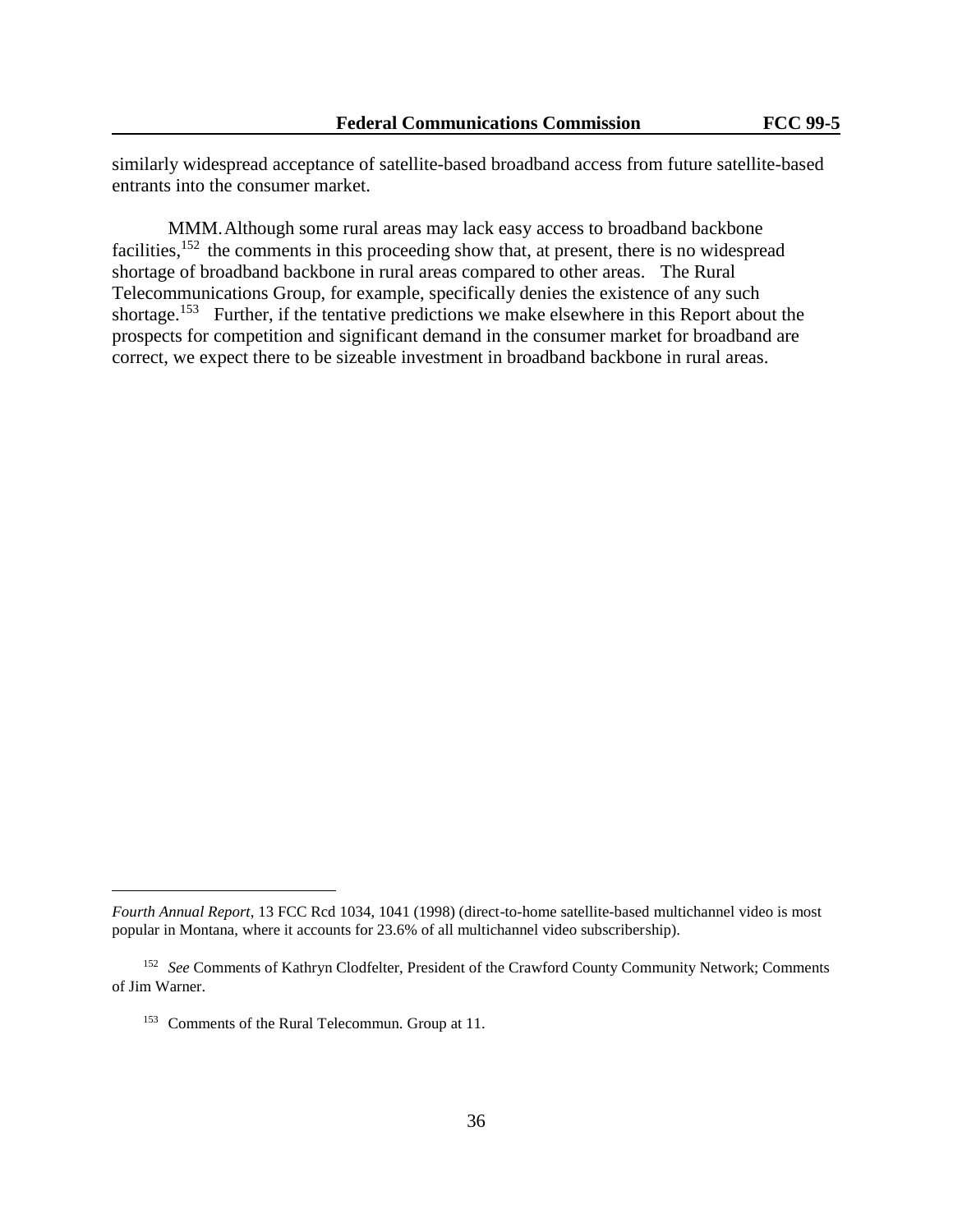#### **b. The Last Mile to Rural and Low-Income Consumers**

NNN. Some commenters raise the possibility of slow deployment of facilities serving the last mile to rural customers.<sup>154</sup> They contend that in some rural areas the prices that rural customers would be willing to pay might not induce any company to build broadband facilities, especially to residential consumers outside of small towns.<sup>155</sup> Commenters also express concern for consumers who will not be able to afford broadband service in the home and for entire communities where, due to conditions of poverty, there may not be enough demand to attract deployment.<sup>156</sup> Other commenters focus on consumers who can benefit more than most from broadband and urge special measures to ensure that they can afford it. These consumers include persons with disabilities, schools and classrooms, libraries, rural health care providers.<sup>157</sup> Commenters assert that broadband can greatly increase opportunities for education, jobs, social and recreational life, and health care for these customers.

OOO. Some commenters urge relaxation of section 271's prohibition on the BOCs' provision of certain in-region interLATA services.<sup>158</sup> Others propose Commission-mandated schedules for the construction of broadband networks,<sup>159</sup> expansion of the Commission's present

<sup>156</sup> Comments of the District of Columbia Public Service Comm'n at 4-5; Comments of Information Renaissance at 5-6; Comments of Phones for All, Inc.; Comments of SBC Commun. Inc., at 7.

 $157$  For example, two-way video, invented for business conferences, can allow the people with hearing disabilities to use sign language or speech reading and thus carry on conversations with the advantage of facial expressions and other nuances. Text-based Internet, if converted into braille, can enable people with visual disabilities to read and research at their computers. Reply Comments of the Consumer Action Network at 2: Reply Comments of the Council of Organizations Representatives on National Issues Concerning People Who Are Deaf or Hard of Hearing at 3.

<sup>158</sup> *See, e.g.*, Comments of Campaign for Telecommun. Access at 8-11.

l,

<sup>159</sup> *See*, *e.g.*, Comments of New Networks Inst. at 15-17 ("The Commission has the authority to simply issue an order directing the ILECs to make xDSL-equipped loops available to end users" "and subject them to penalties if they fail to comply"); Reply Comments of Center for Media Education *et al.* at 5 (suggesting that the Commission list rural and poor urban communities and "develop incentives to encourage deployment to these areas"), Reply Comments of Qwest Commun. Corp. at 9 (advocating specific deployment schedules for incumbent LECs,

<sup>154</sup> *See, e.g.*, Comments of the Campaign for Telecommun. Access at 9; Comments of the Rural Policy Research Inst. at 1-2; Comments of SBC Telecommun., Inc., at 7. According to these commenters, the low population density in rural areas may create a relatively unattractive cost/revenue ratio for broadband providers.

<sup>&</sup>lt;sup>155</sup> According to these commenters, the low population density in rural areas may create a relatively unattractive cost/revenue ratio for the provision of broadband services. *See, e.g.*, Comments of the Campaign for Telecommun. Access at 9; Comments of the Rural Policy Research Inst. at 1-2; Comments of SBC Telecommun., Inc., at 7.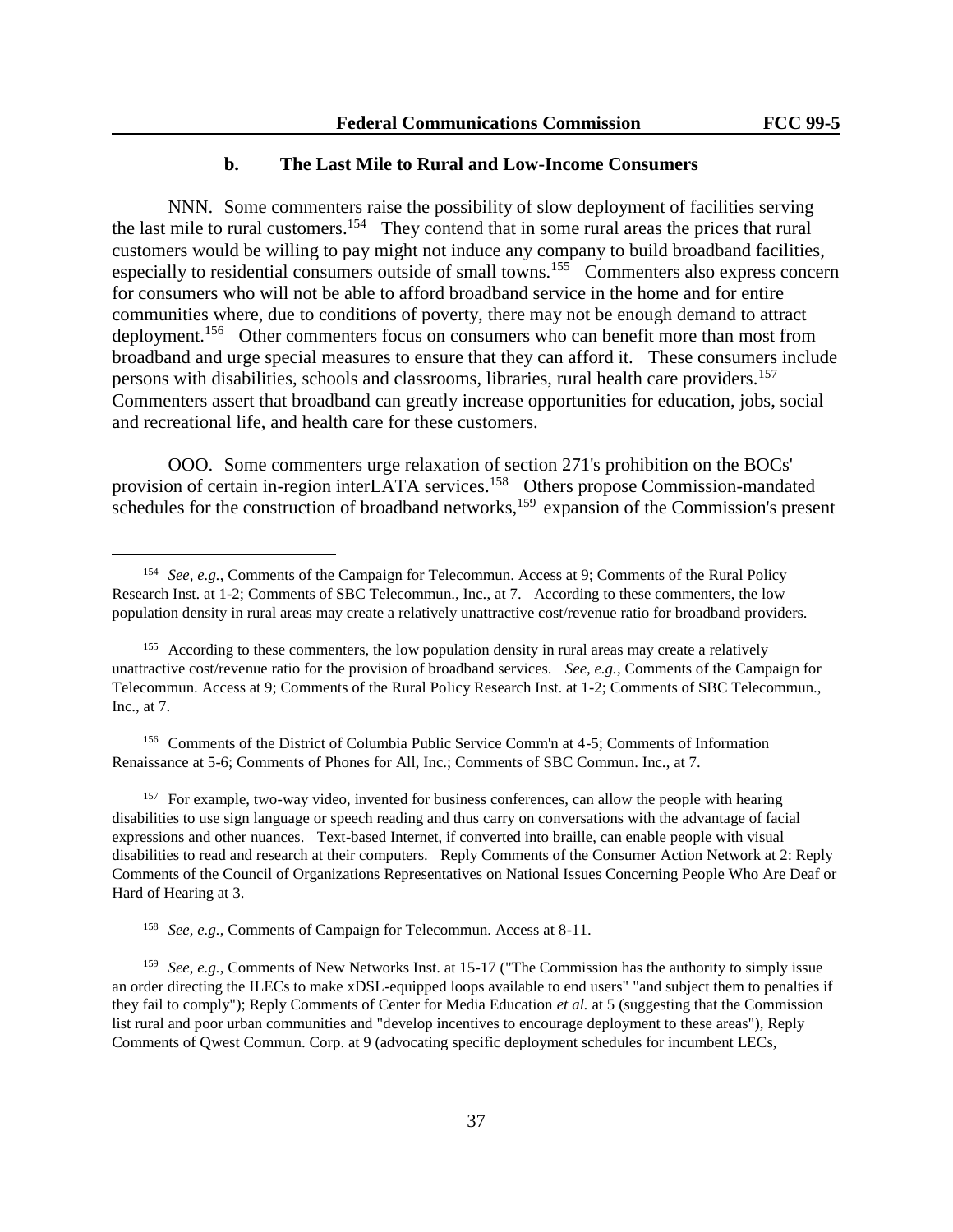universal service programs,<sup>160</sup> or more market-oriented solutions to the potential lack of broadband facilities to particular classes of customers.<sup>161</sup>

PPP. Other commenters, while not denying the special circumstances and/or needs of these consumers, contend that the marketplace will meet the demand. Indeed, some commenters believe that the importance of communications to rural communities' health care, education, economic life, and recreation, as well as the local and civic-minded ownership of many rural carriers, will lead to more broadband in rural communities than elsewhere.<sup>162</sup> The comments also state that some incumbent LECs, cable operators, and other carriers have begun providing broadband services to schools, libraries, and residential consumers in some rural  $a$ reas<sup>163</sup> and that three quarters of the members of the National Telephone Cooperative Association either have deployed xDSL technology to some extent or are planning to do so.<sup>164</sup>

QQQ. At this stage in the deployment of advanced services to rural communities, our data is anecdotal and we can in no way conclude that all Americans have, or are about to have, access to these services. At the same time, however, it appears to us that companies are building or providing these services in many rural areas and that the rural character of these areas will not present an intractable barrier to deployment. For example, Valley Telephone Cooperative in south Texas, with a line density of less than one subscriber per square mile, as well as other rural carriers, have deployed DSL or are testing it.<sup>165</sup> Incumbent and competitive LECs and Internet service providers are testing ADSL in places such as Harrison, Arkansas (population 9,922), Sergeants Bluff, Iowa (population 2,772), Winthrop, Maine (population 5,968), and Kamas, Utah (population  $1,061$ ).<sup>166</sup>

RRR. In addition, incumbent and competitive LECs are not the only possible providers

l,

especially RBOCs).

<sup>&</sup>lt;sup>160</sup> Comments of Information Renaissance at 17; Opening Comments of Universal Service Alliance at 13-14; Reply Comments of the Education & Library Networks Coalition at 3

<sup>&</sup>lt;sup>161</sup> *See infra* ¶ 78.

<sup>&</sup>lt;sup>162</sup> Comments of Moultrie Ind. Tel. Co. at 6; Comments of the Rural Telecommun. Group at 2-8.

<sup>163</sup> *See* Comments of OPASTCO at 3; Comments of the Rural Telecommun. Group at iii, 6. *See also* Reply Comments of Tele-Commun., Inc., at 10.

<sup>164</sup> Comments of the National Tel. Coop. Ass'n at 2-3.

<sup>&</sup>lt;sup>165</sup> Comments of Kiesling Consulting LLC at 6.

<sup>166</sup> Comments of Transwire Commun., Inc., Exhibit B at 1, 5-6.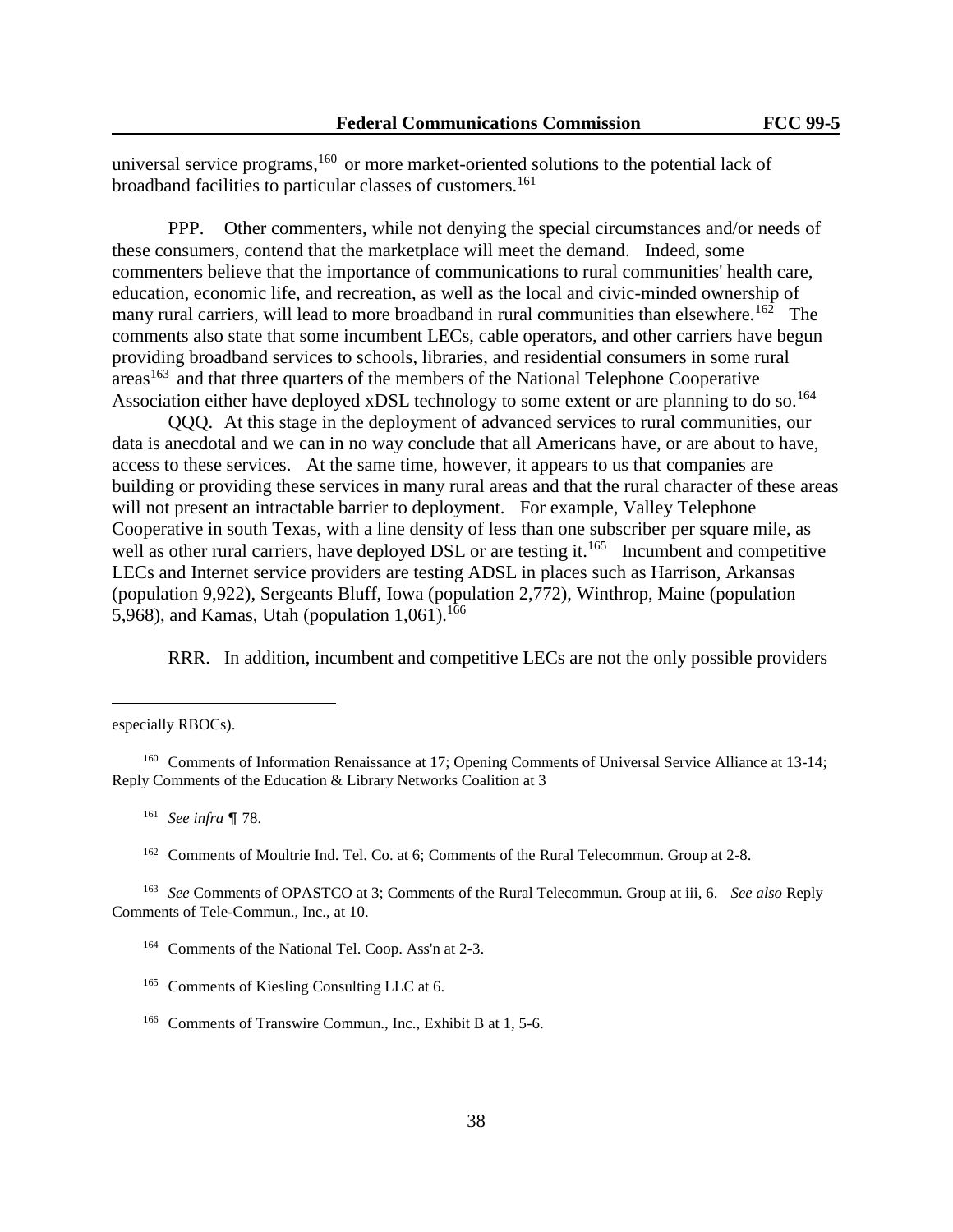of broadband in rural areas. The cable television operator MediaOne states that it is now offering broadband to "a diverse base of residential customers, including customers in . . . rural areas," including twenty-one small communities in New Hampshire.<sup>167</sup> We know of other deployments of broadband by cable television companies in parts of rural South Dakota and Kansas<sup>168</sup> and in such small towns as Connelsville, Pennsylvania (population 9,229), Bedford, Virginia (population 6,073), Michigan's sparsely populated Upper Peninsula, Marshall, Minnesota (population 12,023), and Payette, Idaho (population 5,592),  $^{169}$  and Durant, Oklahoma (population  $12,823$ ).<sup>170</sup>

SSS. Rural electric companies and cooperatives, who are among the utilities we refer to in paragraphs 40 and 55 above, are other possible providers in rural areas. In addition, fixed wireless providers such as Winstar and Teligent are also possible providers of broadband in rural areas, as are users of unlicensed spectrum.<sup>171</sup>

TTT. We lack information on the deployment and availability of advanced telecommunications capability in disadvantaged urban neighborhoods. Therefore, we are unable to determine whether broadband is being deployed to those areas in a reasonable and timely fashion. There are, however, a number of ways that broadband can be brought into disadvantaged urban communities. It may appear initially in convenience stores, cafes and other public accommodations (as did telephones and television), and schools and libraries. Schools, libraries, health care facilities, businesses, and academic and military concentrations can serve as anchor customers,<sup>172</sup> from which additional deployment can be made at relatively low cost. Local government authorities can encourage further deployment of high-capacity facilities by

l,

<sup>169</sup> Comments of AT&T Corp. at 11 & Exhibit B ("Non-ILEC Deployment of Broadband Services and ILEC Responses"); Comments of National Cable Television Ass'n, Appendix 1 at 2.

<sup>170</sup> Comments of BellSouth Corp., Exhibit D (Cable Datacom News, *Commercial Cable Modem Launches in North America* at 2-4, http://www.CableDatacomNews.com/cmic7.htm, *visited* Aug. 26, 1998).

<sup>171</sup> *See, e.g.,* the web page of Adaptive Broadband, http://www.adaptivebroadband.com/products/products.htm, *visited* Jan. 25, 1999.

<sup>172</sup> Comments of the Rural Policy Research Inst. at 5. *Cf.* Reply Comments of the Education & Library Networks Coalition at 4 n.3 ("expanding infrastructure to meet the needs of rural health care providers may often benefit neighboring schools and libraries.").

<sup>167</sup> Comments of MediaOne Group, Inc. at 3, 8.

<sup>&</sup>lt;sup>168</sup> Comments of National Cable Television Ass'n at 8 & Appendix 1.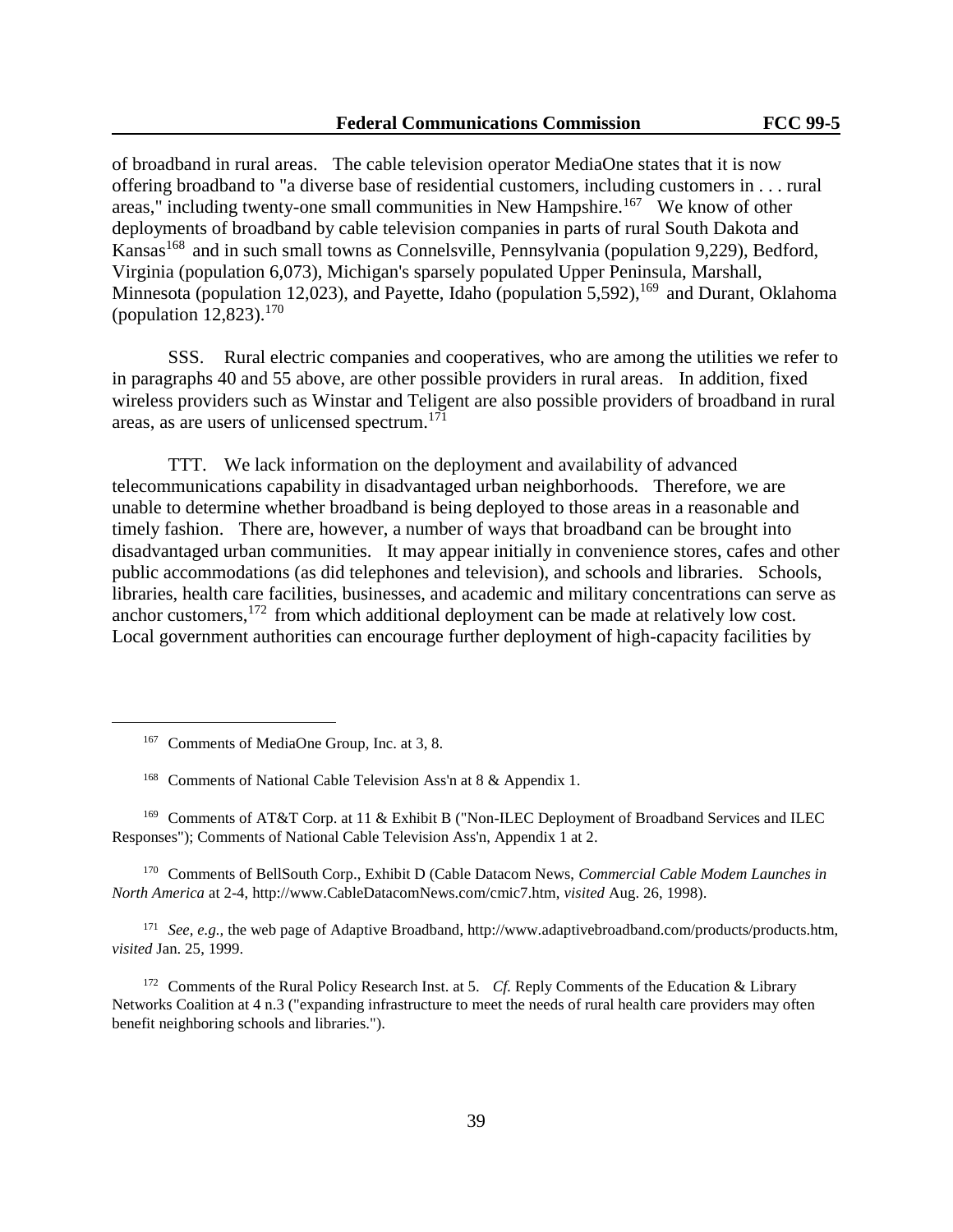cable companies through the cable television franchising process.<sup>173</sup> Incumbent LECs are also committing to deploy broadband in areas of special need.<sup>174</sup> For example, SBC committed to deploy broadband services in more than 200 communities in California, including such traditionally underserved communities as East Palo Alto, South Central Los Angeles, Watts, Hunters Point, Oakland, Compton, and San Francisco's Mission District.<sup>175</sup> A similar program was adopted by Bell Atlantic for New York State.<sup>176</sup>

UUU. At this time, we do not broaden our universal service programs. In our *Universal Service Order*, we adopted the recommendation of the Joint Board to support Internet access via facilities with greater than voice grade quality only for schools, libraries, and rural health care providers.<sup>177</sup> Given the apparent potential deployment of broadband in rural and low-income areas, we do not re-examine that decision here.

VVV. Moreover, we need to be particularly careful about any action we take to promote broadband deployment, given the nascent nature of the residential market for broadband. At this time, the dimensions of broadband and the upper limits of market-based supply and demand are unclear.<sup>178</sup> Moreover, some actions could contravene the intent of section 706 that our broadband policy be technology-neutral<sup>179</sup> and could skew a potentially competitive

<sup>174</sup> Comments of the District of Columbia Public Service Comm'n at 10-11; Comments of State of New York Dep't of Public Service at 2-3; Opening Comments of Universal Service Alliance at 7.

<sup>175</sup> Opening Comments of Universal Service Alliance at 8.

<sup>176</sup> *Id.* at 10.

l,

<sup>177</sup> *See*, *e.g.*, Federal-State Joint Board on Universal Service, *Report & Order*, 12 FCC Rcd 8776, 8822-23, 9006-07 (1997), *appeal pending sub nom.* Texas Office of Public Util. Counsel v. FCC, 5th Cir. No. 97-60421 (and consolidated cases) (Universal Service Order).

<sup>178</sup> Comments of TDS Telecommun. Corp. at 2 (counseling against "regulating ahead of the market curve" "before the marketplace defines itself and its limit"). *See also* Comments of the Technology Entrepreneurs Coalition at 3, *quoting* W.W. BARLEY III (ED.), COLLECTED WORKS OF F.A. HAYEK, F.A. HAYEK, THE FATAL CONCEIT: THE ERRORS OF SOCIALISM at 85 (U. of Chicago Press 1988) (". . . what cannot be known, cannot be planned."); Reply Comments of National Rural Telecom, Ass'n at 8 ("it is too early for government intervention that second-guesses the marketplace before marketplace forces have developed sufficiently to evaluate where marketdriven deployment is likely to lag or languish.").

<sup>179</sup> Section 706 (c) defines "advanced telecommunications capability," which we refer to as broadband, "without regard to any transmission media or technology."

<sup>173</sup> *See* Comments of Information Renaissance at 14.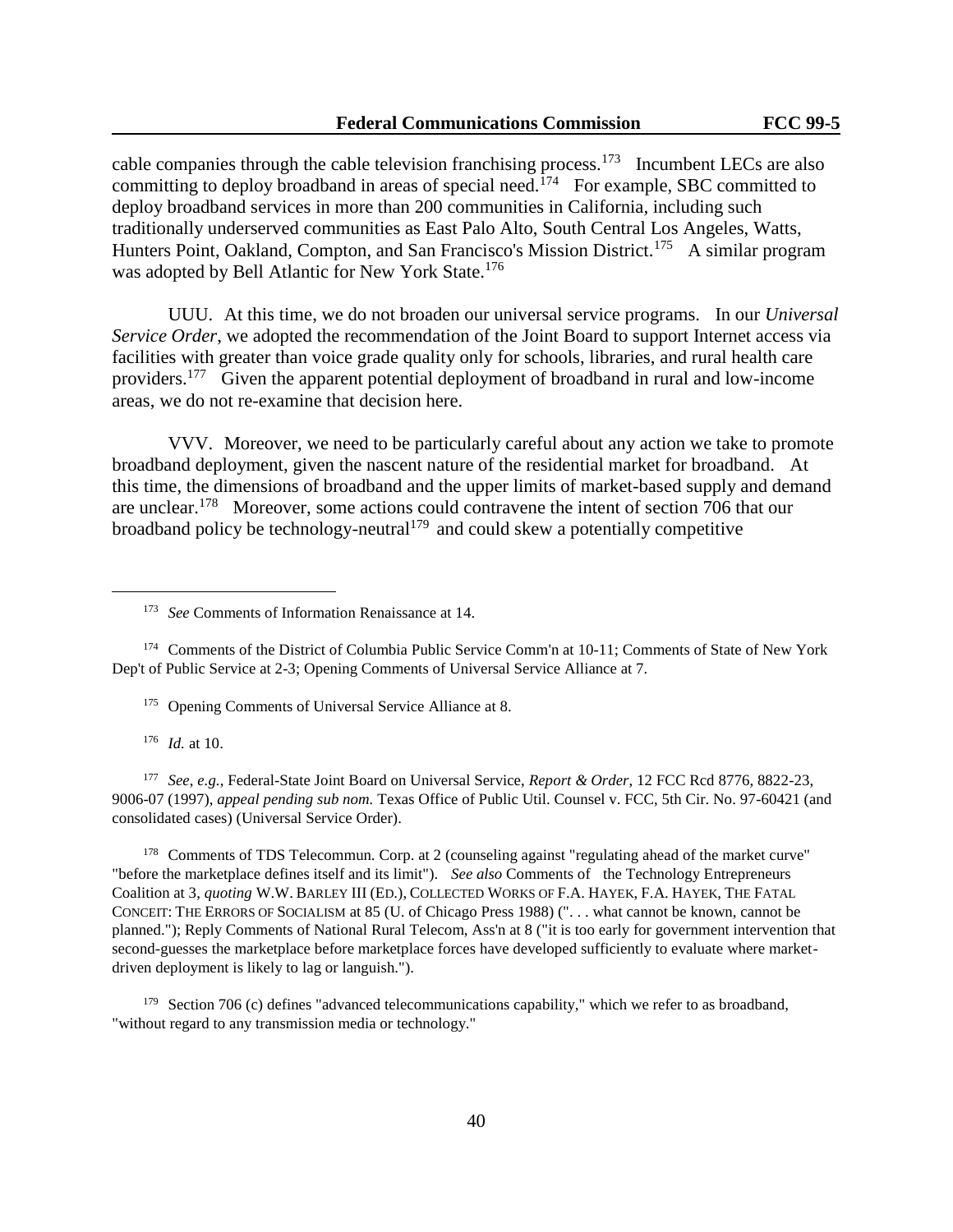marketplace.<sup>180</sup> Nevertheless, we will continue to closely monitor the rollout of advanced services in rural and low-income areas, including in subsequent reports. We are committed to ensuring the reasonable and timely deployment of advanced telecommunications capability to all Americans, including those in rural and low-income areas. In addition, we may examine calls for expansion of our present programs in future proceedings. <sup>181</sup>

WWW. We also recognize the enormous potential of broadband services to enhance educational and employment opportunities for people with disabilities. Advanced telecommunications capability can dramatically increase communications access and quality of life for this population. People with disabilities are included within section 706's mandate that broadband be deployed to "all Americans." In addition to increasing telecommuting opportunities, and therefore employment opportunities, advanced video and data technologies can allow people with disabilities to obtain information in accessible formats and communicate with others through telecommunications networks in accessible mediums. In essence, advanced telecommunications capabilities can, in some instances, allow people with disabilities to transcend physical barriers posed by traditional telecommunications services.

XXX. We caution, however, that the promise of advanced telecommunications capability for people with disabilities will not be realized unless inherent barriers in telecommunications products and services are removed, and accessible equipment and services are widely available through mainstream markets. There exists a genuine danger that people with disabilities will be left out of the telecommunications revolution if telecommunications equipment and services are not designed to be accessible to the broadest possible range of users. Congress recognized this principle through its enactment of section 255 of the Act.<sup>182</sup> Section 255 specifically provides, among other things, that manufacturers of telecommunications equipment and customer premises equipment, and providers of telecommunications services shall ensure that their equipment and services are accessible to and usable by individuals with disabilities, if readily achievable.<sup>183</sup>

YYY. The Commission has not completed its final rules for section 255 at this time. We remind telecommunications service providers and equipment manufacturers, however, that

l,

<sup>180</sup> Comments of Comcast Corp. at 11-12 & n.16; Comments of Sprint Corp. at 10-11.

<sup>&</sup>lt;sup>181</sup> For example, on or before January 1, 2001, the Commission will convene a Federal-State Joint Board to review the current definition of universal service. Universal Service Order, *supra* note 177, 12 FCC Rcd at 8790, 8807, 8834-35.

<sup>182 47</sup> U.S.C. § 255 et seq.

 $183$  47 U.S.C. § 255 (b), (c).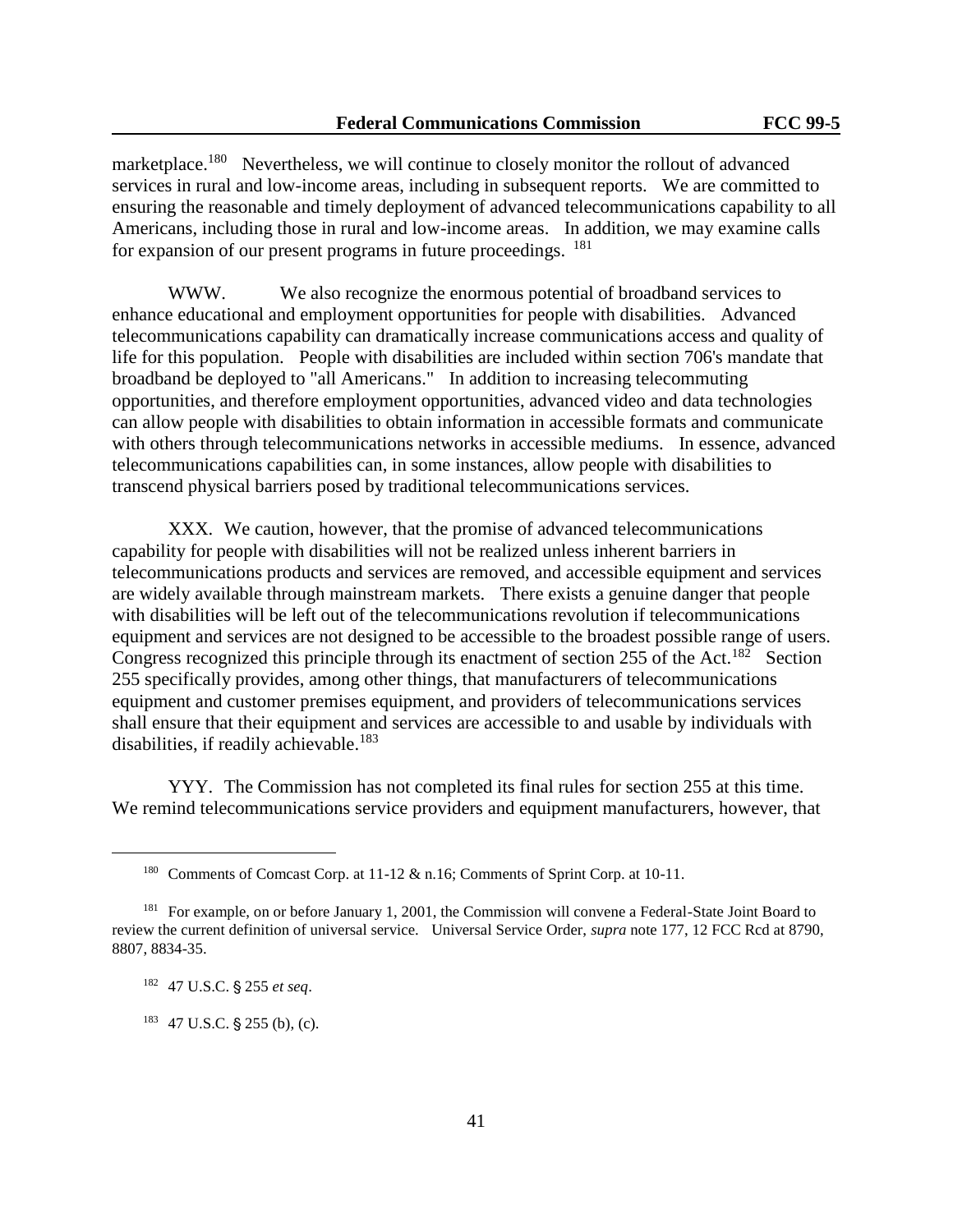the provisions of section 255 are currently enforceable.<sup>184</sup> Finally, while we do not propose to change any of our present programs in this proceeding, we are committed to taking advantage of any opportunities to encourage the deployment of advanced telecommunications service to people with disabilities. Plans for the deployment of advanced services should also address the needs of persons with disabilities. We encourage the disability community to continue to provide information to the Commission on any barriers to advanced telecommunications capability that may arise as such advanced services are deployed.

ZZZ. Finally, we find merit in the "demand pull" concept, which holds that consultations between actual and potential suppliers of broadband and community leaders in traditionally underserved areas can lead suppliers to more rapid deployment of broadband capability.<sup>185</sup> For example, the Center for Media Education asserts that the cable television operators were initially reluctant to wire low income areas for video service. They preferred to wire affluent areas, which they thought would be more profitable. Once they did wire low income areas, however, they discovered that such areas were among their most profitable.<sup>186</sup> The Alliance for Public Technology suggests that community leaders that know the needs of their communities in such areas may be able to coalesce enough demand to pull in profit-oriented suppliers.<sup>187</sup> We believe that private efforts to stimulate demand pull may speed the deployment of broadband in traditionally underserved areas.

AAAA. We emphasize that these suppliers are not only the incumbent LECs and cable television companies. They also include new and potential providers of broadband. The latter companies, because they lack a mature business, an existing customer base, and sunk investment in narrowband technologies, may find serving small groups of customers, or customers with unique needs, relatively attractive.<sup>188</sup>

l,

<sup>187</sup> APT's idea is supported by several others. *See* Comments of GTE at 12 n.33; Comments of Information Renaissance at 13-15; Comments of Alpha Telecommun. & Technologies; letter from the Summit Health Institute for Research and Education, Inc. (undated). *Cf.* Reply Comments of the American Public Power Ass'n at 19-20.

<sup>184</sup> *See generally* Implementation of Section 255 of the Telecommunications Act of 1996, Access to Telecommunications Services, Telecommunications Equipment, and Customer Premises Equipment by Persons with Disabilities, *Notice of Proposed Rulemaking*, WT Docket No. 96-198, FCC 98-55, released April 20, 1998, *available at* 1998 WL 185139.

<sup>185</sup> Comments of the Alliance for Public Technology at 6-8. *See also* Comments of Information Renaissance at 15.

<sup>186</sup> Reply Comments of Center for Media Education *et al.* at 4 & n.7.

<sup>&</sup>lt;sup>188</sup> For an example of a traditionally underserved area that, by going to a new entrant, received far more (for less money) than an established carrier would give it, see Doug Fine, *Eskimos Warm to Digital Age*, WASH. POST at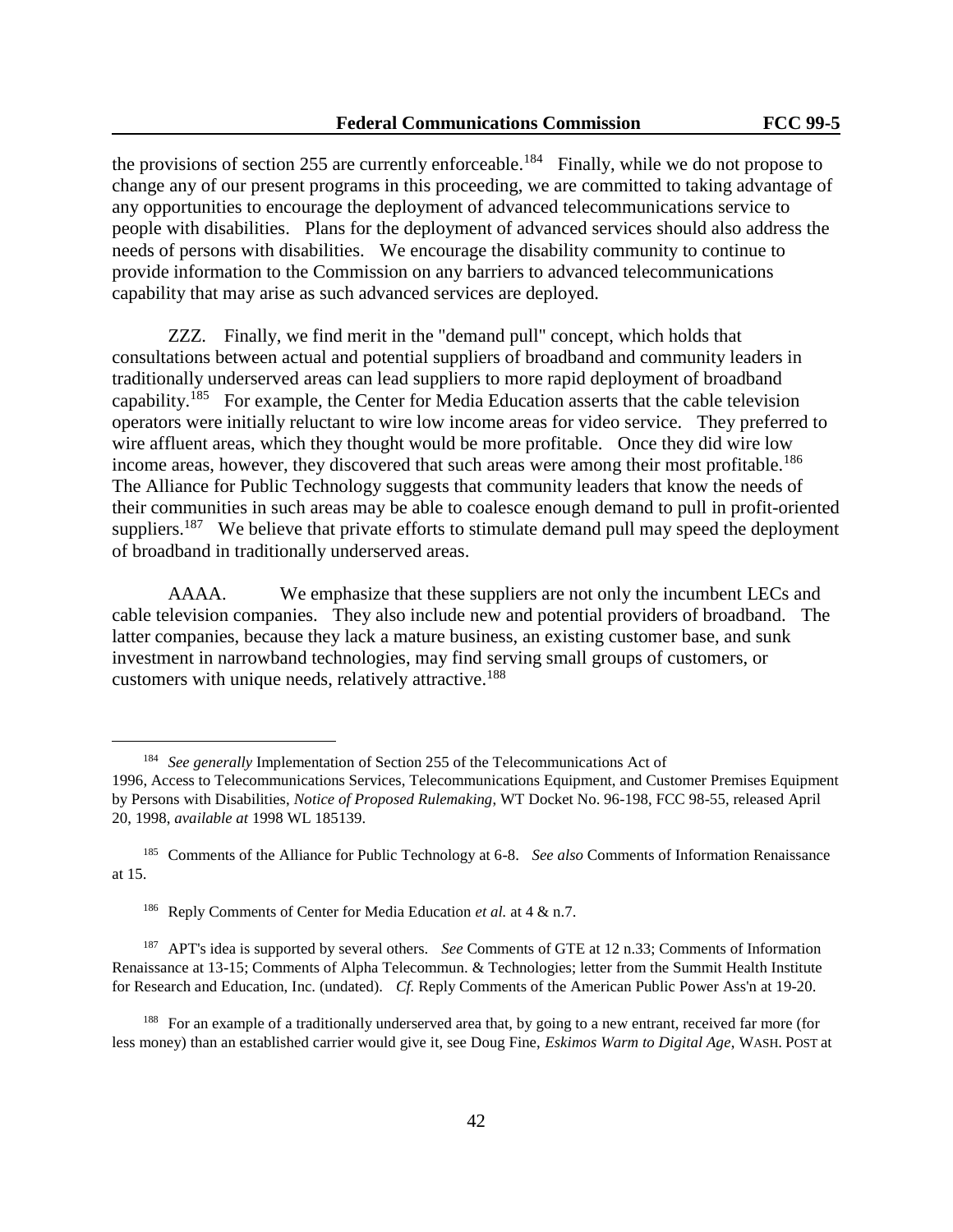BBBB.We repeat that we are finding only that the record evidence is insufficient for us to conclude that broadband is not being deployed to "all Americans" in a reasonable and timely fashion by private activities and our current programs. If, however, in the future, we find that broadband is not being deployed in a reasonable and timely fashion in specific areas or to particular groups of customers, we will not hesitate to act.

### **c. Elementary and Secondary Schools and Classrooms**

CCCC.Section 706(b) of the 1996 Act specifically directs the Commission to assess the availability of advanced telecommunications to elementary and secondary schools and classrooms.<sup>189</sup> In addition to recognizing the importance of providing schools with access to advanced services in section 706, Congress recognized the need for such access in section 254 of the Act, which for the first time provides universal service support for advanced services to schools and classrooms.<sup>190</sup> We note that section 254 of the Act expressly provides for universal service support for advanced services to schools, libraries, and rural health care providers.<sup>191</sup> Although section 706 concerns the availability to advanced telecommunications capability to all Americans, including all of the entities listed in section 254, we limit our discussion in this section to elementary and secondary schools and classrooms, because section 706 expressly mentions these institutions.

DDDD. In the Act, Congress directed the Commission and states to take the steps necessary to establish support mechanisms to ensure the delivery of affordable telecommunications service to all Americans, including schools and classrooms.<sup>192</sup> Congress further directed the Commission to define additional services for support for eligible schools and classrooms and directed the Commission to "establish competitively neutral rules . . . to enhance, to the extent technically feasible and economically reasonable, access to advanced telecommunications and information services for all public and non-profit elementary and secondary school classrooms . . . . "<sup>193</sup> On May 8, 1997, the Commission released the *Universal* 

l,

- <sup>189</sup> *See supra* note 3.
- $190$  47 U.S.C. § 254.
- $191$  47 U.S.C. § 254(h)(2)(A).
- $192$  47 U.S.C. § 254 (h)(1)-(2).
- $193$  47 U.S.C. § 254 (h)(2)(A).

C-1 (Aug. 9, 1998).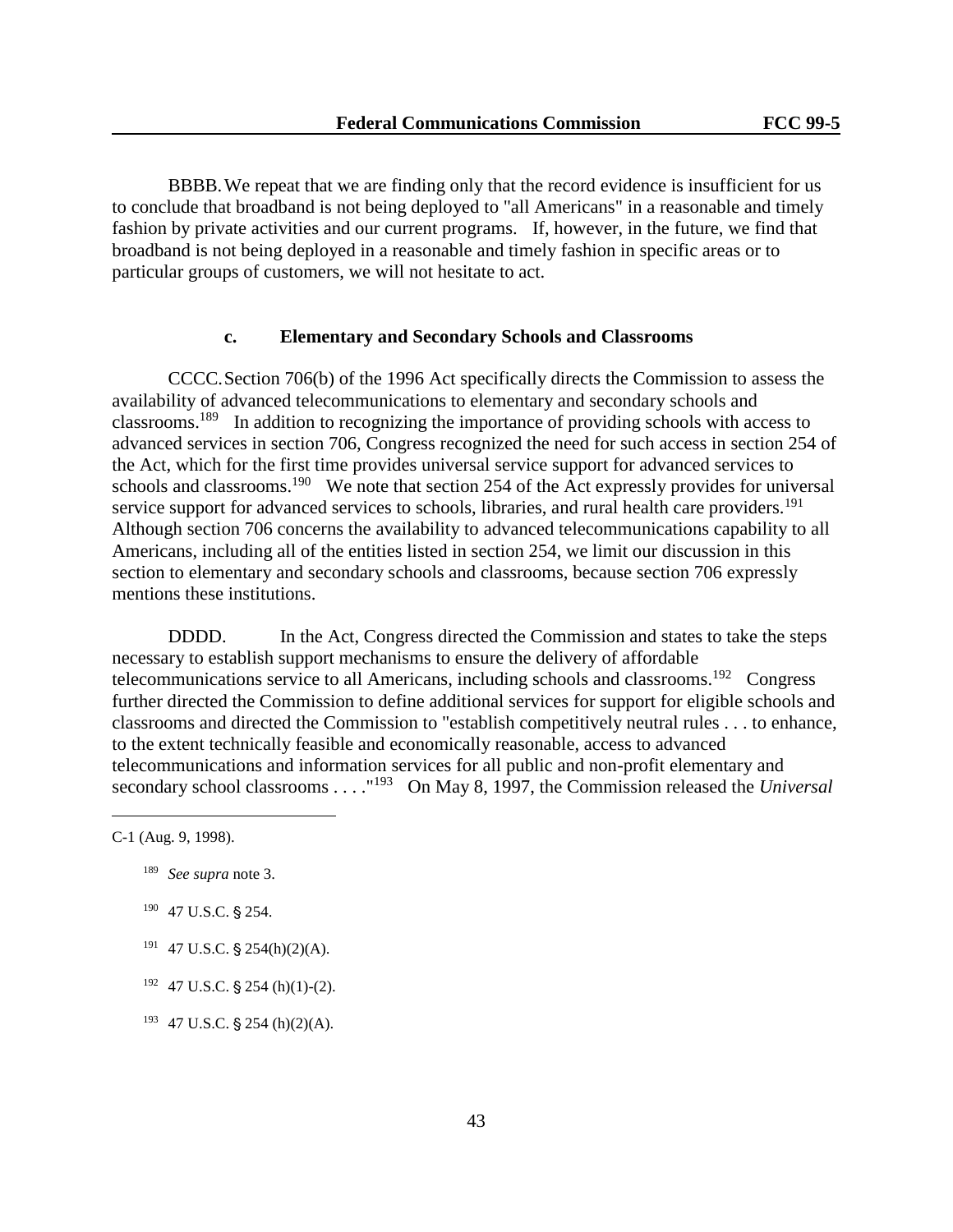*Service Order*, implementing section 254 of the Act, and establishing a universal service support system that became effective on January 1, 1998.<sup>194</sup>

EEEE. In the *Universal Service Order*, the Commission, among other things, established the federal universal service support mechanism for schools and classrooms.<sup>195</sup> Consistent with the recommendations of the Federal-State Joint Board on Universal Service, the Commission concluded that all telecommunications services, Internet access, and internal connections would be provided at discounts ranging from 20 percent to 90 percent to eligible schools and classrooms.<sup>196</sup> The schools and classrooms support mechanism grants schools and classrooms maximum flexibility to purchase the package of services they believe will most effectively meet their communications needs, subject to the requirement that competitive bids are sought for all services eligible for discounts under section  $254<sup>197</sup>$  The discount rate provided to a particular school or classroom varies based on the percentage of students eligible for participation in the national school lunch program and the classification of the school or classroom as rural or urban.<sup>198</sup> When demand exceeds available funding and a filing window is in effect, funding priority is first given to requests for telecommunications services and Internet access that are received within an established filing window, and then to requests received within a filing window for internal connections beginning at the 90% discount level.<sup>199</sup>

FFFF. The Commission is confident that, consistent with the goals set forth in section 706 of the Act, the support mechanisms for schools and classrooms will help provide support for the deployment of advanced services to schools and classrooms. Applications were received for support from the support mechanism for schools and classrooms during the filing window for the 1998-1999 funding year<sup>200</sup> and on November 21, 1998, the Administrator began notifying

<sup>195</sup> *Id.*

l,

<sup>196</sup> *Id.* at 9002.

<sup>197</sup> *Universal Service Order*, 12 FCC Rcd at 9007; 47 C.F.R. § 54.504(a).

<sup>198</sup> *Universal Service Order*, 12 FCC Rcd at 9035-9050.

<sup>199</sup> Federal-State Joint Board on Universal Service, *Fifth Order on Reconsideration & Fourth Report & Order*, 13 FCC Rcd 14915, 14936-38 (1998). Funding for internal connections below the 90% discount level is provided based on funding availability. *Id.* at 14938.

200 The first filing window opened on January 30, 1998 and closed on April 15, 1998. *Fifth Order on Reconsideration*, 13 FCC Rcd at 14920. In the *Fifth Order on Reconsideration*, the Commission changed the funding year for the universal service support mechanism for schools and classrooms from a calendar year cycle (January 1 - December 31) to a fiscal year cycle (July 1 - June 30). *Id.* at para. 8. Because the Commission

<sup>194</sup> *Universal Service Order*, 12 FCC Rcd at 9002-92.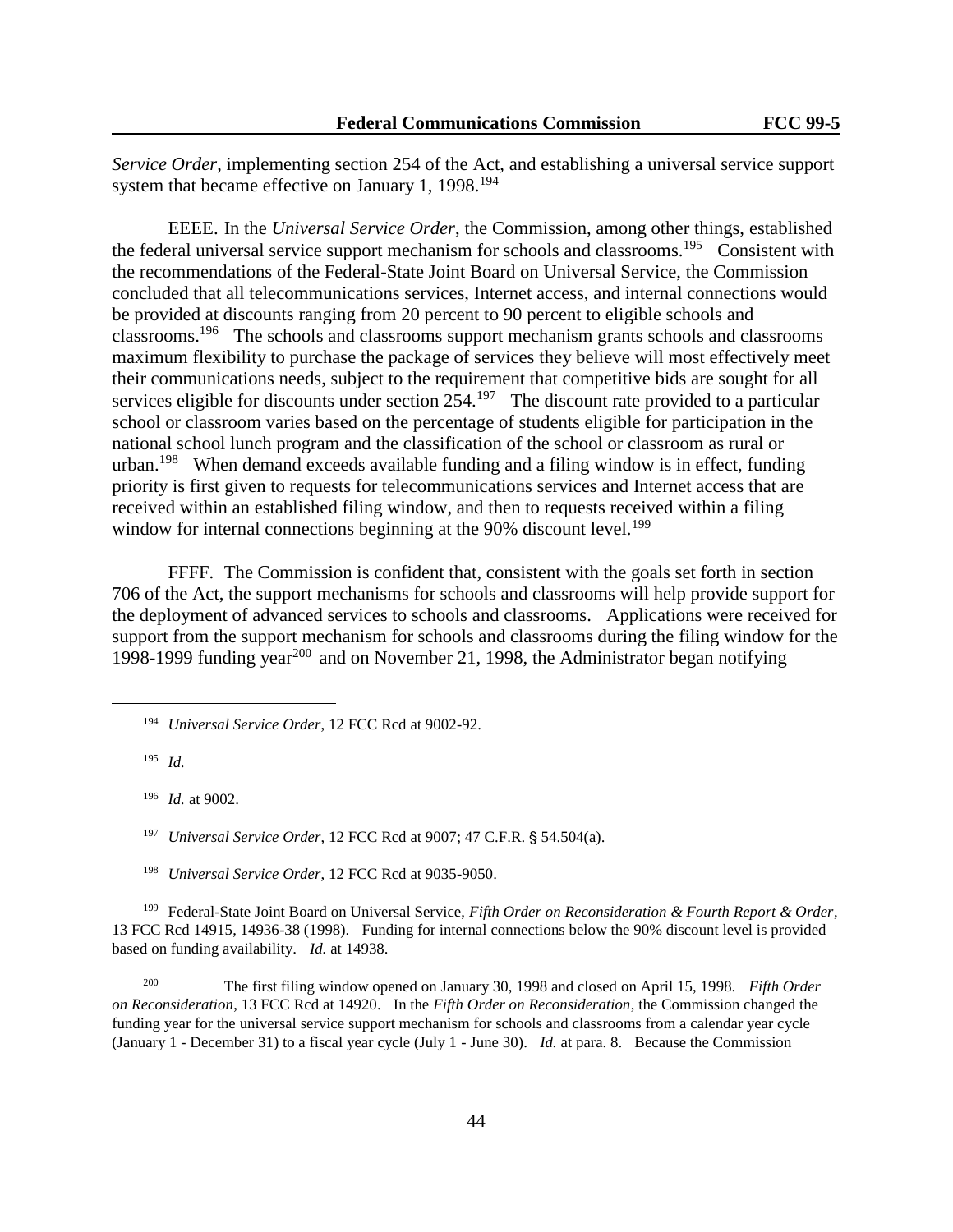schools and classrooms of the results of their requests for discounts.<sup>201</sup> Although the Education and Library Networks Coalition argues that the universal service support mechanisms are not sufficient to implement section  $706$ ,  $202$  we believe that it would be premature at this time to adopt additional measures for deploying advanced services to schools and classrooms.<sup>203</sup> We expect that, as implementation of the universal service support mechanisms continues, deployment of advanced telecommunications capabilities to schools and classrooms will become widespread. Finally, we note that in the *Universal Service Order*, as recommended by the Joint Board, the Commission committed to reviewing the definition of universal service on or before January 1, 2001.<sup>204</sup> We believe it would be appropriate at that time to assess whether the implementation of the universal service support mechanisms has resulted in the deployment of advanced services to schools and classrooms.

### **C. The Demand for Broadband Capability**

l,

GGGG. We next examine the demand for broadband capability. In order to determine whether broadband capability is being deployed in a reasonable and timely fashion, we must consider whether the consumers' demand for broadband is being met. The speed of future investment and the success of that investment will depend, in part, on consumer demand for high-speed services.

implemented the funding year change immediately, the applications submitted during the first filing window are being funded through June 30, 1999, within the applicable funding limitations. *Id.* The window for filing applications for 1999-2000 opened on December 1, 1998 and will close on March 11, 1999. The Commission received approximately 30,000 applications for support, although these applications included requests from both schools and libraries.

<sup>&</sup>lt;sup>201</sup> The Administrator has been notifying applicants in waves and will continue to do so until all applicants have been notified. We note that, in an Order released on November 20, 1998, the Commission directed the Schools and Libraries Corporation and the Rural Health Care Corporation to merge into the Universal Service Administrative Company as the single entity responsible for administering all four universal service support mechanisms. Changes to the Board of Directors of the National Exchange Carrier Association, Inc., Federal-State Joint Board on Universal Service, *Third Report & Order in CC Docket No. 97-21, Fourth Order on Reconsideration in CC Docket No. 97-21 & Eighth Order on Reconsideration in CC Docket No. 96-45*, FCC 98-306, released Nov. 20, 1998, *available at* 1998 WL 804687.

<sup>202</sup> Reply Comments of Education & Library Networks Coalition at 3.

<sup>&</sup>lt;sup>203</sup> No commenter furnished objective data about how many schools and classrooms do, and do not, have access to advanced capabilities.

<sup>204</sup> *Universal Service Order*, *supra* note 177, 12 FCC Rcd at 8790.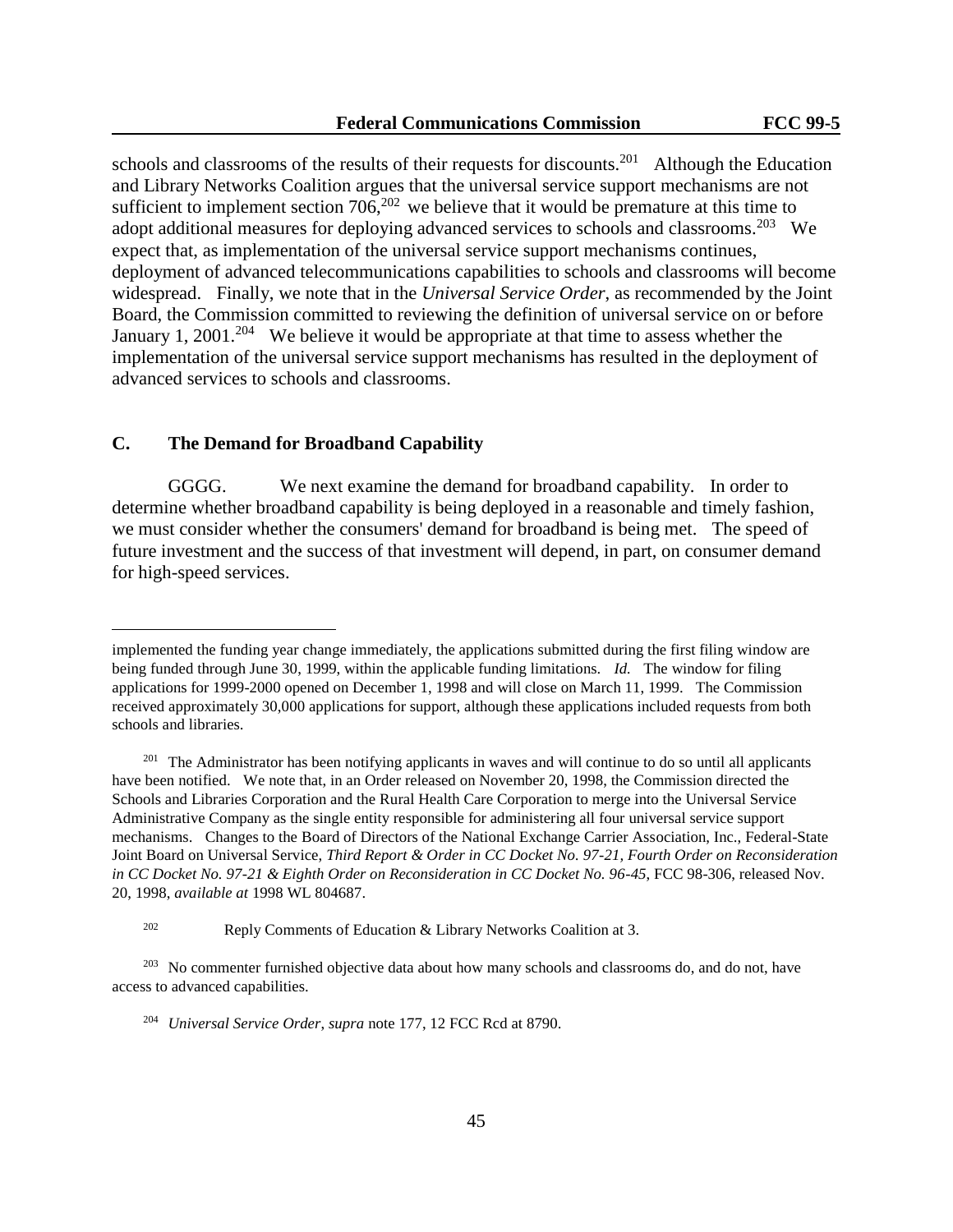HHHH. At present, the demand for high-speed Internet access is the primary driver of consumers' desire for broadband. One statistical trend that indicates the vast potential of the Internet-via-satellite market comes from Frost & Sullivan. It estimates the market for Internet-specific satellite earth stations will increase from approximately \$101 million in 1998 to \$1.78 billion by year-end 2002.<sup>205</sup> We expect that the demand for this application of broadband will continue to grow rapidly in future years. In 1998, there were personal computers (PCs) in almost half of American households<sup>206</sup> and there were approximately 30 million home subscribers to narrowband Internet services.<sup>207</sup> Experts project continued growth in the home PC and Internet markets, elements of which are variously described as "increasing," "rapid[]," "staggering," and "exploding."<sup>208</sup> Prices of home-oriented PCs are below \$1,000 and highspeed cable modem prices are below  $$350.<sup>209</sup>$  Many predict that these prices will continue to fall significantly, with one commenter predicting that broadband cable modem prices will be below \$150 by the end of 1999.<sup>210</sup> These conditions indicate that there is a large pool of potential residential consumers of broadband and that the pool is likely to grow in coming years.<sup>211</sup>

IIII. As for the retail price of broadband, some offerings are already priced below \$50 a month. The following Chart shows the present speeds and prices of several broadband (and, for comparison, current narrowband) technologies. It assumes that the customer already has purchased a PC.

<sup>207</sup> Chris O'Malley, *No Waiting on the Web*, TIME MAGAZINE at 76 (Nov. 16, 1998) (27 million); Reply Comments of Comcast Corp. at 21 (35 million). Even if these figures are not precisely comparable because of homes and individuals with several different Internet accounts, they still show a large potential residential market for broadband. That there are approximately 30 million home Internet subscribers is a superlative record for a service that consumers had barely heard of five years ago.

<sup>208</sup> Comments of the Progress & Freedom Foundation at 11-16.

<sup>209</sup> Comments of BellSouth Corp. at 19.

l,

<sup>210</sup> Comments of BellSouth Corp., Exhibit A, *citing* The Forrester Report, *Broadband Hits Home* at 2, http://www.forrester.com/cgi-bin/cgi.pl, *visited* Sept. 14, 1998.

<sup>211</sup> Indeed, if WebTV is capable of supporting broadband speeds, then the 98% of American homes that have television sets need not purchase a PC to receive broadband.

<sup>205</sup>Clayton Kunz, *Broadband Satellite Systems: The Rubber Hits the Road*, Feb. 1998, http://www.frost.com/verity/newsletter/telecom/98-02/art05.htm

<sup>206</sup> Robert Lemos, *ZDNet, PCs in Half of U.S. Homes -- Almost*, http://www.zdnet.com/zdnn/stories/news/0,4586,2169244,00.html, *visited* Dec. 30, 1998. *See also* Comments of United Homeowners Ass'n at 14.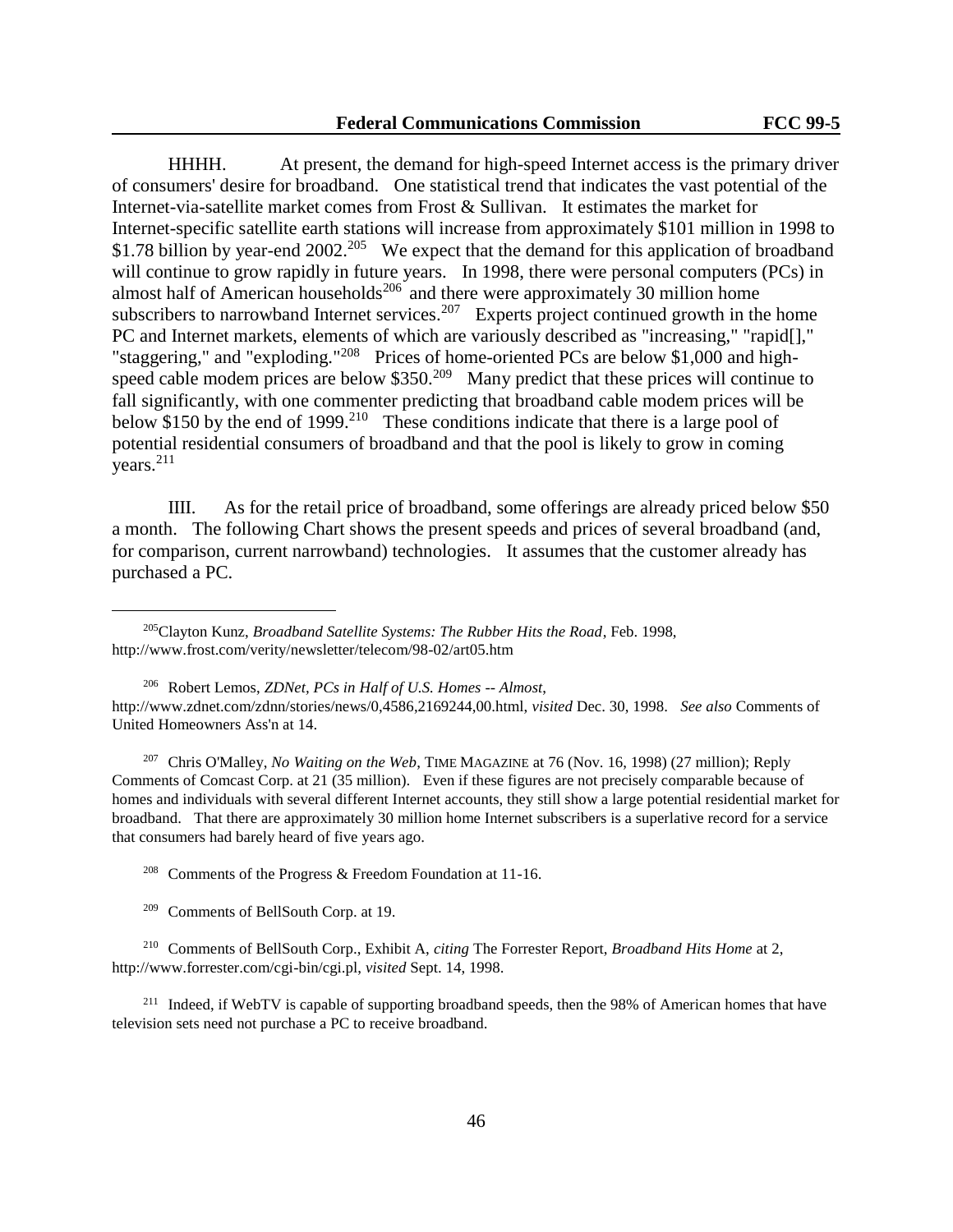### **CHART 3**

| <b>Technology</b> (1)                                   | Cost to                                   | Cost to                        | Cost to                                       | <b>Cost to Consumer -</b>               | Cost to                                            | <b>Monthly "Bits</b>    |
|---------------------------------------------------------|-------------------------------------------|--------------------------------|-----------------------------------------------|-----------------------------------------|----------------------------------------------------|-------------------------|
|                                                         | Consumer -<br><b>Installation</b><br>(14) | <b>Consumer</b><br>$-CPE(15)$  | Consumer -<br><b>Monthly Basic</b><br>Syc(16) | <b>Monthly Internet</b><br>Service (17) | Consumer -<br><b>Total First-Year</b><br>Costs(18) | per Buck" Ratio<br>(19) |
| Traditional<br>Analog Phone<br>Wire $(2)$               | \$0                                       | \$200                          | \$20                                          | \$20                                    | \$680                                              | 1.4                     |
| ISDN(2)                                                 | $$90 - $160$                              | \$300                          | \$30-\$50                                     | \$30-\$50                               | \$1385                                             | 1.6                     |
| Satellite - Current<br>(3)                              | \$50                                      | \$300                          | \$30-\$50                                     | \$0 (included in<br>access fee)         | \$830                                              | 10.0                    |
| ADSL(4)                                                 | \$100                                     | \$200                          | \$50-\$60                                     | \$0 (included in<br>access fee)         | \$960                                              | 27.3                    |
| $ADSL$ -lite $(5)$                                      | \$0                                       | \$200                          | N/A                                           | N/A                                     | N/A                                                | N/A                     |
| Cable Modems (6)                                        | \$75-\$150                                | $$0$ (incl. in<br>install fee) | \$40                                          | \$0 (included in<br>access fee)         | \$593                                              | 75.0                    |
| Terrestrial<br>Wireless<br>- LMDS<br>$-24/38$ GHz $(7)$ | \$200                                     | \$1000                         | \$50                                          | \$0 (included in<br>access fee)         | \$1700                                             | 30.0                    |
| Terrestrial<br>Wireless - MMDS<br>(8)                   | \$100                                     | \$400                          | \$50-\$70                                     | \$0 (included in<br>access fee)         | \$1220                                             | 16.7                    |
| Satellite - Future<br>(9)                               | N/A                                       | \$500-<br>\$1000               | N/A                                           | N/A                                     | N/A                                                | N/A                     |

### **TECHNOLOGY COSTS TO RESIDENTIAL CONSUMERS**

Sources for data in Chart 3 are in Appendix A.

l,

JJJJ. There appears to be a significant initial demand for broadband in the consumer market -- at least 375,000 paying customers.<sup>212</sup> In addition, the first survey of which we are

<sup>&</sup>lt;sup>212</sup> *See infra* **¶ f** 54, 58. There is disagreement about the price-elasticity of demand, which is the measurement of consumer responsiveness to price changes, such as the extent to which a higher price will result in fewer sales. *Compare* Comments of the Progress & Freedom Foundation at 16-17 (demand is price-elastic) *with*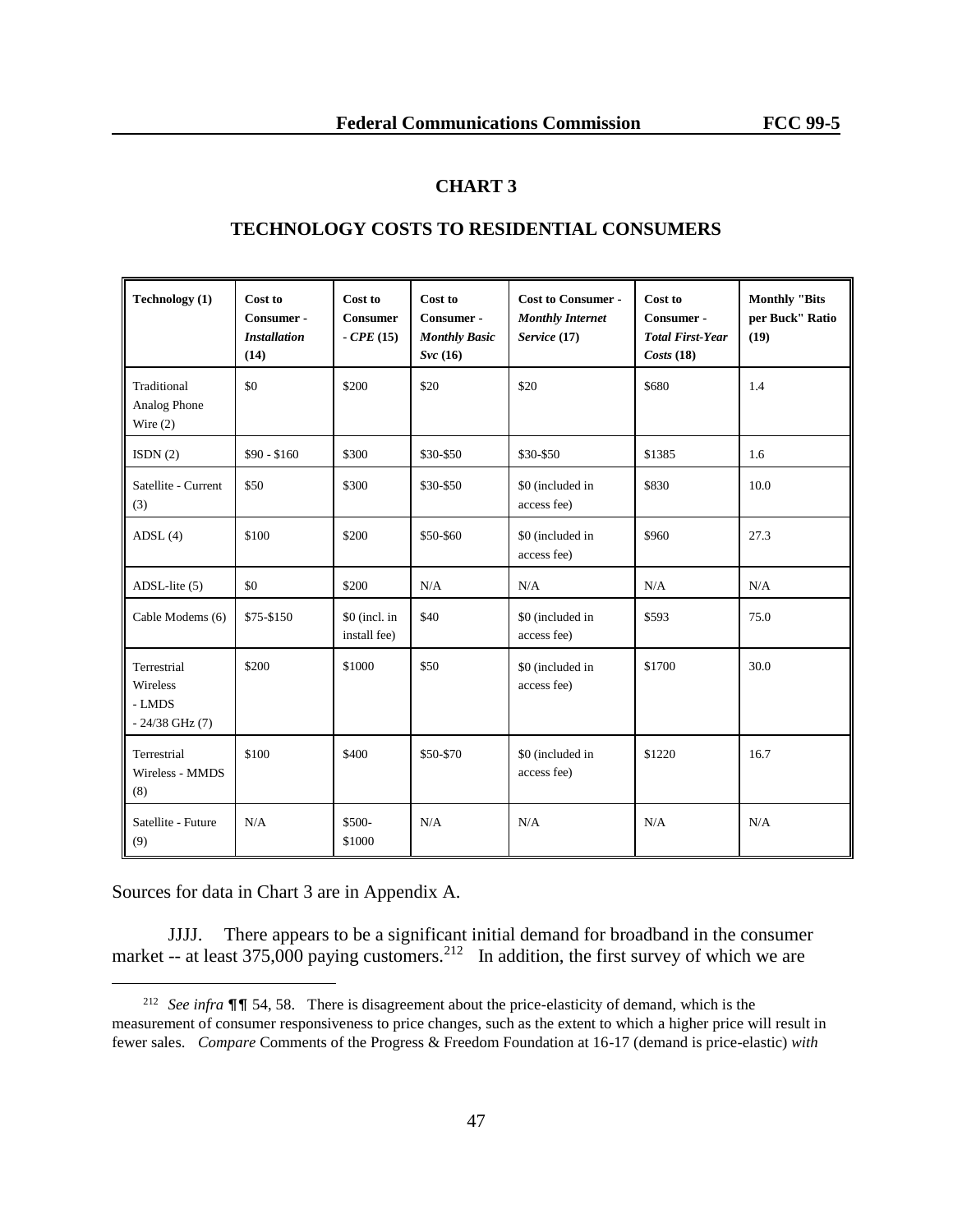aware shows that customers are highly satisfied with the most popular form of residential broadband service on offer today, cable modem broadband service.<sup>213</sup>

KKKK. Concerning specific services and applications, we expect consumers to demand more than high-speed Internet access. This may include high-speed, high-quality access to video conferencing,  $2^{14}$  electronic commerce,  $2^{15}$  which boomed unexpectedly over the recent holidays,<sup>216</sup> local area networks,<sup>217</sup> hundreds of radio and television channels and individually requested books, movies, and musical recordings.<sup>218</sup> Consumers may also demand broadband not only for more and faster forms of today's products (*e.g.*, movies), but also for new products that are especially tailored to the Internet and/or broadband. These products may include "magazines" that are individually customized to fit the consumer's preferences, and interactive single- or multi-player games including those on popular television shows.<sup>219</sup>

<sup>214</sup> Comments of the Progress & Freedom Foundation at 19 (among business customers, video conferencing is growing 100% per year).

<sup>215</sup> *See* United States Government Electronic Commerce Policy, *available at* http://www.ecommerce.gov/, *visited* Dec. 29, 1998; Remarks by the President and the Vice President at Electronic Commerce Event, Nov. 30, 1998, *available at* http://www.whitehouse.gov/WH/New/html/19981130-19675.html, *visited* Dec. 2, 1998.

<sup>216</sup> Leslie Walker, *Online Shoppers Triple Holiday Spending*, WASHINGTON POST, Jan. 4, 1999 at A-4; Bob Tedeschi, *Reports Indicate Online Holiday Sales Exceeded Expectations*, CYBERTIMES, www.nytimes.com/library/tech/99/01/cyber/articles/05aol.html, *visited* Jan. 6, 1999.

<sup>217</sup> Comments of Retail Internet Service Providers at 7 n.8.

l,

<sup>218</sup> Reply Comments of Broadcast.com at 2. *See also Fifth Cable Competition Report*, supra note 54, at  $\P\P$ 102-05.

<sup>219</sup> Karen Kaplan, *The Cutting Edge Year-End Technology Special: Buzzword for the New Year Is Bandwidth*, L.A. TIMES at C-1, Dec. 28, 1998, *available at* 1998 WL 18907754.

Dan Allen, Sr., & Earl Craighill, *Demand for High Bandwidth Access* at A-32 (Feb. 1998) (demand may be priceinelastic), Appendix A to USTA Presentation, *supra* note 36.

<sup>213</sup> Anne M. Hoag, Ph.D., *Cable Modem Market Study: Adoption Patterns & Impact on Internet Usage: Summary of Findings* at B-3-4 (Feb. 1998) (demand may be price-inelastic), Appendix A to USTA Presentation, *supra* note 36.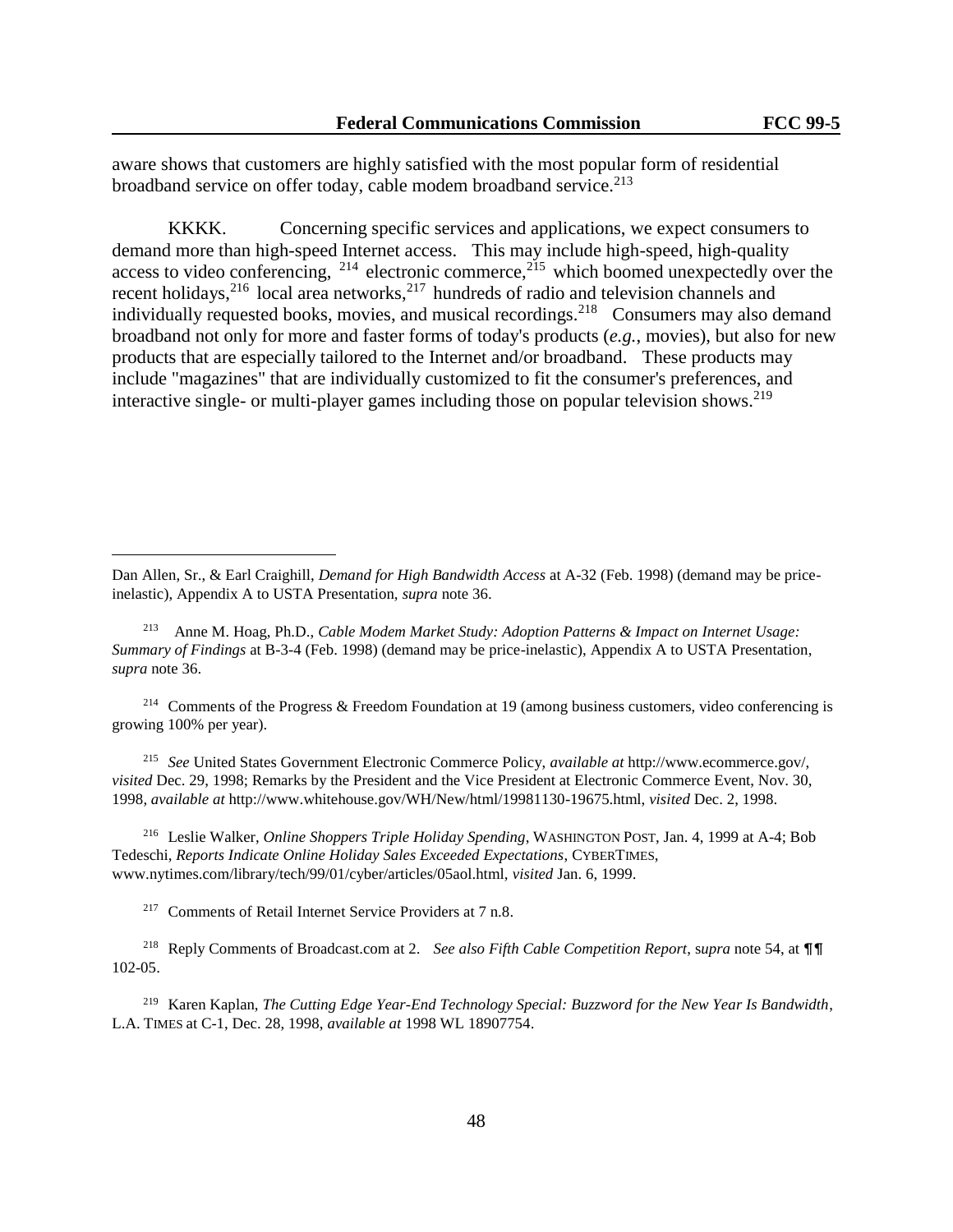LLLL. We therefore expect that the demand for residential broadband is going to grow in coming years, in all likelihood making it a mass consumer product eventually.<sup>220</sup> It is not clear, however, how quickly residential broadband will reach the point in the "S Curve" when supply and demand rise sharply -- that is, when it begins moving from being a niche product to being a mass market one.<sup>221</sup> Some of the products for which S Curves have been observed developed in largely unregulated markets, which may have speeded their deployment.

### **D. Conclusion**

MMMM. In this section, we apply the measurements discussed in paragraphs 20-25 and 31-32 above, to the actual deployment of broadband to residential customers to date. At such an early stage of deployment to residential customers, it is difficult to reach any firm judgment. Nevertheless, based on the objective comparison we spelled out in paragraphs 31-32 above, which compares the penetration of other nascent consumer products, the deployment of advanced telecommunications capability to all Americans appears, at present, to be proceeding on a reasonable and timely schedule.<sup>222</sup> Based on the record submitted in this proceeding, it appears that the following numbers of residential customers, at a minimum, are now subscribing to broadband: 350,000 from cable television companies and 25,000 from ADSL. This amounts to 375,000 customers,<sup>223</sup> or a residential penetration of approximately .4%.<sup>224</sup> The 375,000 figure is understated because it attributes no customers to utility, wireless cable, and competitive LEC offerings and because it is several months old in a business that is gaining new subscribers rapidly.<sup>225</sup>

L,

<sup>222</sup> Many parties concur with this conclusion, though by different analytical paths. *See* Comments of Comcast Corp. at 1-2; Comments of Kielsling Consulting LLC at 2; Comments of MediaOne Group, Inc., at 12. *Cf.* Comments of the Commercial Internet Exchange Ass'n at 9. *Cf*. Comments of State of New York Department of Public Service at 2 ("Recent reviews . . . reveal no discernible evidence of significant unmet demand for advanced telecommunications capability."); Comments of Telecommun. Resellers Ass'n at iii; Reply Comments of Comcast Corp. at 6.

<sup>223</sup> *See also* Kathleen M.H. Wallman, *Higher Ground: Reconceptualizing the Debate Over Deploying Advanced Telecommunications Capability Under Section 706 of the Telecommunications Act of 1996* at 5 (Dec. 1998) (implying that there are fewer than 500,000 residential subscribers to ADSL and cable-based broadband service).

<sup>224</sup> Industry Analysis Division, Common Carrier Bureau, TRENDS IN TELEPHONE SERVICE, Table 16.1 at 85 (July 1998).

<sup>225</sup> *See* Catherine Yang, *Filling the Need for Speed*, BUSINESS WEEK at 50, 51, Dec. 28, 1998 (@Home is

<sup>220</sup> *See, e.g.*, Comments of Cincinnati Bell Tel. Co. at 11-12.

<sup>221</sup> *See supra* note 44.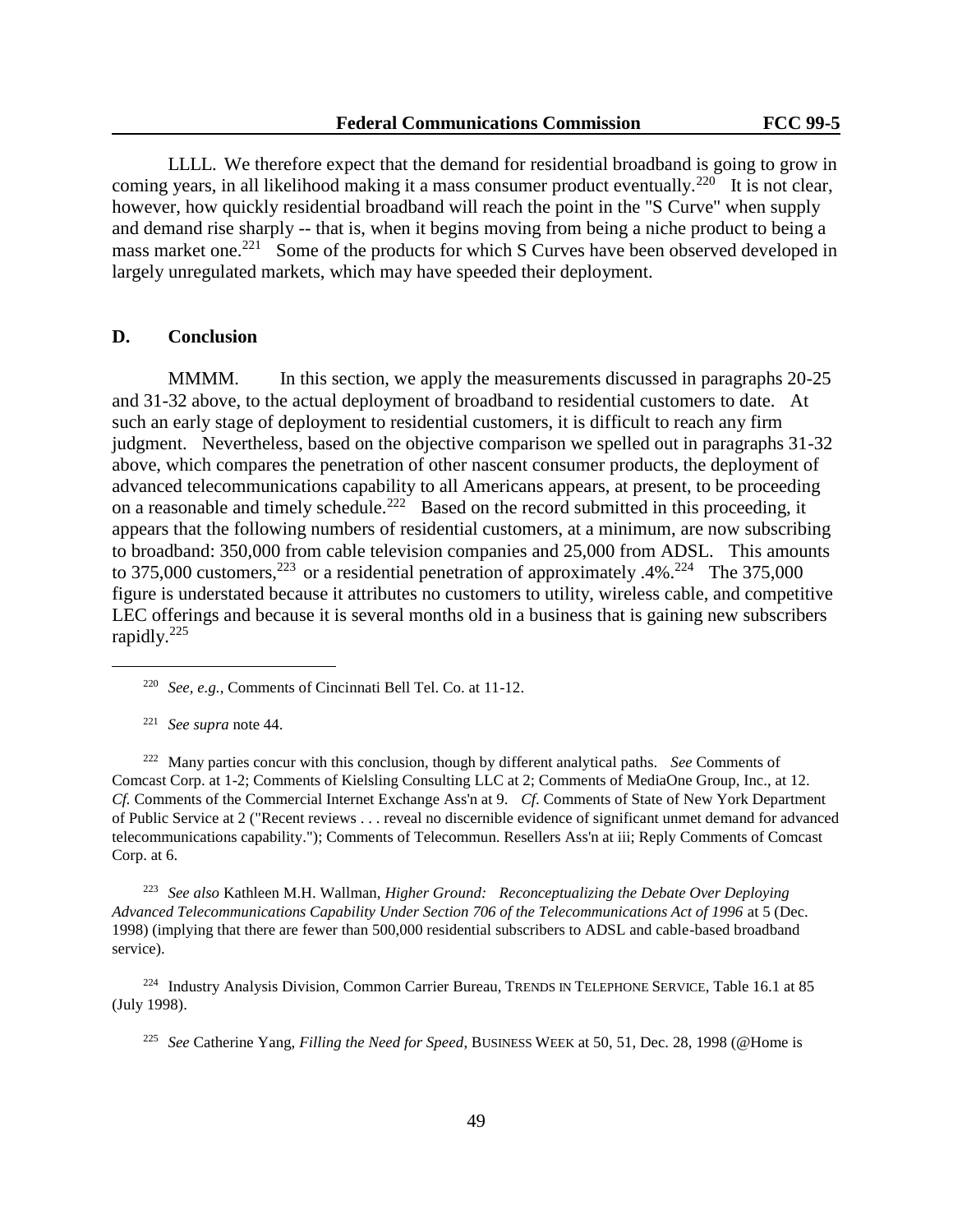NNNN. 375,000 residential customers, or .4% residential penetration, at the end of the second calendar year of deployment is far more than the number of customers for the telephone, color television, and cellular service at the same stage in their deployment, and approximately the same penetration percentage as that of black-and-white television. Even if the customer numbers stated in paragraph 32 above were adjusted upwards to account for the smaller population of the United States in past decades, there would still be fewer than 375,000 residential customers for the similar technologies, except for black-and-white television. We are further encouraged by the fact that companies in virtually all segments of the communications industry are making sizeable investments in broadband technologies. We expect that these investments will lead to more competition in, and greater deployment of, broadband generally, and in particular, to classes of users, including people in rural areas, lowincome people, schools, and classrooms.

OOOO. The above, however, is a static snapshot taken at the present moment. Ensuring that deployment is reasonable and timely as the market develops continues to be one of our top priorities. We will, for example, examine barriers to entry to determine whether such barriers inhibit firms' ability to meet customer demand. Where immediate action is warranted, we are taking steps, which we discuss in the next Sections, to ensure that the deployment of broadband is reasonable and timely. We will also continue to monitor closely the deployment of broadband to all Americans, most specifically in future reports of this type.

PPPP. Under most scenarios, competition among several facilities-based providers of residential broadband will occur. We therefore expect facilities-based competition in much of the United States, even in the short term. We also emphasize the importance of resale, major entry into broadband by companies that do not currently offer communications services, such as utilities, and new technologies such as next generation Ka-band satellite systems.<sup>226</sup>

QQQQ. We think of broadband facilities as an input product, like microprocessors or memory in the computer world. For such products, a so called "virtuous cycle" can develop. Successive generations of input products provide more performance for the same amount of money. The greater performance enables current applications to perform better and fuels more

growing 40-50% per quarter and RoadRunner adds 4,000 subscribers a week). Two estimates made at the end of 1998 are that there were 500,00 residential subscribers to some form of "high-speed" Internet service. *See Spencer E. Ante, A Broad Band of Unrealistic Expectations*, http://fnews.yahoo.com/street/99/01/21/valley\_990121.html, *visited* Jan. 25, 1999; Stephen Buel, *Bandwidth: Spread of High-Speed Access Expected To Transform Internet Usage*, SAN JOSE MERCURY NEWS, Jan. 20, 1999, *available at* 1999 WL 8293884 and http://www.mercurycenter.com/business/center1/hispeed012099.htm.

<sup>&</sup>lt;sup>226</sup> *See supra*  $\mathbb{I}$  39 & *infra* Appendix A at  $\mathbb{I}$  9.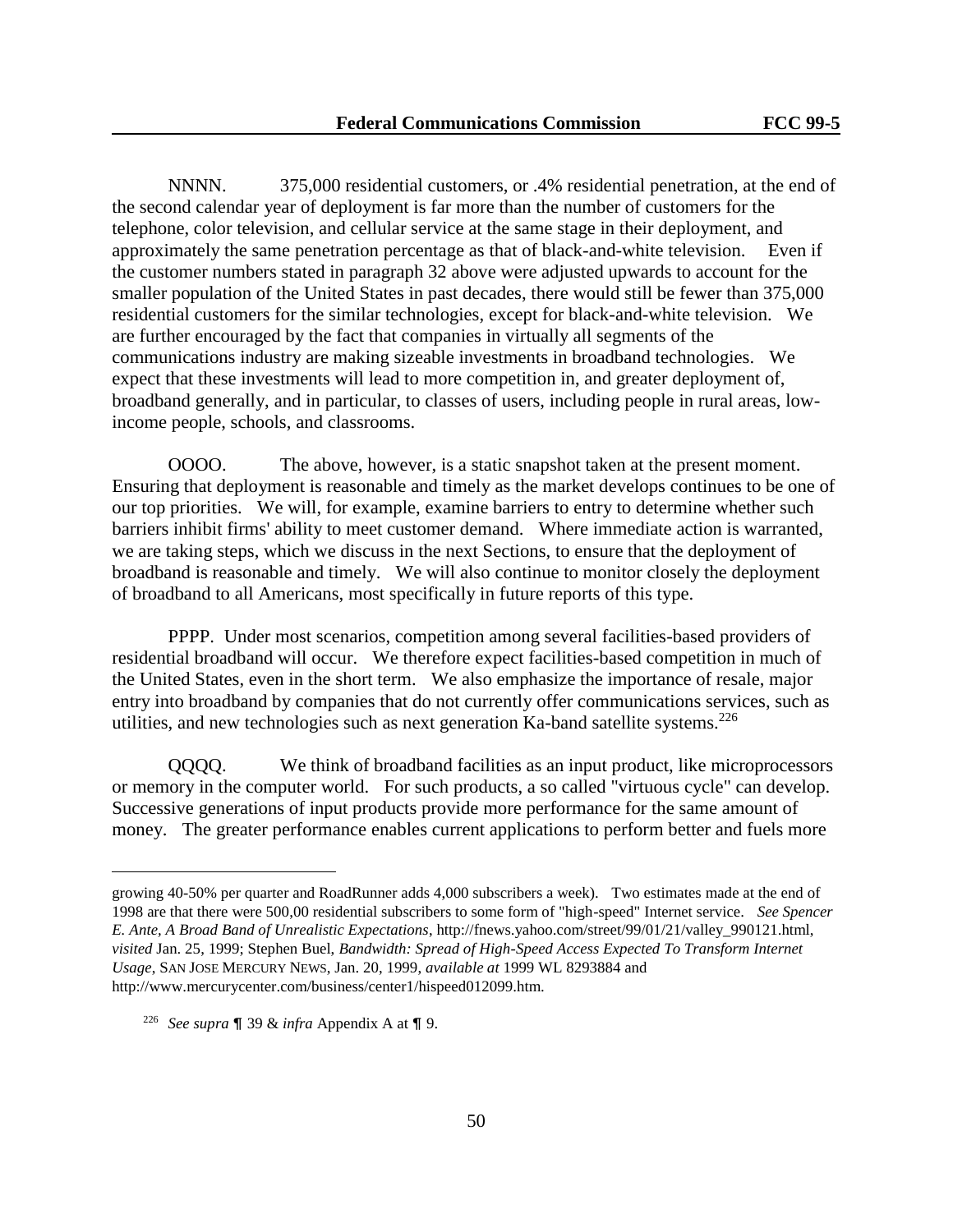demand for them, and demand for new applications that were not feasible before. We have seen such a virtuous cycle in bandwidth in the SONET market for optical networking, in the local area network market for desktop data communications, and in the modem market for consumers. Although we conclude that the current deployment of broadband appears reasonable and timely, we anticipate seeing such a virtuous cycle for consumer market bandwidth, especially in facilities serving the last mile. As a result, we expect consumer demand to increase substantially in coming years.

RRRR.The demand pull concept adds consumers as a stimulus to the virtuous cycle. As the cycle gains momentum and cost decreases and performance increases, we expect that companies will provide new applications and services for broadband consumers. As a result, more consumers will demand broadband, and the virtuous cycle will accelerate. In this way, we will reach our ultimate goal that all Americans have meaningful access to advanced telecommunications capability and the benefits of the Information Age.

SSSS. We expect consumers to demand, and the market to deliver, much more in coming years. We envision successive generations of bandwidth technologies for the last mile, each a leap forward in speed from the current generation.<sup>227</sup>

TTTT. Although we conclude that deployment of broadband appears reasonable and timely today, we will continue to monitor deployment of such capability, including through annual reports. We note that the pace of broadband deployment may need to accelerate in coming years to remain reasonable and timely.<sup>228</sup> We expect to see deployment of broadband capability continue and accelerate in the near future. Moreover we will not hesitate to promote competition and reduce barriers to infrastructure investment so that all companies have market-based incentives to invest, innovate, and meet the needs of all consumers.

<sup>227</sup> *See generally* Kathleen M.H. Wallman, *supra* note 223.

<sup>&</sup>lt;sup>228</sup> If the market for broadband grows as the market for over-the-air television did, deployment will need to accelerate very sharply in the next two years. In 1948, the year corresponding to 1998 for broadband, there were only 172,000 television sets. In 1949, however, there were 940,000; and in 1950, there were 3.875 million. Bureau of Census, U.S. Department of Commerce, HISTORICAL STATISTICS OF THE UNITED STATES, COLONIAL TIMES TO 1970, Vol. 2 at 796 (Series R 93-105, Households with Television Sets).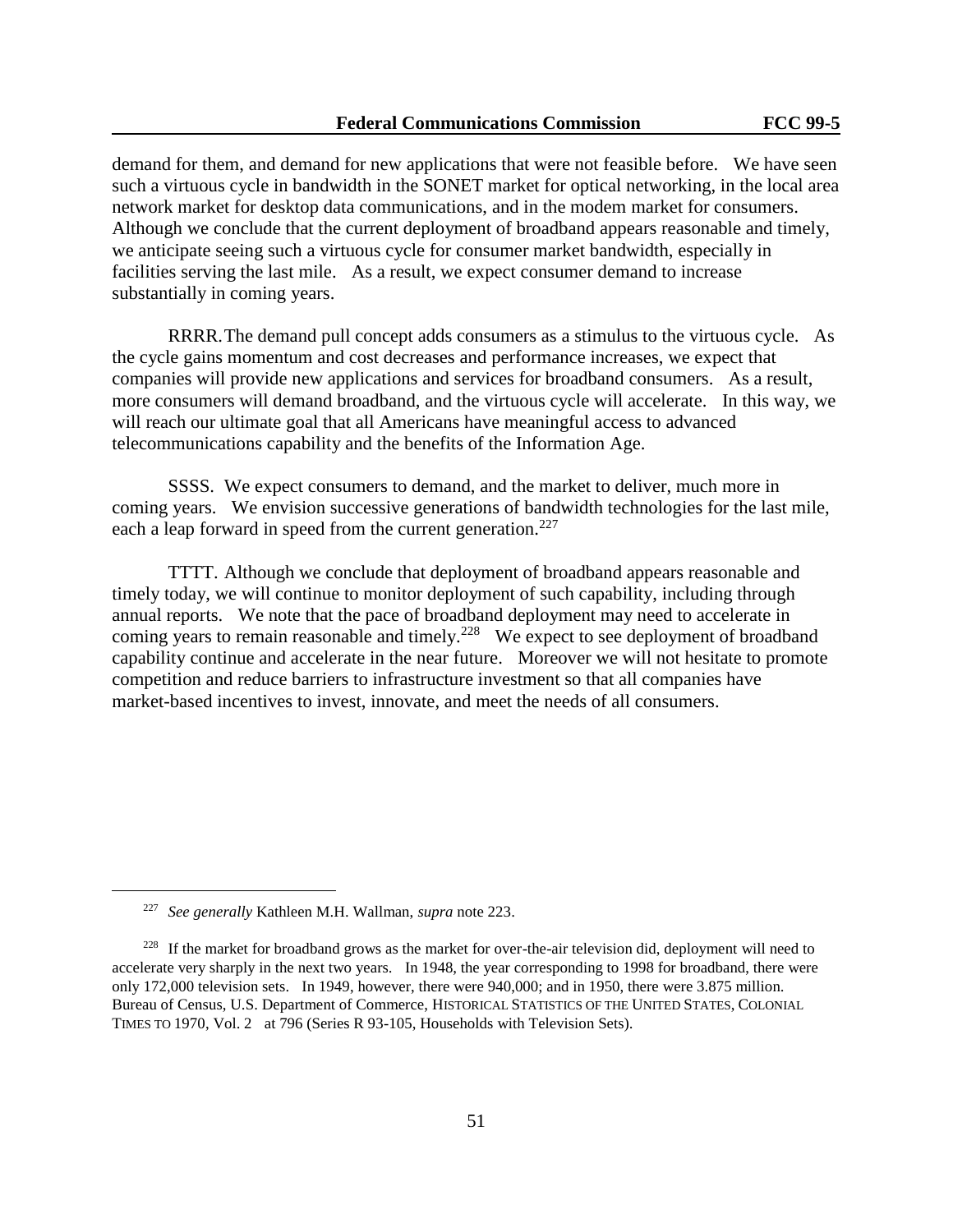### **IV. ADDITIONAL ISSUES**

UUUU. We note that many issues and proposals for action that we raised in the Notice and that parties raised in their filings herein are being addressed in other proceedings, and we urge the parties to participate in those proceedings. Below, we address three issues on which we believe a discussion of our general thinking would be particularly useful: (1) access to broadband systems; (2) access to multiple dwelling units; and (3) Internet peering arrangements.

### **A. Access to Broadband Systems**

VVVV. In the Notice, we asked generally about the kinds of regulatory structures that would best foster the deployment of broadband and that would best fit the consumer broadband market.<sup>229</sup> Few comments addressed these general questions, but many addressed one specific regulatory issue, whether Internet service providers should be given rights of access to broadband systems operated by cable television companies. Many commenters took strong positions favoring<sup>230</sup> or opposing<sup>231</sup> the placing of such an obligation on cable television operators.

WWWW. We note, as a preliminary matter, that our duty to encourage broadband deployment of advanced services requires us to look broadly at *all* methods of providing additional bandwidth to customers, not just those methods provided by cable companies or other particular types of service providers. We observe further that the record, while sparse, suggests that multiple methods of increasing bandwidth are or soon will be made available to a broad range of customers. On this basis, we see no reason to take action on this issue at this time. We will, however, continue to monitor broadband deployment closely to see whether there are developments that could affect our goal of encouraging deployment of broadband capabilities pursuant to the requirements of section 706.

L,

<sup>231</sup> *See* Comments of AT&T Corp. at 38-42, *citing* B. Esbin, *Internet Over Cable: Defining the Future in Terms of the Past*, Commission Office of Plans & Policy Working Paper #30 (Aug. 1998)*;* Comments of Comcast Corp. at 2, 8, 16-17 & nn.28-29; Comments of National Cable Television Ass'n at ii; Comments of the Progress &

<sup>229</sup> Notice, *supra* note 11, 13 FCC Rcd at 15308-11.

<sup>230</sup> *See* Comments of America Online, Inc., at 9-11; Comments of GTE at 17 n.44; Comments of Virtual Hipster at 3; Comments of the Rural Policy Research Inst. at 4; Reply Comments of America Online, Inc., *passim*; Reply Comments of Broadcast.com at 4; Reply Comments of Center for Media Education *et al.* at 9; Reply Comments of the Internet Service Providers' Consortium at 5; Reply Comments of Mindspring Enterprises, Inc., at 14-23. The Rural Policy Research Institute advocates unbundling for "*all* competitors . . . where necessary." [Italics in original.] Two parties call for ISPs to have the same rights *vis a vis* incumbent LECs as competitive LECs. Comments of Verio Inc., at 3-4; Reply Comments of the Coalition of Utah Ind. Internet Service Providers at 6-7.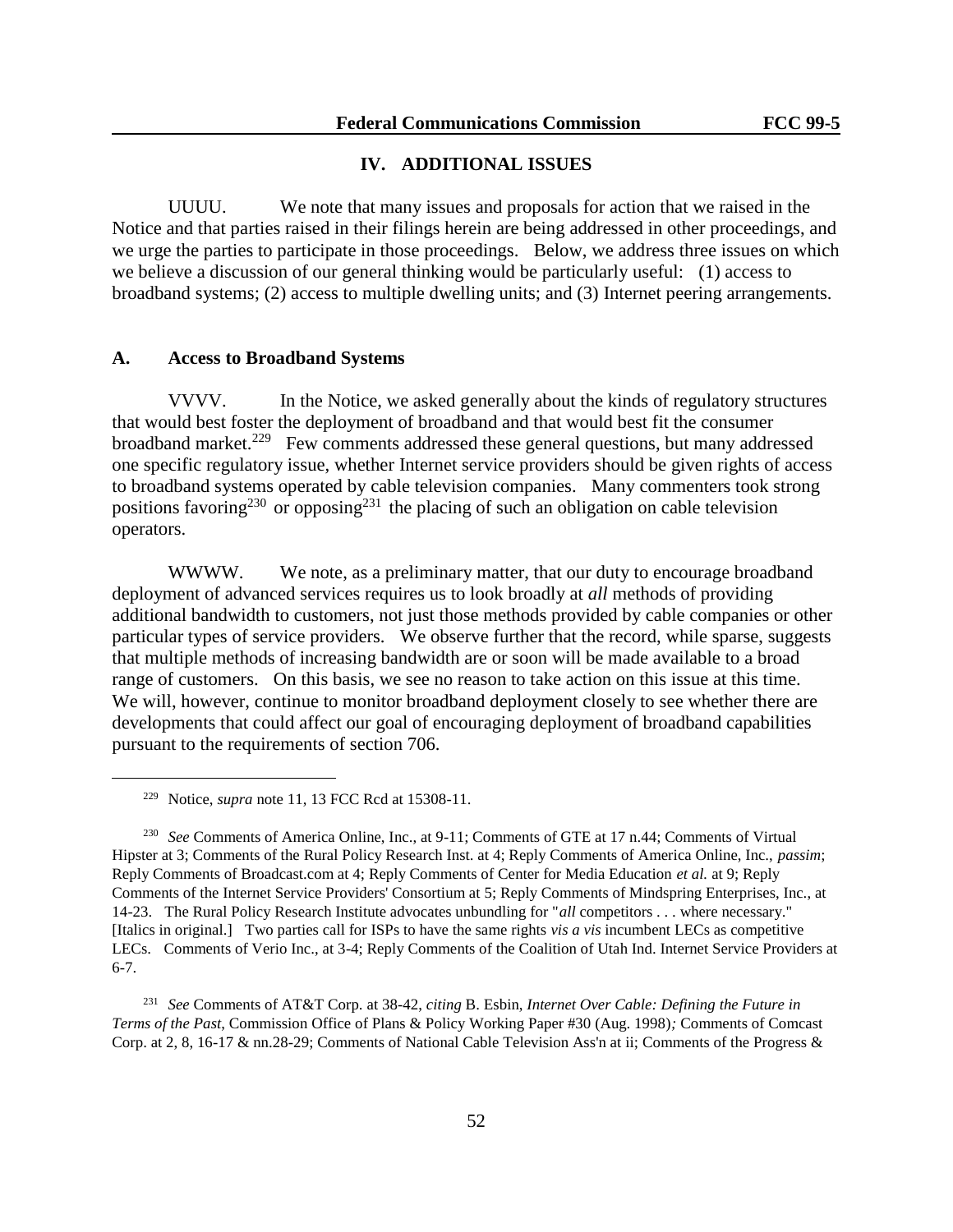### **B. Access to Multiple Dwelling Units**

XXXX. Several commenters allege that they have encountered problems in providing broadband to tenants in many apartment and condominium buildings and other multiple dwelling units (collectively, MDUs) because they cannot obtain access on reasonable terms to the "last hundred feet" of facilities to the tenant's unit.<sup>232</sup> In order to provide service to tenants, communications carriers need access to wire within the MDU to carry signals to the individual premises of each tenant that seeks their service.<sup>233</sup> In addition, wireless carriers, in particular, state that they need access to rooftops for placement of their transmission and reception facilities and to riser conduit for transmission of signals between their rooftop facilities and the building's central service node.<sup>234</sup> Commenters allege that their access to these important service facilities has been unreasonably obstructed both by incumbent providers and by building owners. $235$ 

YYYY. Commenters suggest a variety of Commission actions that could promote the availability of broadband to MDUs. For example, among other things, commenters have suggested that the Commission forbid exclusive access agreements between building owners and providers.<sup>236</sup> Real estate interests, such as The Building Owners and Managers Association, however, counter that a dynamic market for access to buildings is evolving and that building owners have good reason to afford their tenants the services they want.<sup>237</sup>

L,

<sup>236</sup> *See* Comments of Allegiance Telecom, Inc., at 8-9; Comments of Sprint Corp. at 9; Reply Comments of KMC Telecom, Inc., at 10; Reply Comments of WinStar Commun., Inc., at 5-6.

<sup>237</sup> Building Owners & Managers Association, WIRED FOR PROFIT: THE PROPERTY MANAGEMENT PROFESSIONAL'S GUIDE TO CAPTURING OPPORTUNITIES IN THE TELECOMMUNICATIONS MARKET at 2 (1998) ("Property management professionals must be prepared for access demand to grow as telecommunications choice grows. . . . Either way, those providing choice will need access to your tenants, and your tenants will demand

Freedom Foundation at 8-9, 27; Reply Comments of AT&T Corp. at 13-16; Reply Comments of At Home Corp. at 14-15; Reply Comments of Comcast Corp. at 17-24 & n.35 at 18; Reply Comments of Cox Commun., Inc., at 5-7.

<sup>&</sup>lt;sup>232</sup> The same considerations apply to office buildings.

<sup>233</sup> *See* Comments of Allegiance Telecom, Inc., at 8; Comments of the Wireless Commun. Ass'n Int'l, Inc., at 26-30; Reply Comments of KMC Telecom, Inc., *passim*; Reply Comments of RCN Telecom, Inc., at 14-21.

<sup>234</sup> Reply Comments of WinStar Commun., Inc., at 4.

<sup>235</sup> *See, e.g.,* Comments of Allegiance Telecom, Inc., at 8; Comments of Optel, Inc., at 4-6; Reply Comments of KMC Telecom, Inc., at 4-5.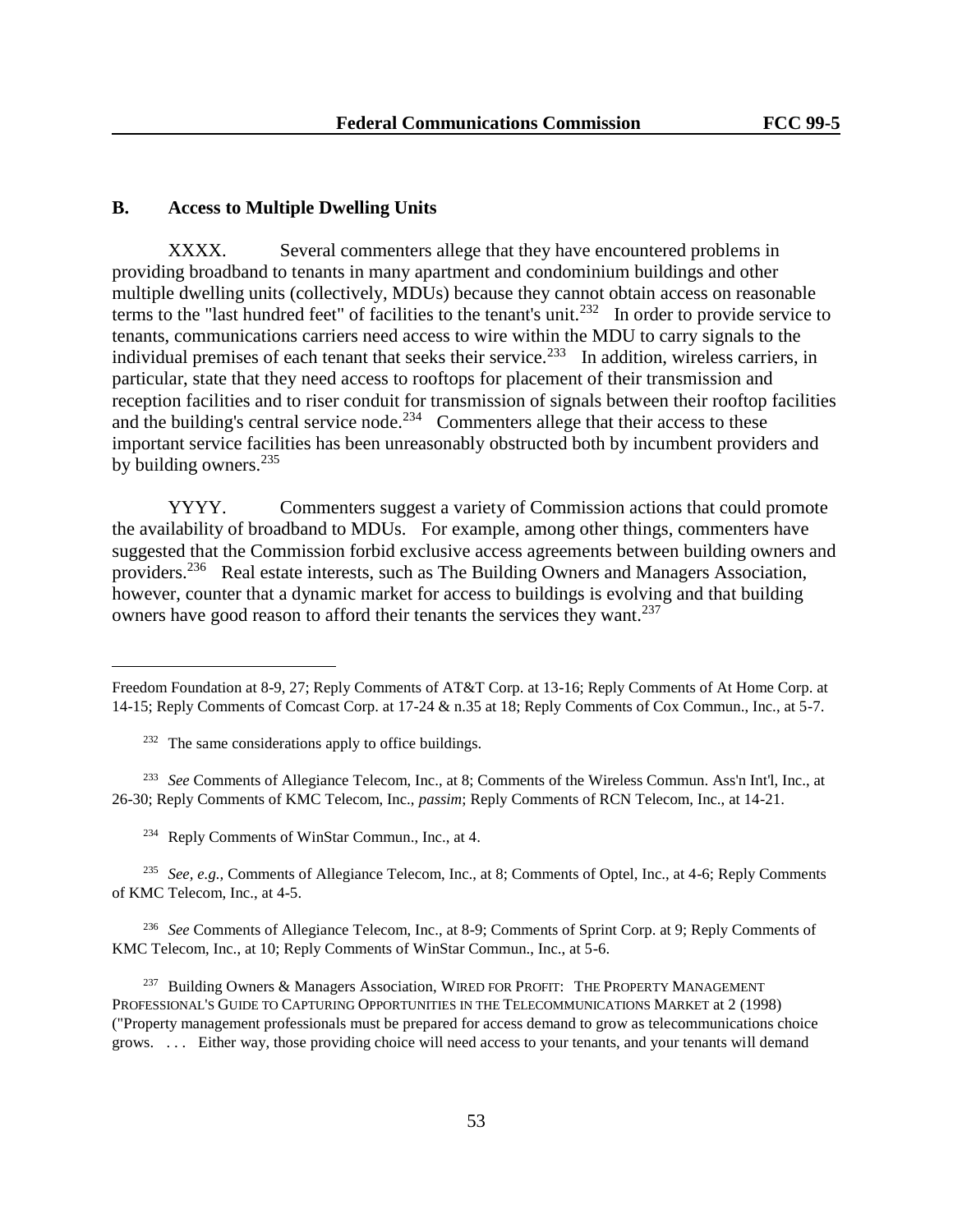ZZZZ. As of 1990, MDUs comprised approximately 28% of all housing units nationwide, and that percentage is likely growing.<sup>238</sup> If a significant portion of these units is not accessible to competitive providers of broadband, that fact could seriously detract from local competition in general and the achievement of broadband availability to "all Americans" in particular. We are considering the issue of access to MDUs in several proceedings. For example, WinStar has requested that we apply section 224 of the Communications Act, governing regulation of pole attachments, to require public utilities to make rooftop facilities and related riser conduit owned or controlled by the utility available to competing providers of communications services.<sup>239</sup> In these proceedings, we can address more fully any questions regarding our statutory or constitutional authority to take any particular action and the need for action. If the answers to such questions show that Commission action is permissible and desirable, we will then consider what actions will ensure that the deployment of broadband to all Americans is reasonable and timely.

### **C. Internet Peering**

AAAAA. In the Notice, we asked whether the Commission should monitor or exercise authority over peering -- an arrangement in which two Internet backbone providers exchange traffic that originates from an end user connected to one of the providers and terminates with an end user connected to the other provider.<sup>240</sup> Commenters almost unanimously oppose Commission involvement at this time in peering and similar relations among Internet firms.<sup>241</sup> Only one commenter, Bell Atlantic, suggests possible action, and that

L,

<sup>239</sup> Implementation of the Local Competition Provisions in the Telecommunications Act of 1996, CC Docket No. 96-98, *WinStar Communications, Inc., Petition for Clarification or Reconsideration* (filed Sept. 30, 1996). *See also Inside Wiring Report & Order & Second Further NPRM*, 13 FCC Rcd at 3778-82.

<sup>240</sup> Notice, 13 FCC Rcd at 15309. In general, peering is settlements-free, *i.e*., the providers do not charge each other for terminating traffic. Also, one peer will not allow traffic from another peer to transit its network to a third provider. *See* WorldCom, Inc. & MCI Communications Corp., CC Docket No. 97-211, *Memorandum Opinion & Order* FCC 98-225 at  $\P\P$  143-46, released Sept. 14, 1998, *available at* 1998 WL 611053.

access to them".).

<sup>238</sup> Telecommunications Services Inside Wiring, *Report & Order & Second Further Notice of Proposed Rulemaking*, 13 FCC Rcd 3659, 3679 (1997) (*Inside Wiring Report & Order & Second Further NPRM*).

<sup>241</sup> Comments of America Online, Inc., at 13-15; Comments of Internet Service Providers' Consortium at 15- 17; Comments of Northern Telecom, Inc., at 3; Comments of PSINet Inc., at 7; Comments of SBC Commun. Inc., at 12.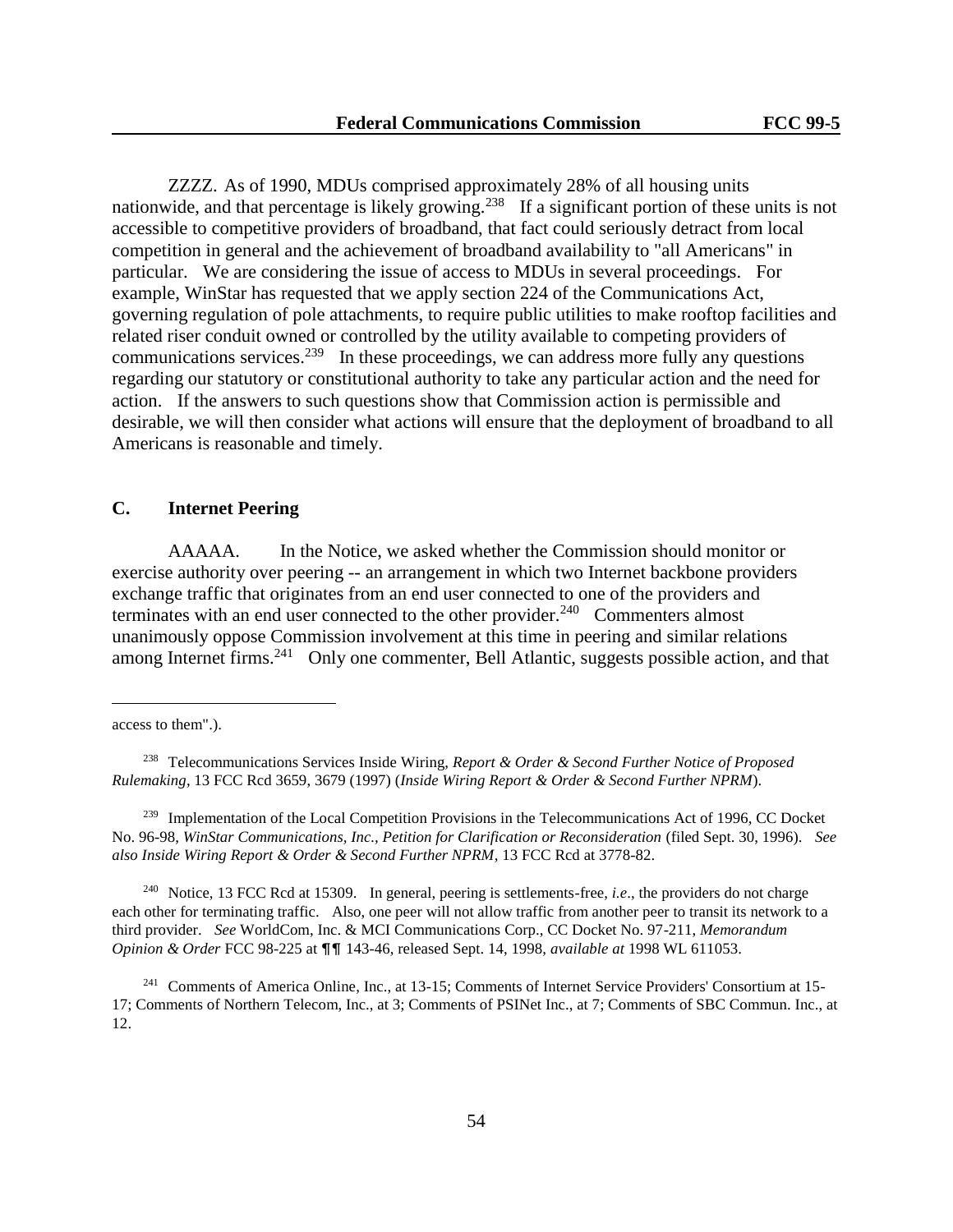is only that we "lower barriers for new entrants, in particular currently precluded entrants."<sup>242</sup> We agree with SBC that premature regulation "might impose structural impediments to the natural evolution and growth process which has made the Internet so successful."<sup>243</sup> Accordingly, we will continue to refrain from action involving peering. We bear in mind that "[t]he Internet and other interactive computer services have flourished, to the benefit of all Americans, with a minimum of government regulation" and that it is the policy of the United States "to preserve the vibrant and competitive free market that presently exists for the Internet and other interactive computer services, unfettered by Federal or State regulation; . . . . "<sup>244</sup>

<sup>242</sup> Reply Comments of Bell Atlantic at 10.

<sup>243</sup> Comments of SBC Commun. Inc., at 12.

<sup>&</sup>lt;sup>244</sup> 47 U.S.C. § 230 (b)(2). See also 47 U.S.C. § 230 (a)(4).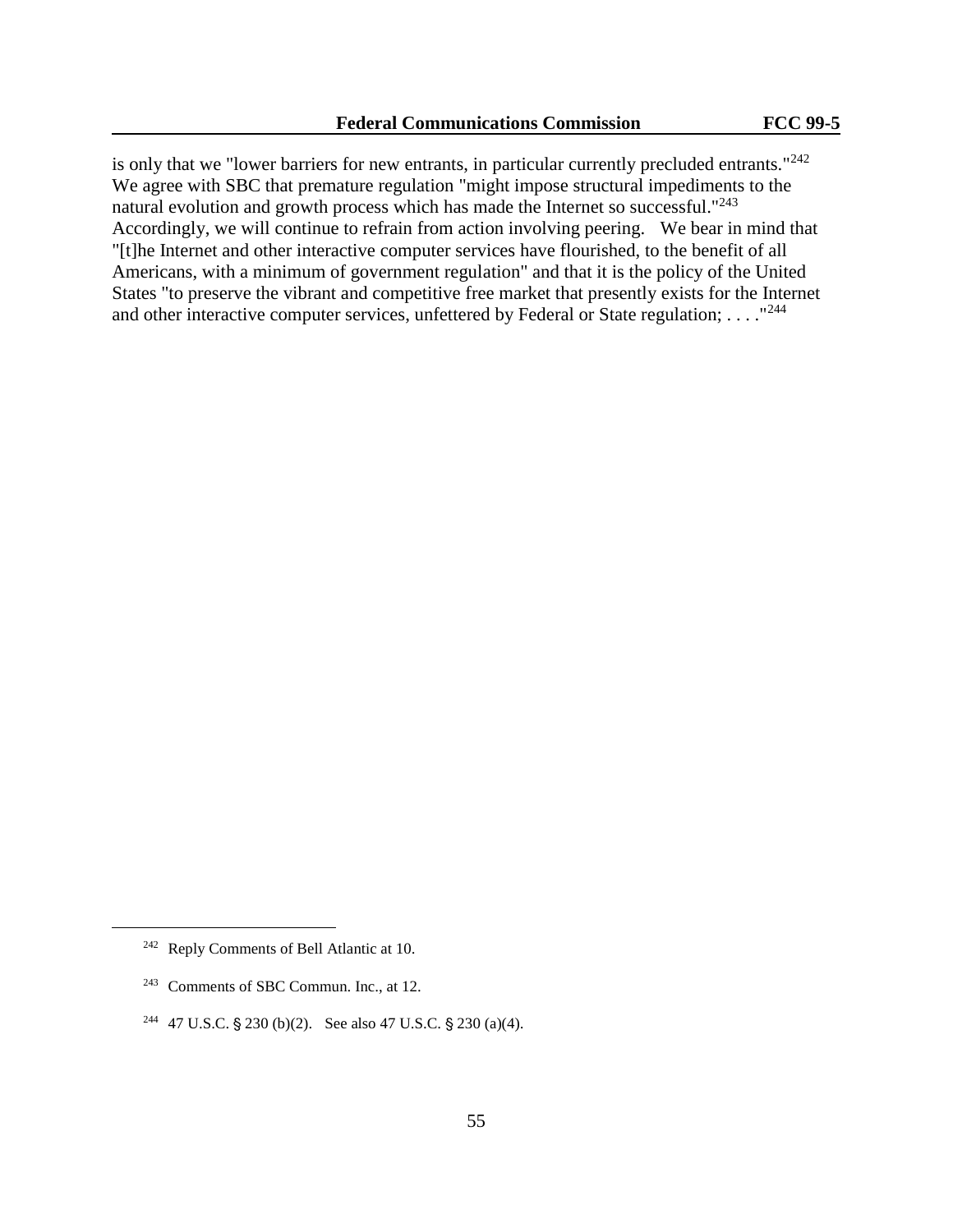# **V. FURTHER ACTIONS**

BBBBB. We will act whenever necessary to ensure that deployment of broadband to all Americans proceeds at a reasonable and timely pace. We will also continue to inquire annually into the deployment of broadband. We will issue another report next year and will, if we find that deployment is not reasonable and timely, immediately take the actions required by section 706 -- remove barriers to infrastructure investment and promote competition in telecommunications markets. As we showed when we created our Bandwidth Task Force, we give the promotion of broadband the highest priority and we are coordinating all our broadbandrelated efforts to insure the greatest efficiency and effect. We will complete proceedings that promote the deployment of broadband capability, including proceedings concerning deployment of wireline broadband services,  $245$  commercial availability of navigation devices  $246$  and access to facilities serving the last hundred feet.

CCCCC. In addition, we will pursue wireless initiatives to ensure that wireless services, both fixed and mobile, are true competitors in the consumer market for broadband. We will continue to allocate, auction, and license more spectrum for uses that include broadband, especially facilities that serve the last mile and last hundred feet.<sup>247</sup> We will also move forward to implement the next generation of mobile services and the re-examination of our 45 MHz CMRS spectrum cap.<sup>248</sup> We will also work for efficient international harmonization of spectrum allocations, product certifications, and technical standards for interfaces.<sup>249</sup>

DDDDD. Moreover, we will promptly grant licenses so that broadband facilities can be built promptly.<sup>250</sup> We will continue authorizing broadband capacity for traditional

<sup>247</sup> Comments of Northern Telecom, Inc., at i, 1; Comments of the Wireless Information Networks Forum at 8-9. *See, e.g.*, Amendment of the Commission's Rules with Regard to the 3650-3700 MHz Government Transfer Band, ET Docket No. 98-237, *Notice of Proposed Rulemaking & Order* FCC 98-337 at  $\P\P$  1, 6, released Dec. 18, 1998.

<sup>248</sup> *See* 1998 Biennial Regulatory Review -- Spectrum Aggregation Limits for Wireless Telecommunications Carriers, WT Docket 98-205, *Notice of Proposed Rulemaking* FCC 98-308, released Dec. 10, 1998.

<sup>&</sup>lt;sup>245</sup> See Deployment of Wireline Services Offering Advanced Telecommunications Capability, CC Docket No. 98-147, *Memorandum Opinion & Order & Notice of Proposed Rulemaking* FCC 98-188, released Aug. 7, 1998, *available at* 1998 WL 458500.

<sup>&</sup>lt;sup>246</sup> *See, e.g.*, Implementation of Section 304 of the Telecommunications Act of 1996, Commercial Availability of Navigation Devices, *Report & Order*, 13 FCC Rcd 14775 (1998).

<sup>249</sup> Comments of Northern Telecom, Inc., at 9.

<sup>&</sup>lt;sup>250</sup> See Comments of Williams Commun., Inc., at 16. For example, the Commission is now in the second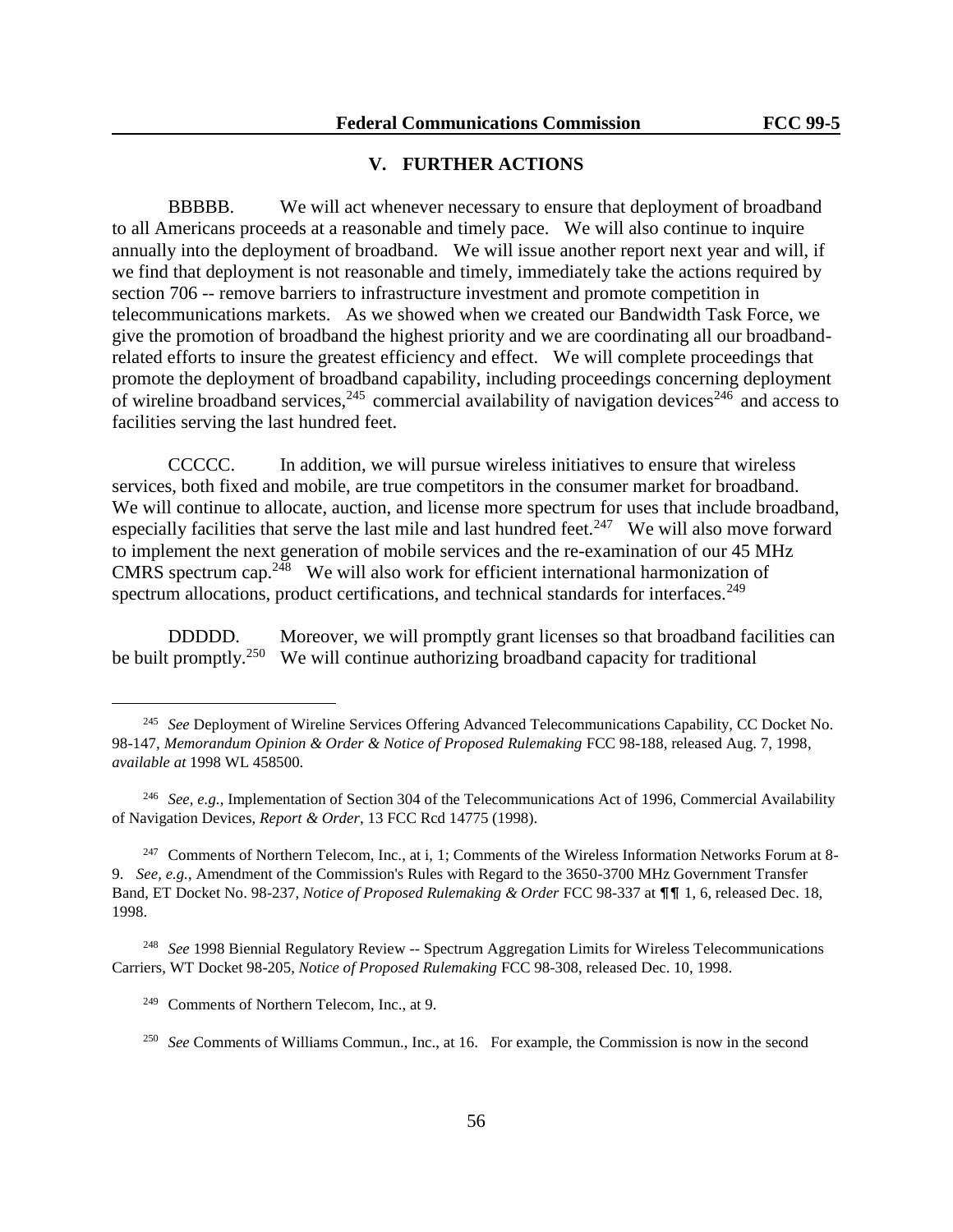geostationary C- and Ku-Band frequencies, such as those used by DirecPC. We also expect to license new, innovative systems in the Ka- and millimeter wave Bands.<sup>251</sup> Finally, we will use the tools at our disposal to promote competition and remove barriers to infrastructure investment. Through these efforts, we seek to promote the reasonable and timely deployment of broadband so that all Americans will have meaningful access to advanced telecommunications capability.

#### **VI. ORDERING CLAUSES**

EEEEE. Accordingly, IT IS ORDERED that, pursuant to section 706 of the Telecommunications Act of 1996, this Report IS ADOPTED.

FFFFF. IT IS FURTHER ORDERED that the Motions to Accept Late-Filed Comments or Reply Comments filed by APT, AT&T, Cablevision Systems, and U S West Communications are GRANTED.

Federal Communications Commission

Magalie Roman Salas Secretary

licensing round for Ka-band satellites and will rule on 18 requests for licenses and modifications or amendments to existing Ka-band licenses.

<sup>251</sup> These bands are at 18 and 28 GHz and 36-51 GHz, respectively. *See, e.g.*, Allocation & Designation of Spectrum for Fixed-Satellite Services in the 37.5-38.5 GHz, 40.5-41.5 GHz, & 48.2-50.2 GHz Frequency Bands, IB Docket No. 97-95, *Report & Order* FCC 98-336, released Dec. 23, 1998.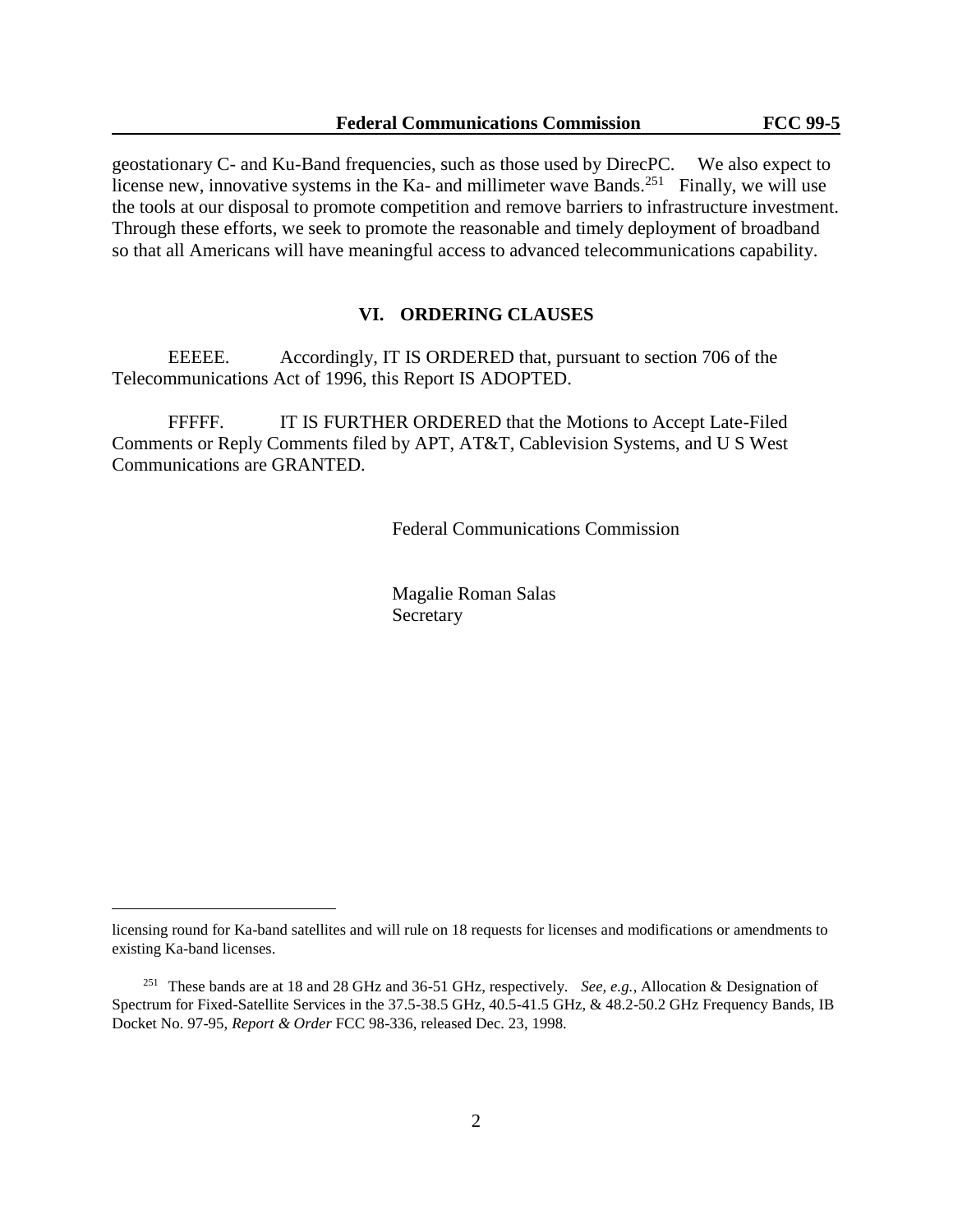### **APPENDIX A: SOURCES FOR CHARTS 2 AND 3**

1) Technology categorization simply refers to the means by which broadband services are deployed (or expected to be deployed) to the consumer market. We have not included other technologies such as T-1, frame relay, *etc.*, which are primarily offered to business customers. 2) Traditional analog phone wire and ISDN (Integrated Services Digital Network) both represent "narrowband" deployments to the home. They are included for comparison purposes. Regarding the installation cost per customer, the assumption here for traditional analog phone wires is that Internet service is provided over the primary line, which explains why the installation cost associated with an additional line is not incurred. Sources: Kenneth Terrell, *Breaking the Speed Limit*, U.S. NEWS & WORLD RERPORT, Aug. 10, 1998, at 60; Matt Richtel, *Start-Ups' Hopes are Riding on an Internet Route Through the Sky,* N.Y. TIMES, Nov. 30, 1998, at C1.

3) High-speed Internet access services are being offered today via geostationary satellites positioned at approximately 35,800 kilometers above the earth. The sole provider of such services to residential consumers today is Hughes Network System's DirecPC. DirecPC, however, provides these high-speed services in the downstream direction only (a one-way transmission). Upstream traffic, by contrast, is carried via a conventional telephone connection. The downstream/upstream speeds therefore differ dramatically, with current residential downstream speeds ranging up to 400 Kbps and current residential upstream speeds typically occurring at 28.8 Kbps or 56 Kbps. For the downstream transmission, DirecPC charges residential customers between \$29.99 and \$49.99 (which includes the Internet connection) for either 25 hours per month or 100 hours per month. Additional hours are charged \$1.99 per hour. Promotions are not included in these fees. For the upstream path, customers incur no additional charge above and beyond what they pay for local phone service. *See* AT&T Comments at 17; About DirecPC - Pricing, *available at* <http://www.direcpc.com/about/a34f.html>*, visited* Dec. 15, 1998. As a side-note, another provider, Loral's CyberStar, L.P., launched geostationary broadband services in October 1998, but these services currently are offered to business customers only. *See Beam This Up*, TELE.COM, Dec. 1, 1998*, available at*  <wysiwg://41/http://www.techweb.com/se/directlink.cgi?TLC19981201S0022>*, visited* Dec. 15, 1998.

4) ADSL stands for asymmetric digital subscriber line data service, which rides on traditional analog copper pairs of phone wire into the customer's premises. ADSL and ADSL-lite are just two of the many varieties of DSL technologies, which differ by speed and the method in which they are deployed. To date, ADSL has been the most popular and certainly the most widely deployed in the consumer market. Maximum downstream speeds for ADSL reach up to 9 to 10 Mbps, while upstream speeds range up to 640 Kbps to 768 Kbps. *See, e.g.*, AT&T Nov. 18, 1998, *Ex Parte* at 2, and DSL Summary Table, *available at* 

<http://www.aware.com/technology/telecom/index.html>, *visited* Dec. 13, 1998. Provider cost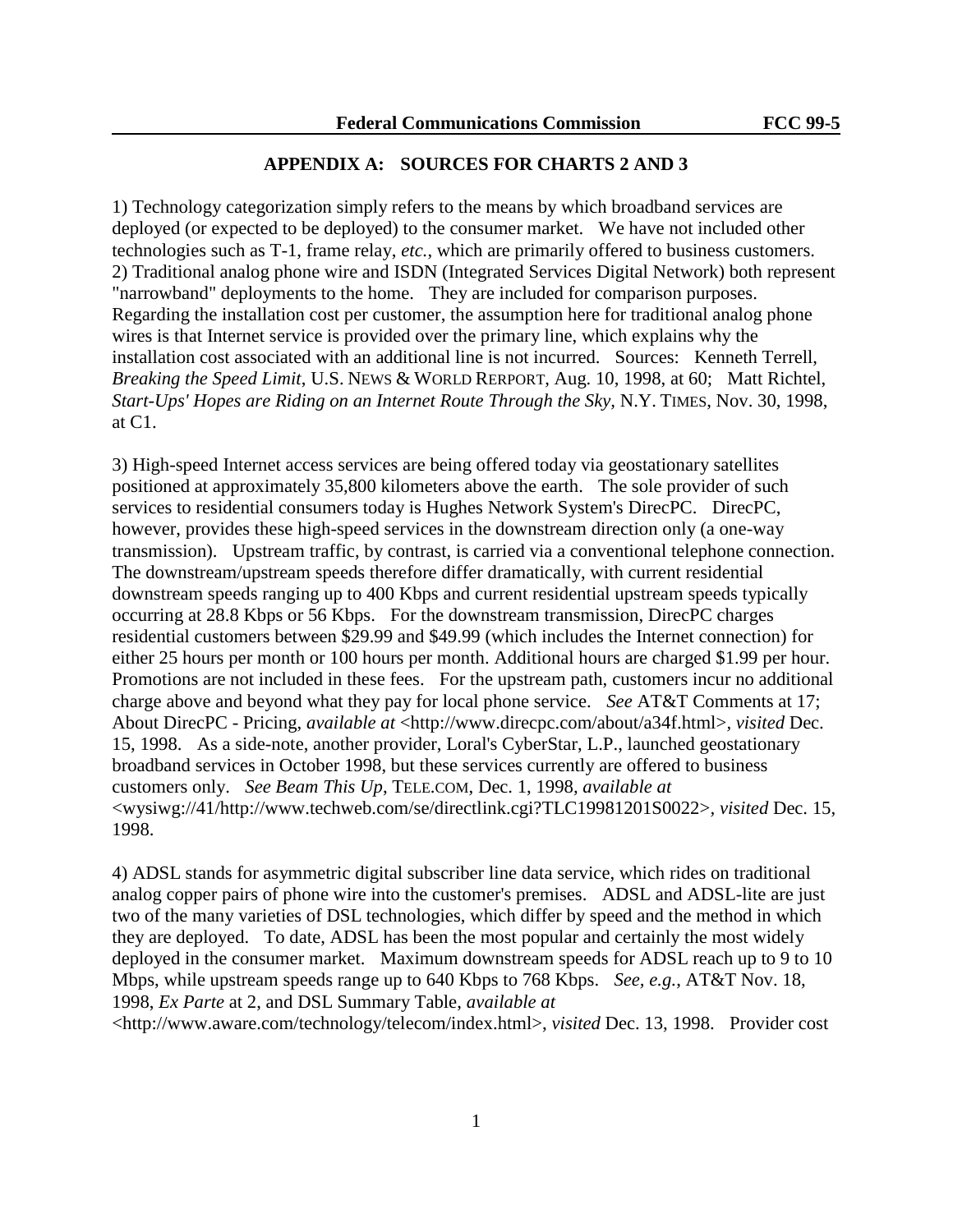numbers include the cost of equipment on both ends of the line, ranging up to \$800 per link. *See* ADC Telecommunications, Inc., Jan. 11, 1999, *Ex Parte* at 7, 22; David Self & Jim Szeliga, *Running the DSL Numbers*, at 6, *available at* 

<http://www.americasnetwork.com/issues/98issues/980101/980101\_fujitsu.html>, *visited* Sept. 17, 1998. An important caveat to note when evaluating ADSL deployment is the constraint that homes served generally must be within 18,000 feet of a telephone company's central office to qualify for the service. Cost figures related to installation, basic service and Internet service are taken from multiple sources, including: Copper Mountain Dec. 15, 1998, *Ex Parte*, Attachment titled "DSL Overview for FCC," at 8; and Kenneth Terrell, *Breaking the Speed Limit,* U.S. NEWS & WORLD REPORT, Aug. 10, 1998 and various websites of the Bell Operating Companies.

5) Also known as G.lite or "splitterless" ADSL, ADSL-lite differs from ADSL primarily in the customer modem, which is self-installable and does not require a separate voice-data splitter at every user site. ADSL, by contrast, requires a "truck roll" by a service technician to the customer's premises to install the modem and voice-data splitter, and to test the inside wiring. The elimination of the truck roll reduces the provider's deployment costs significantly, by \$200 or more, according to Carol Wilson, *Is* '*Lite' ADSL The Real Thing?*, INTER@ACTIVE WEEK, Nov. 2, 1998, *available at* 

<wysiwyg://6/http://www.zdnet.com/i...tarchivestory/0,4356,370856,00.htm>; Aware DSL Lite Presentation at 5, *available at* <http://www.aware.com/dsl-lite/interactive\_info.htm>), and is viewed in the industry as the most likely variant of xDSL technologies to succeed in the consumer market. The typical residential downstream speed of 1 Mbps is based on a product recently introduced by Nortel. Maximum downstream and upstream speeds are estimated at 1.5 Mbps and 512 Kbps, respectively, which demonstrates that while G.lite may be easier to deploy than ADSL, its data speeds are not as fast. (*See* Copper Mountain Dec. 15, 1998, *Ex Parte*, Attachment titled "DSL Overview for FCC" at 5; AT&T Nov. 18, 1998, *Ex Parte* at 2; and Telecommunications Technology - DSL Summary Table, *available at*  <wysiwig://39/http://www.aware.com/technology/telecom/index.html>*, visited* Dec. 13, 1998). Finally, since ADSL-lite is still in trials at this time, no customers' price points have yet been established.

6) Cable modems require upgraded hybrid fiber coaxial (HFC) cable, capable of two-way digital transmissions. Typical residential downstream speeds of 1.5 - 3 Mbps (on up to 10 Mbps) are currently being advertised by cable providers. *See* AT&T Comments, Exhibit E, "Comparison of Prices In Areas Where Services Compete: Cable v. ILEC Broadband Access Services." Assuming a full 6 MHz channel is allotted, maximum downstream speeds can range up to 27 Mbps, while maximum upstream data rates can reach up to 2 Mbps, assuming that several 1.6 MHz channels are allotted. *See, e.g.,* AT&T Nov. 18, 1998, *Ex Parte* at 2; AT&T Comments at 11-12. An important distinction between cable modems and ADSL is that the HFC architecture is a shared medium, meaning that cable modem subscribers all compete for bandwidth to the Internet, although ADSL subscribers enjoy a dedicated connection. Cable companies are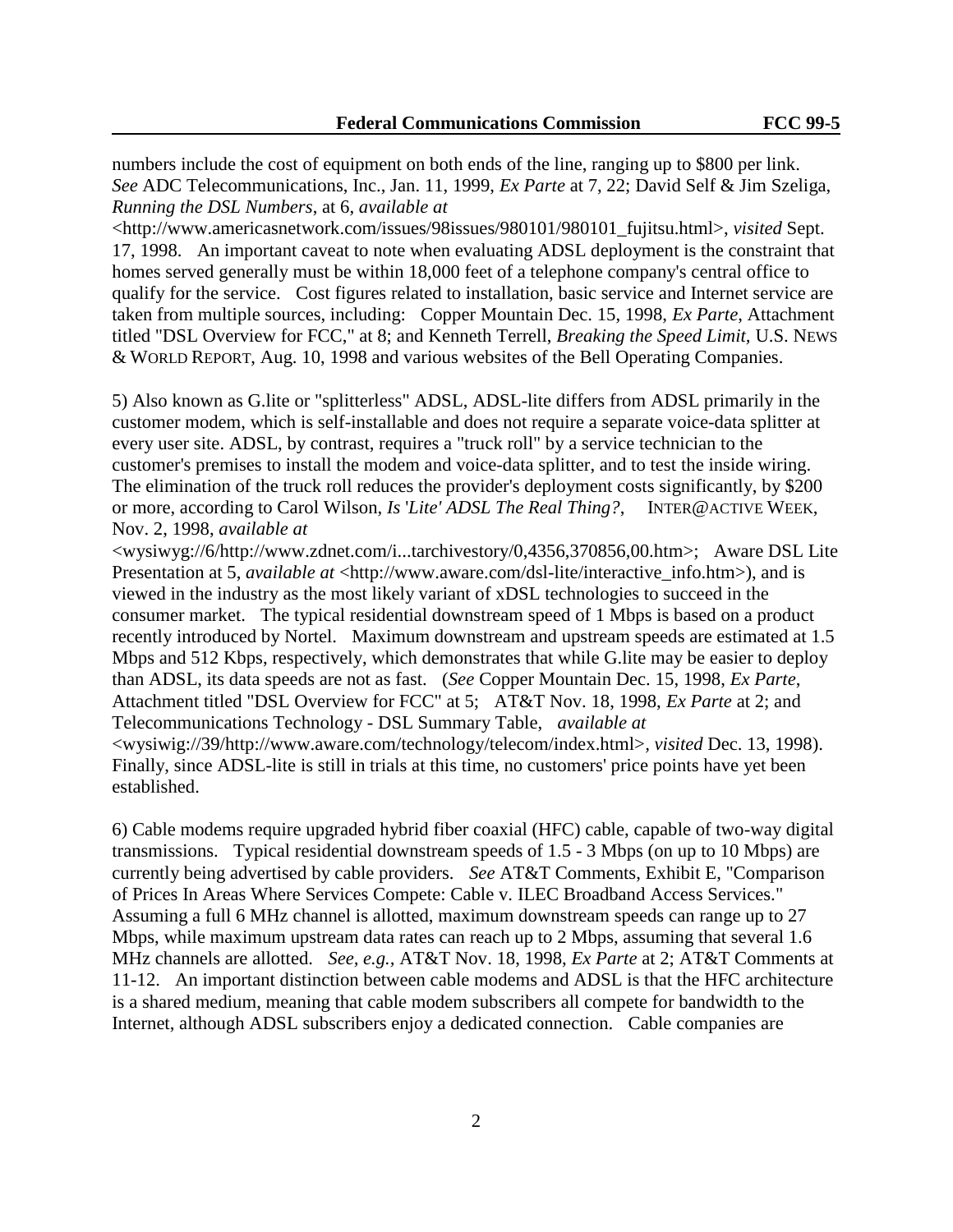working to mitigate any traffic interruptions using several techniques, such as splitting nodes into sub-nodes, which effectively reduces the number of subscribers sharing the cable bandwidth.

7) Local Multipoint Distribution Service (LMDS) operates in the 28/31 GHz band, representing 1.3 GHz of spectrum. Currently, residential one-way broadband services are being offered at downstream speeds of approximately 500 Kbps. Upstream service is by standard telephone copper wire. *See* BellSouth Comments, Exhibit E. Additionally, companies with licenses in the 24 and 38 GHz bands are offering two-way broadband services, but primarily to small and medium-sized businesses, as well as to some large business customers. *See, e.g.,* Winstar Comments and Teligent Comments. Regardless of the spectrum band, point-to-point solutions can achieve typical speeds up to 1.5 Mbps both downstream and upstream, and can reach maximum speeds of 155 Mbps in both directions. *See* ADC Telecommunications, Inc., Jan. 11, 1999, *Ex Parte* at 23. New point-to-multipoint systems, which reduce the time and cost of deployment, may reach data rates of 20 Mbps downstream and 3 Mbps upstream. *See* ADC Telecommunications, Inc. Jan. 11, 1999, *Ex Parte* at 23; Bernard Herscovich, *Broadband Wireless Access From Vision to Reality*, X-CHANGE, at 3, *available at*  <http://www.vpico.com/xc/articles/822feat7.stm>. With regards to consumer costs for installation, customer premises equipment (CPE) and monthly service, sources are: BellSouth Comments, Exhibit E; The Strategis Group*, LMDS Marketplace:1997 Report* at 231-32.

8) Multichannel Multipoint Distribution Service (MMDS) represents wireless spectrum blocks in the 2.1 to 2.7 GHz band. Typical residential downstream speeds vary greatly. Current offerings range from 256 Kbps (BellSouth Comments, Exhibit E at 1, *see* Wireless One information) to 1 Mbps and higher (American Telecasting Inc. Nov. 9, 1998, *Ex Parte* at 11). Typical upstream speeds are lower, in the 256 Kbps range (American Telecasting Inc. Nov. 9, 1998, *Ex Parte* at 11). Maximum speeds are considerably greater, comparable to HFC cable modem rates of up to 27 Mbps downstream and up to 2 Mbps upstream. *See* AT&T's Nov. 18, 1998, *Ex Parte* at 2. It should be noted that the MMDS spectrum, until recently, supported oneway transmission only (requiring a telephone return path for data services). With the Commission's recent ruling in favor of Multipoint Distribution Service (MDS) and Instructional Television Fixed Service (ITFS) licensees being able to offer two-way digital services, MMDS providers may now offer 2-way high-speed data services. With regards to costs to consumers, retail prices vary from \$49.95 up to \$69.95 per subscriber per month for unlimited Internet access. *See* AT&T Comments at 16; Wireless Cable Modem Trials and Commercial Launches in North America, *available at <http://cabledatacomnews.com/cmic12.htm> visited* on Dec. 14, 1998.

9) Future broadband offerings via satellites will be deployed over geostationary systems (at an altitude of approximately 35,800 kilometers) and non-geostationary systems (at altitudes typically below 2,000 kilometers for low-earth orbit satellites and approximately 10,000 kilometers for medium-earth orbit satellites). Currently, there are no providers offering such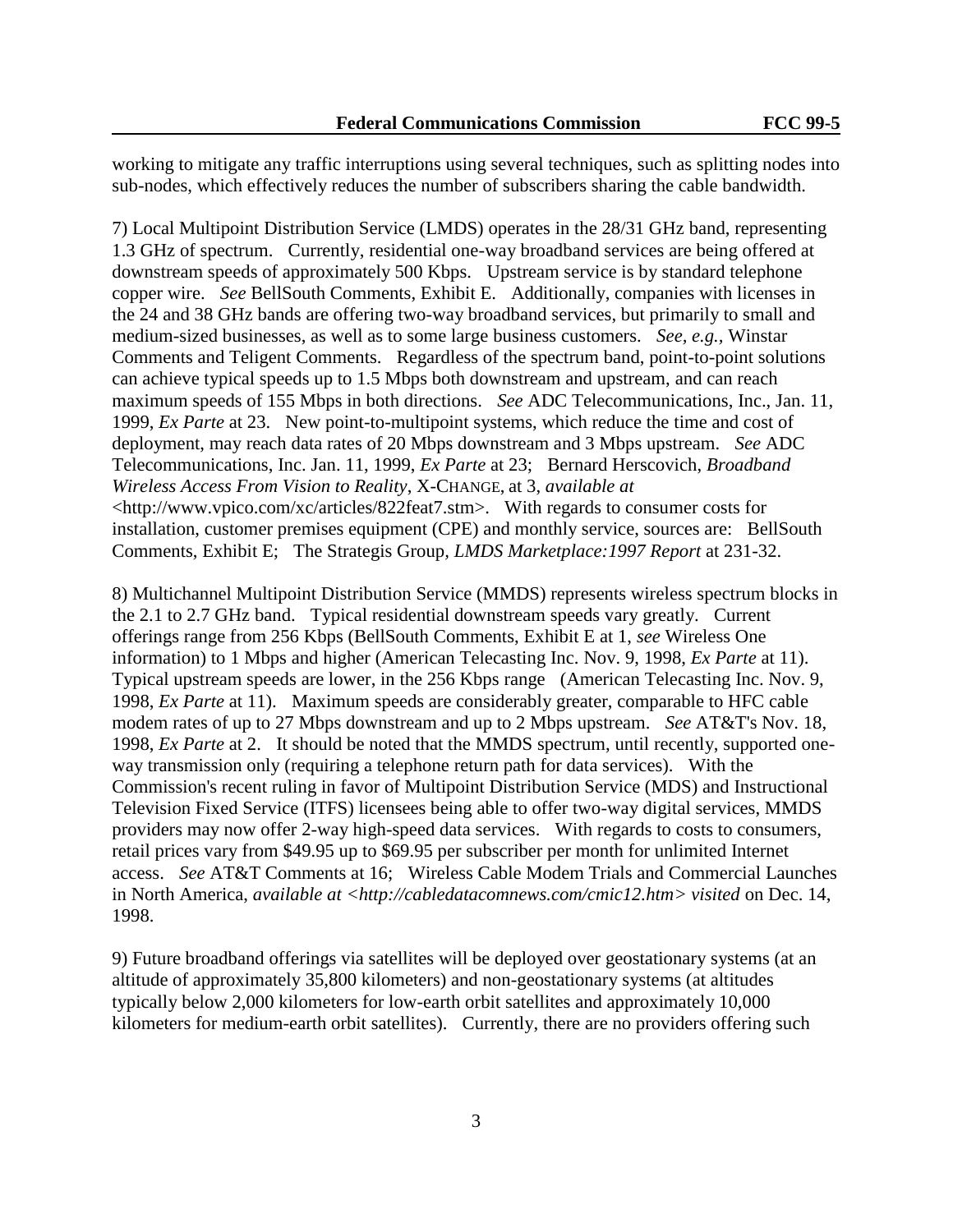services, though there are several who are constructing systems and who plan to start offering 2 way broadband satellite services early in the new millennium. Because of their 2-way capability, these services will not need a standard telephone copper wire return path as DirecPC does today. Typical downstream residential speeds will range anywhere from 500 Kbps to 20 Mbps and, in some instances, possibly as high as 64 Mbps. Maximum speeds are being estimated at up to 155 Mbps. Upstream speeds will generally not exceed approximately 2 Mbps. *See* John Montgomery, *The Orbiting Internet: Fiber in the Sky*, BYTE MAGAZINE, Nov. 1997, at 10, *available at* <http://www.byte.com/art/9711/sec5/art1.htm#117covt1>*, visited* Dec.15, 1998; Alcatel USA Inc. Nov. 18, 1998, *Ex Parte*, Attachment titled "Broadband Wireless Access" at 36; and AT&T Nov. 18, 1998, *Ex Parte* at 2. Cost information for these future deployments generally is not publicly available at this time.

10) Service providers include incumbent local exchange carriers (ILECs), competitive local exchange carriers (CLECs), interexchange carriers (IXCs), internet service providers (ISPs), utility companies, multiple systems operators (MSOs), fixed wireless companies (holding LMDS and MMDS licenses), and satellite providers of broadband services via geostationary satellites (GEOs), via middle-earth orbit satellites (MEOs) and via low-earth orbit satellites (LEOs).

11) Typical downstream residential speeds refers to the rate at which data is usually transmitted from the service provider down to the residential customer. Although many of the technology platforms mentioned above can support faster rates, most residential users either will not be offered these faster services (due to locational and technical limitations) or will not be able to afford such services if they are being offered. Higher speed services tend to attract primarily business customers.

12) Availability of broadband services is as of December 1998 to residential users. Availability of such services is expected to expand over time.

13) Cost to provider refers to those incremental infrastructure costs associated with the provision of broadband services, such as high-speed Internet access, to subscribers. Typically, these "costs per subscriber" will include equipment costs for both the transmission and reception of data streams to and from subscribers. The transmission equipment costs in particular require penetration assumptions in order to amortize those specific costs across actual or expected numbers of subscribers. Reception costs refer to the CPE costs incurred by the provider and then either leased or sold to the subscriber. "Costs per sub" excludes all recurring costs such as the cost of transporting the data streams and the cost to maintain the system, and one-time costs such as customer acquisition costs and costs related to initial system infrastructure deployment (putting satellites in the sky, upgrading cable fiber to 750 MHz, *etc*.). We would expect onetime costs to decline as providers gain market share and realize certain economies of scale and scope.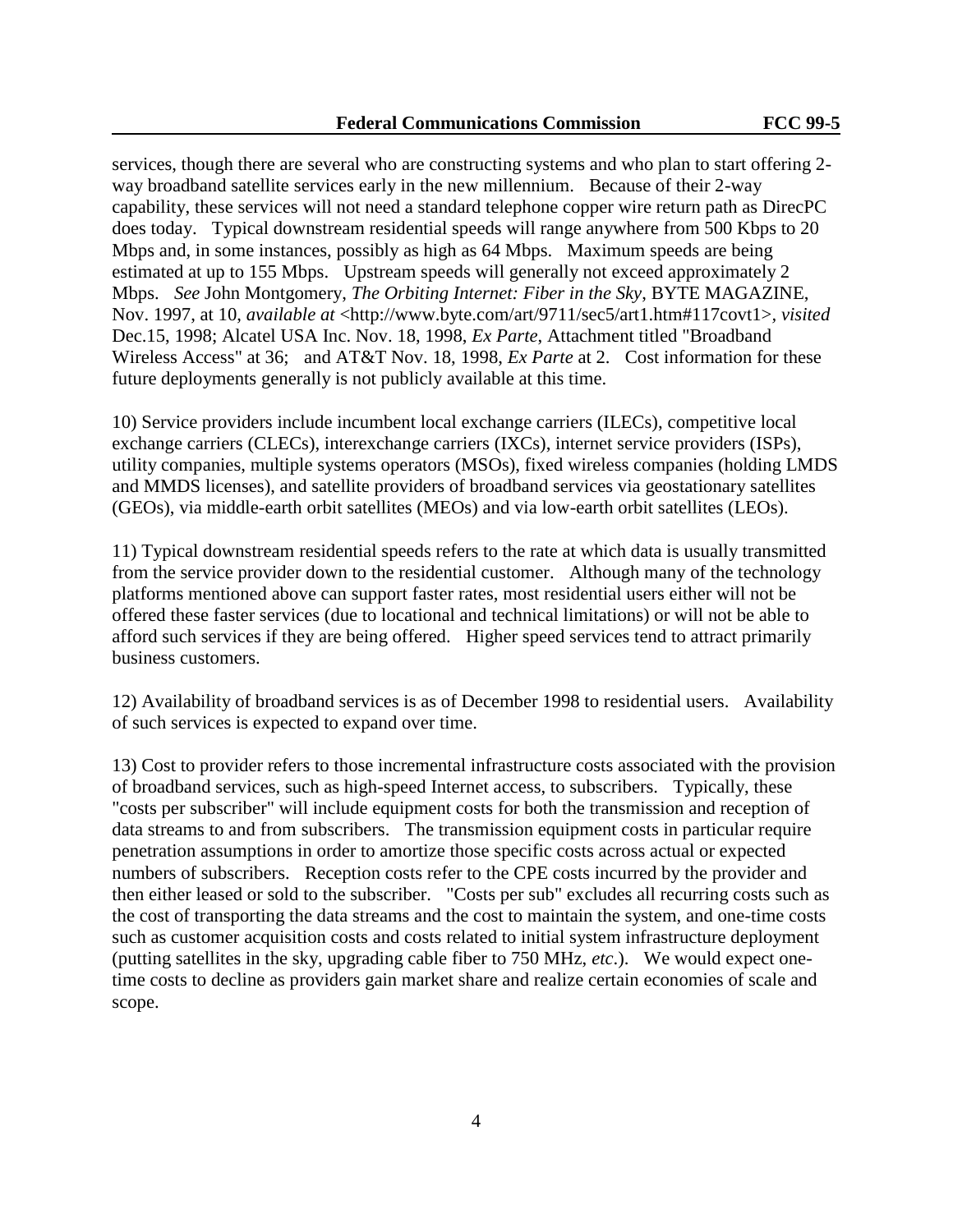14) Installation costs to customers refer to the one-time charge levied for a technician to visit the customer premises to install the relevant customer premise equipment and test/manipulate the inside wiring. Over time, these charges are expected to decrease, if not end altogether (depending on the technology platform), as new technologies and business partnerships with computer makers eliminate portions of this one-time cost. As complexity of services appears to limit sales, companies are beginning to focus on making simpler, easier-to-use and -install products which are more attractive to end users.

15) CPE costs to customers refers to the relevant equipment that a customer must buy or lease to subscribe to advanced services. Such equipment could include modems and splitters, satellite dishes, set-top boxes, fixed wireless antennas, *etc*. These costs, too, are expected to decline as standards are adopted and vendors manufacture subsequent generations of equipment. Retail markets for this equipment, particularly cable modems, are also expected to develop.

16) Monthly basic service costs to customers refers to the monthly fee a customer must pay the service provider for the basic "pipe" into the home for a copper phone line, a cable wire, an antenna, *etc*. These costs will decrease over time if competition between different technology platforms takes hold in markets around the country. For example, we are already seeing DSL services priced to be directly competitive with cable modems, and also some pricing plans which vary based on usage and bandwidth (*e.g.*, more expensive for faster speeds). It should be noted that the monthly basic service costs included here do *not* reflect bundled pricing discounts, *etc*.

17) Monthly Internet service costs to customers refers to the monthly fee a customer must pay to gain access to the Internet. This cost may be separate from, or may be included in, the monthly basic service fee. Typically, service providers give customers a choice of buying a bundled basic service/Internet access option from them or of buying just the basic service. In the latter case, the customer would be responsible for signing up with a separate Internet Service Provider in addition to signing up with the primary basic service provider. Monthly fees for internet access typically average \$19.95.

18) Total first-year costs to consumers includes both one-time and recurring monthly costs to the end-user. Where ranges of end-user costs are concerned, an average of the range was taken to determine total costs.

19) The "bits per buck" ratio is a short-handed way to illustrate today's performance/price trade-off that a typical end-user would face. Specifically, "bits per buck" here refers to the kilobits per second of data a user would receive for each dollar spent, based on recurring monthly costs (not including one time costs for, *e.g.*, CPE purchases and for installation). The higher the kilobits per second for each dollar spent, the better the value for the end-user. Clearly, broadband deployments in the lead today (based on subscriber numbers), such as cable modems, benefit from having lower price points and higher data speeds. However, as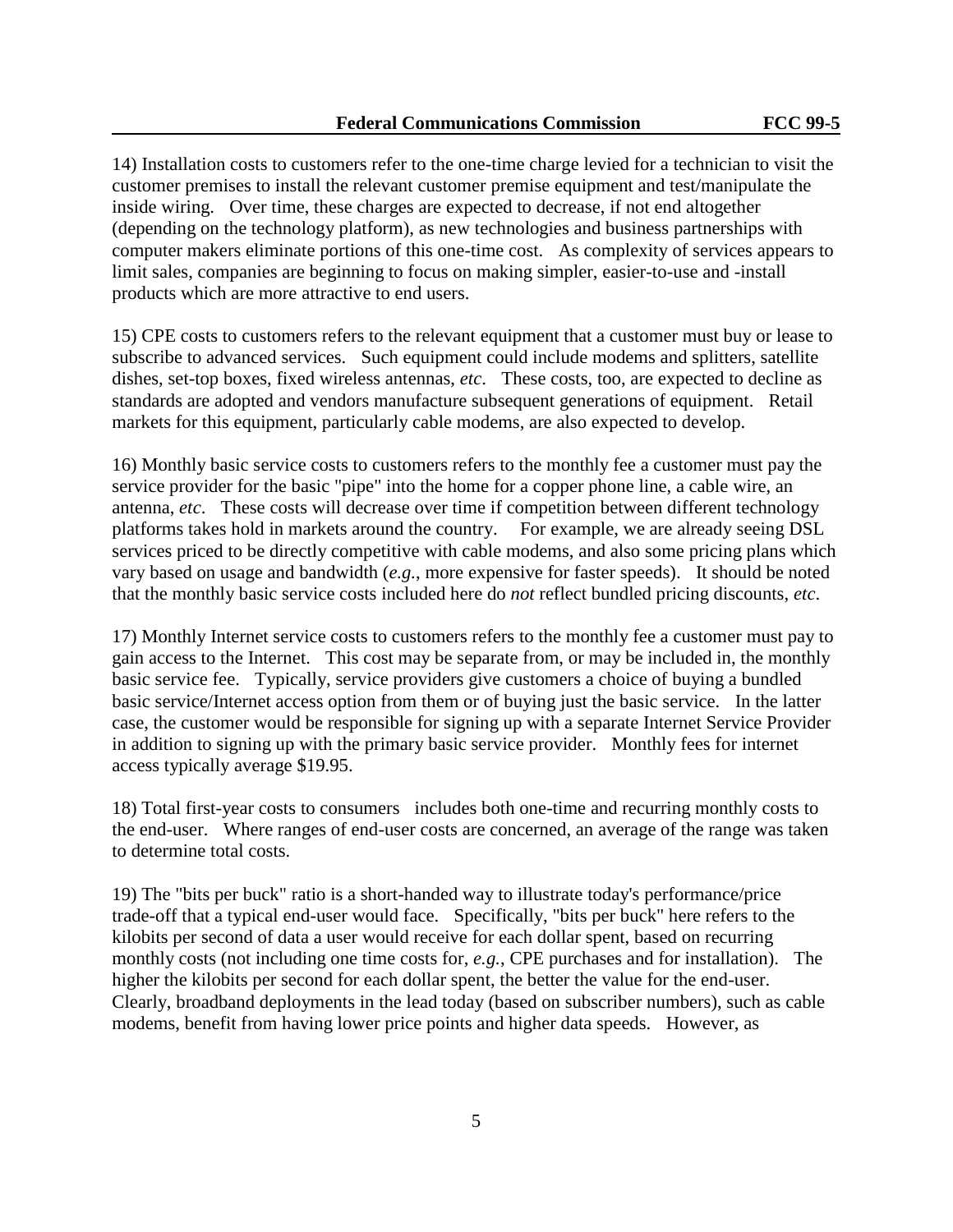mentioned above, cable modem service is a shared medium and is susceptible to traffic loads. As traffic mounts, data speeds may fall to the level of ADSL or lower. ADSL and ADSL-lite, while offering lower data speeds, likely will see price declines over the next 12-18 months to levels more in line with cable modem pricing, thus improving their respective "bits per buck" ratios.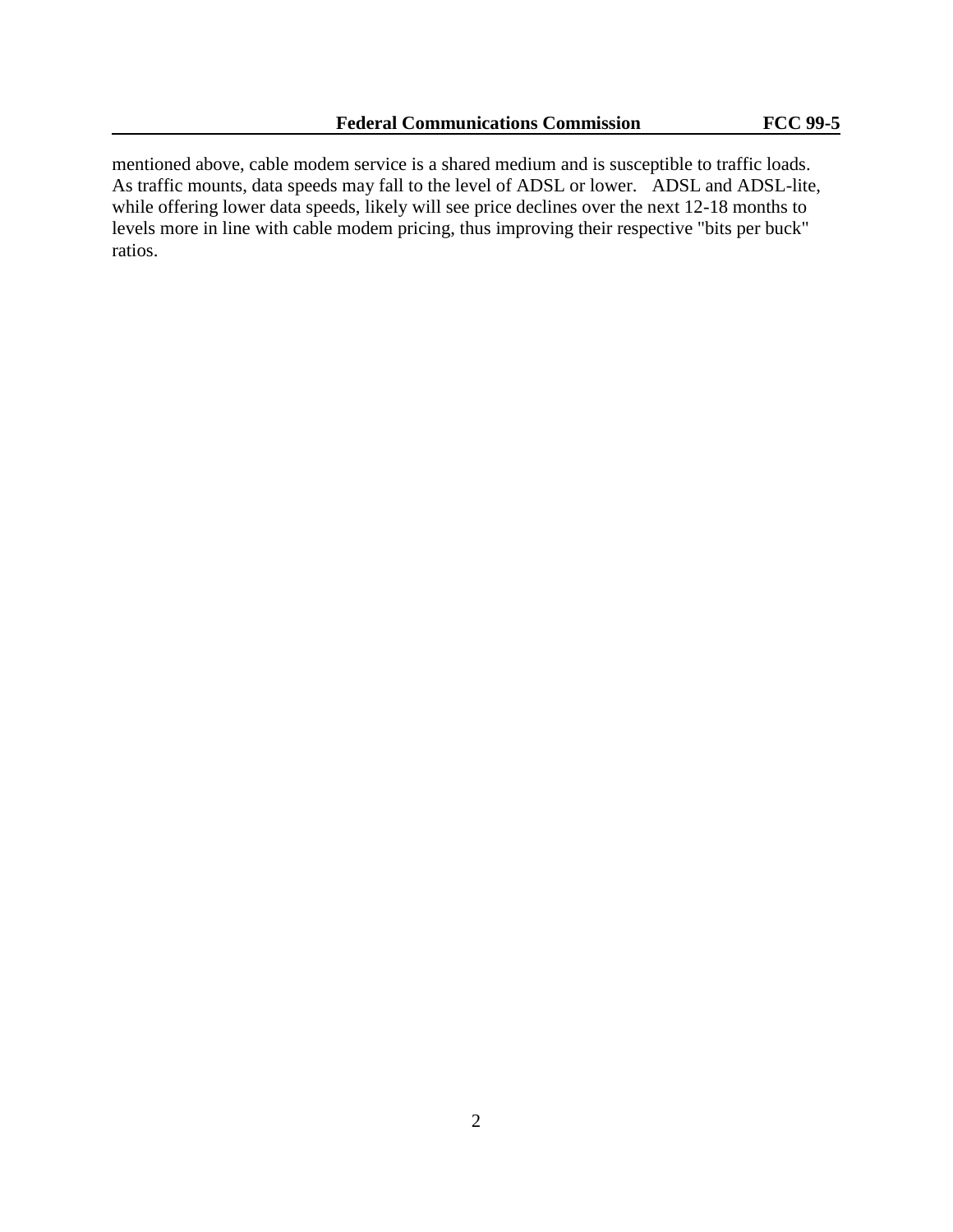### SEPARATE STATEMENT OF CHAIRMAN WILLIAM E. KENNARD

*In the Matter of Inquiry Concerning the Deployment of Advanced Telecommunications Capability*, CC Docket No. 98-146

Promoting the deployment of advanced telecommunications capabilities to all Americans is at the top of my agenda.

As today's Report concludes, we see billions of dollars being invested in broadband and an extraordinary level of infrastructure deployment. Advanced telecommunications capabilities are being rolled out in this country at a rate that outpaces the rollout of previous breakthrough products and services in the communications field. So by this objective measure at least, we are ahead of the curve.

But it is very early in the game. Therefore I want to make it very clear that this issue remains at the top of my agenda. Regardless of the objective measures we use to measure deployment, on a subjective level I am impatient. I want the Internet to go faster and farther, for all Americans -- the young and the old, those in our inner cities and in our rural hamlets, those with every advantage and those with special needs.

Those cut off from these high-speed networks today will find themselves cut off from the economic opportunities of tomorrow. And more importantly, they will be cut off from the most important network that there is -- the network of our national community.

In Section 706, Congress said that if we find that deployment is **not** reasonable and timely, we must take immediate action to remove barriers to investment and to promote competition. Don't think for a minute that our Report today lets us off the hook. We must always be looking for ways to remove barriers to investment and to promote competition.

I am particularly concerned about deployment in rural areas and in inner cities. Given the early stage of deployment of advanced telecommunications generally, it may seem difficult to discern the extent of the disparity between rural and urban areas. But today's Report suggests that in the very short term, demand for high bandwidth will really start to take off. My concern in that a geometric increase in demand may be mirrored by a geometric increase in the urban-rural disparity.

Our challenge is to ensure that deployment is as ubiquitous as possible, in rural areas as well as urban areas. The Common Carrier Bureau already issues regular reports on fiber deployment, and I am directing them to re-double their efforts when it comes to scrutinizing the needs of rural America and whether those needs are being met.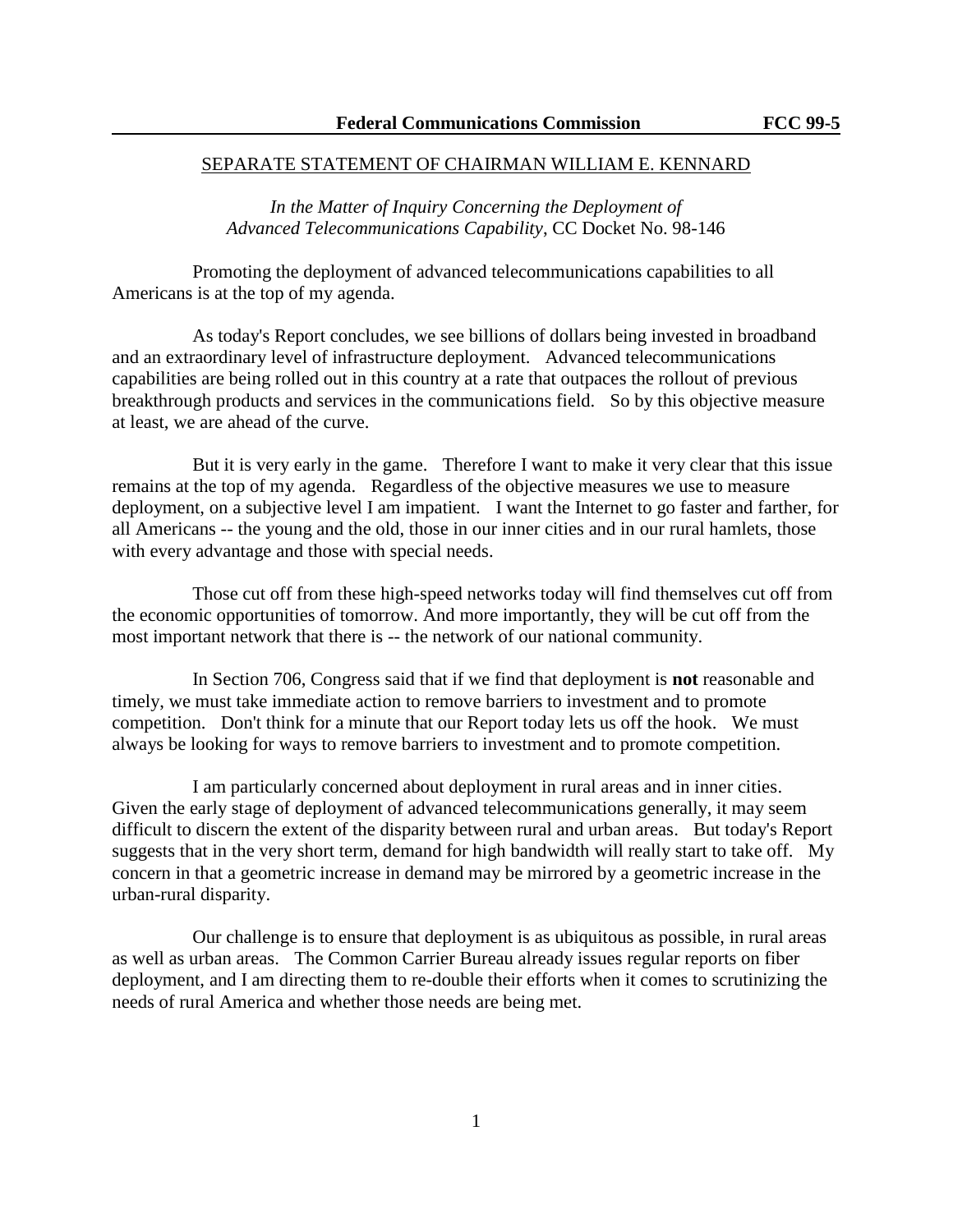Later today Commissioner Tristani and I will be leaving for New Mexico to hold hearings on the need to increase the reach of modern telecommunications among Native Americans. And when I meet with the membership of the National Telephone Cooperative Association in a couple weeks, I look forward to learning more from them about how the FCC can help in the deployment of advanced telecommunications in rural America.

It may well be that the answer, particularly in rural markets, lies in wireless and satellite technologies. It is therefore imperative that we continue to maximize the amount of spectrum available for broadband uses. In short, we must use all the tools we have to accelerate deployment of advanced telecommunications throughout America.

We had intended to take actions in that regard today, in one of the rulemaking items that we had to re-tool a bit in the wake of the Supreme Court decision. In that item we would have considered ways to give both incumbents and new entrants incentives to deploy DSL technology quickly. Staff is moving promptly to get that item back before the commissioners for a vote.

That item will be a continuation of a number of recent initiatives by which we have been bringing more bandwidth to the home. We recently authorized two-way MDS service that is permitting licensees in that wireless service to upgrade their offerings. We also provided for the relocation and expansion of spectrum in the 24 Ghz band. Already we are seeing wireless operators moving to take advantage of that increase in spectrum availability for the provision of broadband.

We also need to consider our universal service proceedings. Among other things, we need to make sure that wireless operators have the same ability as their wireline competitors to obtain certification to receive universal service support.

As I said before I am impatient. Because every day counts. For incumbents and new competitors, for investors, and, most importantly, for the American consumer.

Finally, we must continue to monitor the extent to which broadband pipes are used to expand, not restrict, consumer choice. The Internet has grown enormously in recent years, in large part due to the openness of the networks that make up the Internet and the interconnection of all of them. Many consumers are used to being able to dial-up access to the Internet provider of their choice. As new providers emerge, we must evaluate whether openness and connectivity are the best means to achieve our goal, and that of Congress, to increase the useful deployment of broadband.

So while I am pleased to adopt this Report and its findings, our work is far from over.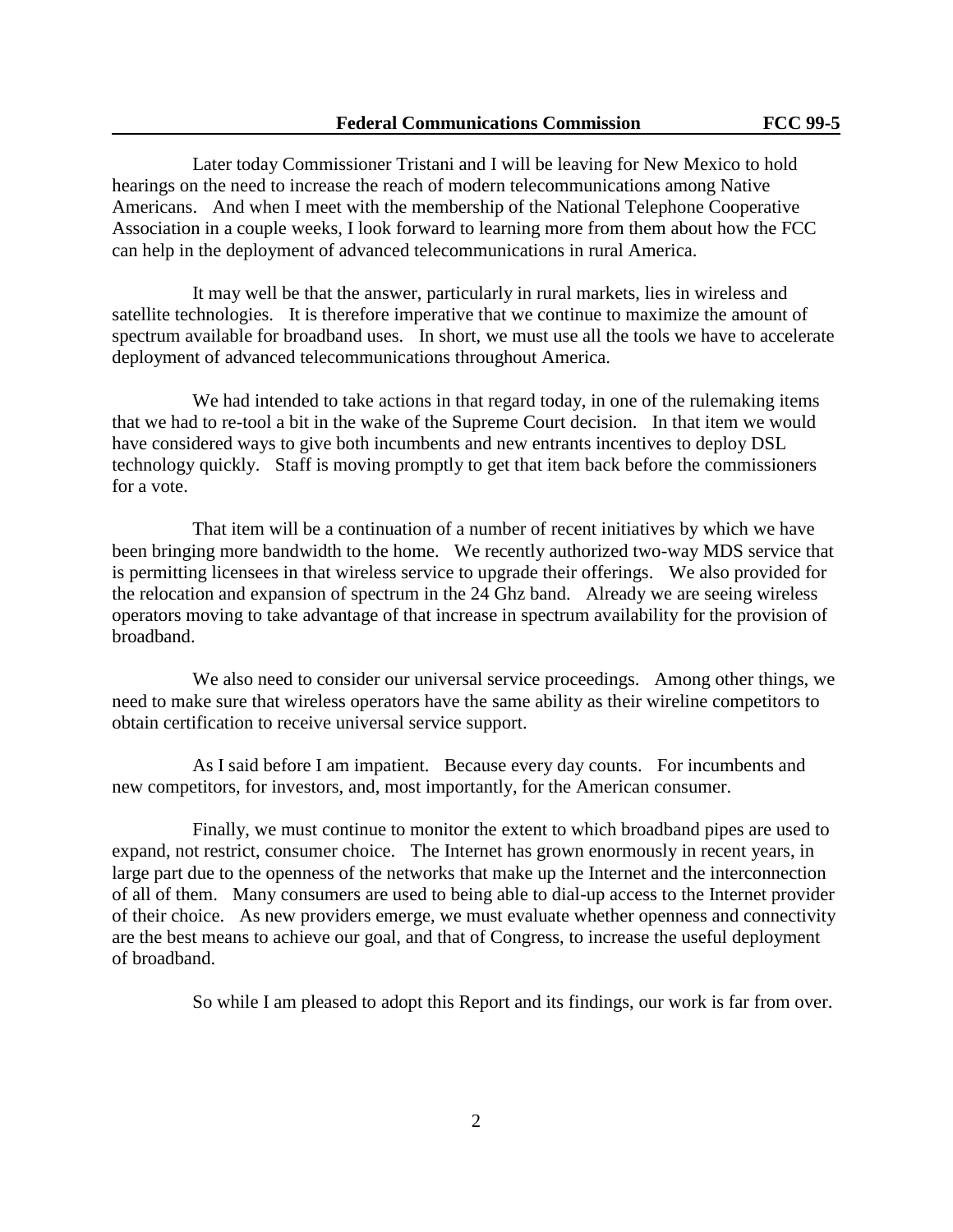# **Separate Statement of Commissioner Susan Ness**

*Re:Inquiry Concerning the Deployment of Advanced Telecommunications Capability to All Americans in a Reasonable and Timely Fashion Pursuant to Section 706 of the Telecommunications Act of 1996, CC Docket No. 98-146*

In Section 706 of the Telecommunications Act, Congress directed us to report periodically on the progress of broadband deployment to all Americans. Although the future is nearly impossible to predict, I am optimistic about the level of investment in infrastructure and the early signs of competition across technologies and among service providers. Business customers, for example, already have access to a plethora of broadband services. As the use of the Internet expands both at work and at home, consumer appetite for bandwidth will continue to grow.

While I support the report and its findings, I write separately to elaborate on four points:

First, because consumer demand for bandwidth is increasing, how we define "advanced" technologies will evolve over time. Already consumers are becoming increasingly sophisticated as are the applications they use. More and more of these applications are interactive and make creative use of color, graphics, and streaming video -- all of which require fast bitstreams. The gestation period for upgrading infrastructure to support new services, however, is not instantaneous. Thus, infrastructure providers must remain ahead of the curve, so that by the time consumers demand advanced services, those services have been deployed and are available. For example, from the planning stages to a satellite launch can take five years or longer. The cost of high speeds, new features and capacity, however, ultimately is borne by consumers. There is a tradeoff between abundant two-way broadband capability and the cost involved to deploy such capability to all Americans. The marketplace is sensitive to these issues. It does not make sense for government to mandate excessive capacity well beyond consumer needs.

Second, we must ensure that advanced services reach "all Americans." Broadband must be available not only in our great cities, but across rural America. Different broadband access technologies work better in different locations and circumstances. Terrestrial wireless and satellite technologies, for example, are particularly well-suited to reach hard-to-serve areas. Thus, we have focused on allocating spectrum for wireless local loops. In addition, several broadband satellite systems are under development which, if deployed, could provide ubiquitous broadband capability in the five-to-ten year timeframe.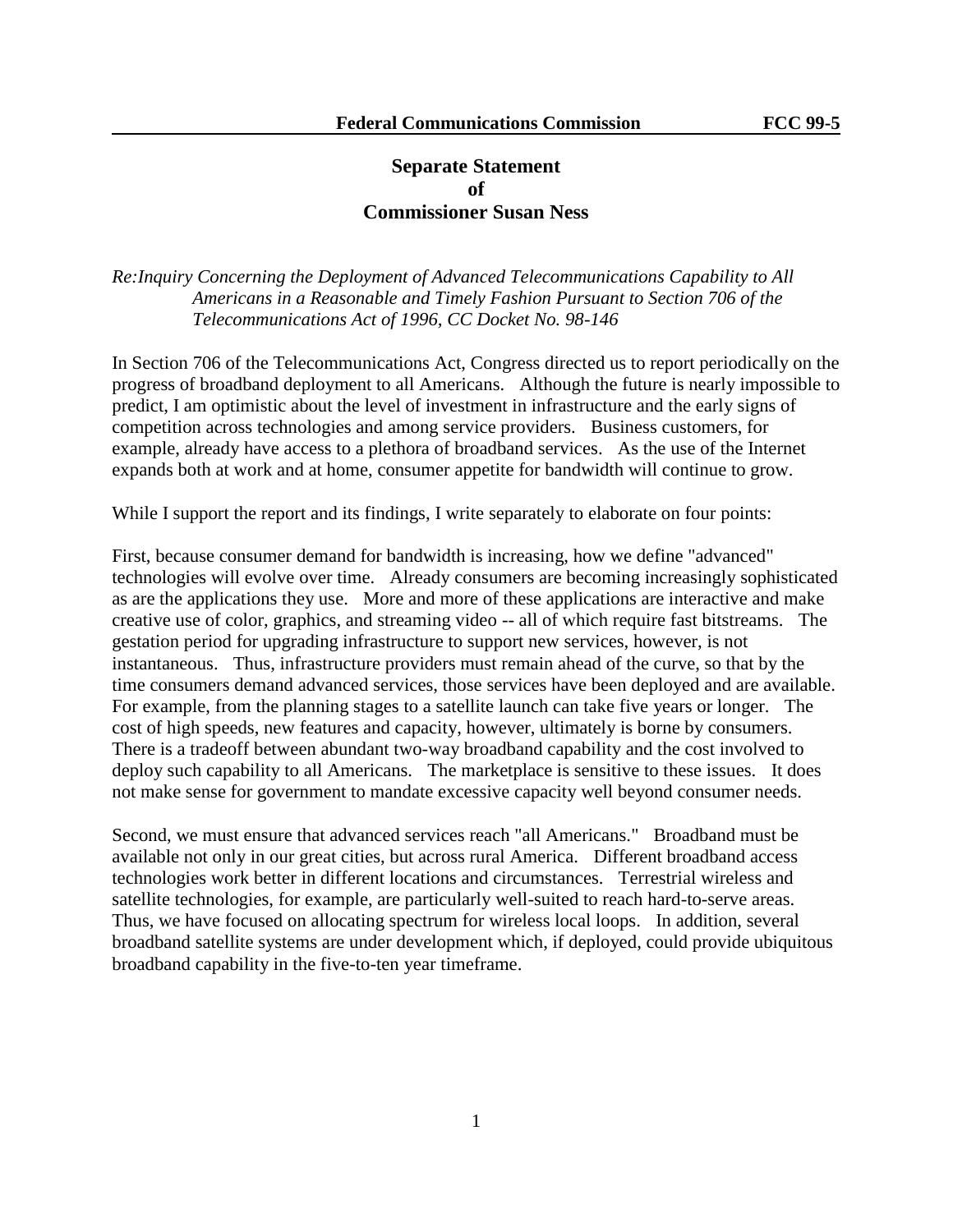Third, section 706 also specifically directs the Commission to assess the availability of advanced telecommunications capability to elementary and secondary schools and classrooms. We do not want to fall behind our global competitors which are expending significant resources to equip their students to compete in the global marketplace. Our current universal service programs should help to facilitate deployment of advanced services to schools and classrooms, although the demand for funds to date has outstripped supply.

Finally, as our report makes clear, in no respect are we are contemplating regulation of the Internet. In fact, the Internet is a medium of communication that has grown enormously in recent years with minimal government regulation. Two characteristics of the Internet that have contributed to its growth are its connectivity and openness. By connectivity, I mean the ability of backbone, last mile service, and content providers to become part of, or have access to, the Internet. By openness, I refer to the open, non-proprietary, technical standards by which the Internet operates. These principles are worth preserving. I am optimistic that, as multiple paths to the home and to businesses emerge, the competitive marketplace will safeguard consumers' interests in access, choice, and interoperability. Because we are still in the early stages of deployment, we should keep a watchful eye but practice regulatory restraint and give the broadband marketplace a chance to work.

One thing is clear: over the next few years, the broadband marketplace will be very dynamic. For now, the tools appear to be in place for deployment of advanced telecommunications capability to all Americans in a reasonable and timely fashion. We will continue to monitor deployment to ensure that no barriers to competition or infrastructure investment arise.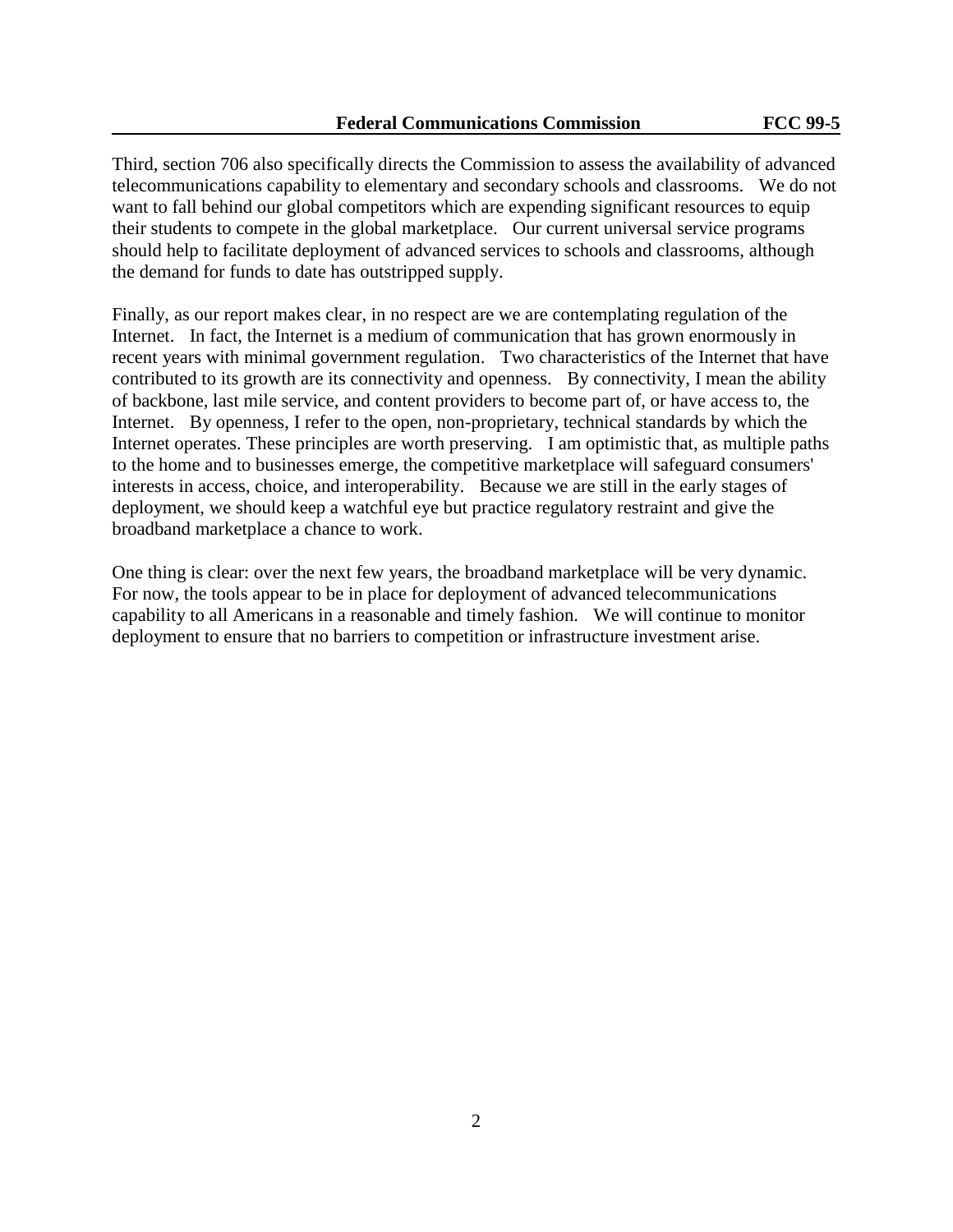# **SEPARATE STATEMENT OF COMMISSIONER HAROLD FURCHTGOTT-ROTH**

# **Re:In the Matter of Inquiry Concerning the Deployment of Advanced Telecommunications Capability to All Americans in a Reasonable and Timely Fashion, and Possible Steps to Accelerate Such Deployment Pursuant to Section 706 of the Telecommunications Act of 1996 (CC Docket No. 98-146).**

I support today's report that tentatively concludes that advanced services are being deployed in a reasonable and timely manner. While I recognize that not all Americans currently have access to such services, the actual deployment of this emerging market is growing dramatically. Moreover, I am encouraged by the substantial investments in broadband technology that numerous companies are making. This is one example of the success of the Telecommunications Act of 1996. The 1996 Act, and its technology neutral approach, anticipated that consumers would be able to receive such advanced services from a wide range of competitors -- including incumbents and new entrants. Indeed many of the companies offering such services to consumers were created by the 1996 Act's emphasis on local competition. This report is concrete evidence that the 1996 Act is working.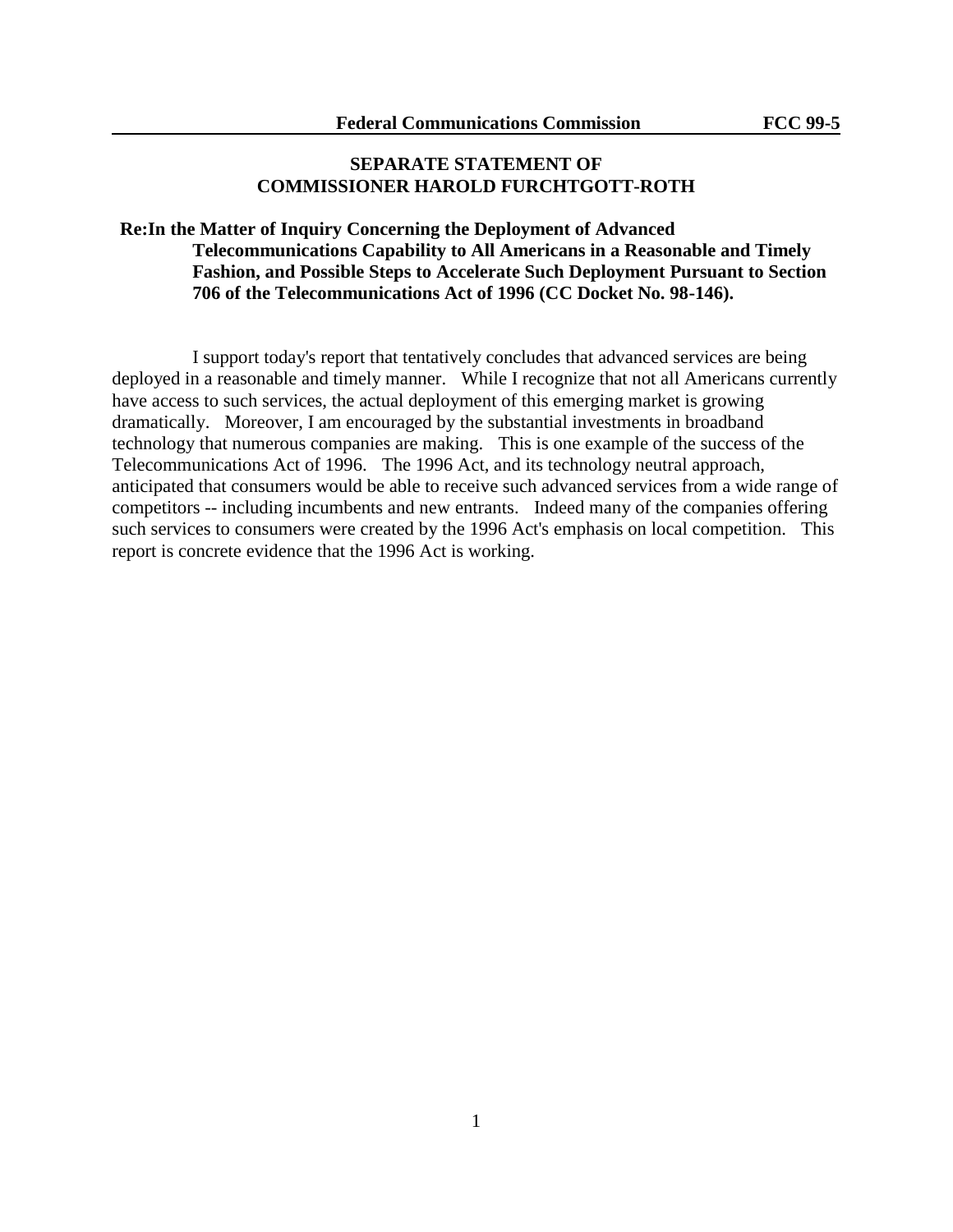### SEPARATE STATEMENT OF COMMISSIONER MICHAEL K. POWELL

Re: In the Matter of Inquiry Concerning the Deployment of Advanced Telecommunications Capability to All Americans in a Reasonable and Timely Fashion (CC Docket No. 98-146).

In this statement, I write separately to explain the bases upon which I support this Report.

The deployment of advanced services, particularly broadband services, will radically transform American life, our society and our economy. The greatest danger for regulators, however, is our inability to keep pace with the speed of developments and innovations that the new networks will unleash. We must recognize that these new technologies, combined with the pro-competitive provisions of the 1996 Act, $^{252}$  are shattering the traditional telecommunications paradigm. As aspects of this Report suggest, competition and the free market, as opposed to burdensome regulation, will ultimately prove to be the best means for achieving the widespread deployment that Congress envisioned.

Section 706 of the Act commands that the Commission "encourage the deployment on a reasonable and timely basis of advanced telecommunications capability to all Americans."<sup>253</sup> It is beyond doubt that such capability is not currently available to even a majority of Americans. Indeed, the market for broadband services is still in its infancy, notwithstanding evidence that its future growth will be strong. Thus, what we do today should assuredly not be interpreted as some finding that the lofty goal of Section 706 has been forever met and that our work is done. The remaining, I believe separate, question is whether deployment of advanced services, which is now underway, is proceeding in a reasonable and timely way toward this lofty goal. Based on what we know at this early stage, I think it is, and thus I am pleased to support this Report.

Although I fully recognize that all Americans do not yet have access to advanced services, I agree with the Report's assessment that advanced services are being deployed in a "reasonable and timely" manner. Reasonable and timely achievement of the goal of deployment to "all Americans" must contemplate that such widespread deployment will take some time. But there is not yet a solid consensus as to all aspects of what constitutes reasonable and timely deployment. I believe this Report takes important steps toward developing such a consensus. In order to further that process in future proceedings, I offer some principles here that should guide our efforts to assess and encourage advanced services deployment. In sum, I believe these

<sup>&</sup>lt;sup>252</sup> Telecommunications Act of 1996, Pub. L. No. 104-104, 110 Stat. 56 (1996).

<sup>&</sup>lt;sup>253</sup> Pub. L. 104-104, Title VII, § 706(a), Feb. 8, 1996, 110 Stat. 153, reproduced in the notes under 47 U.S.C. § 157.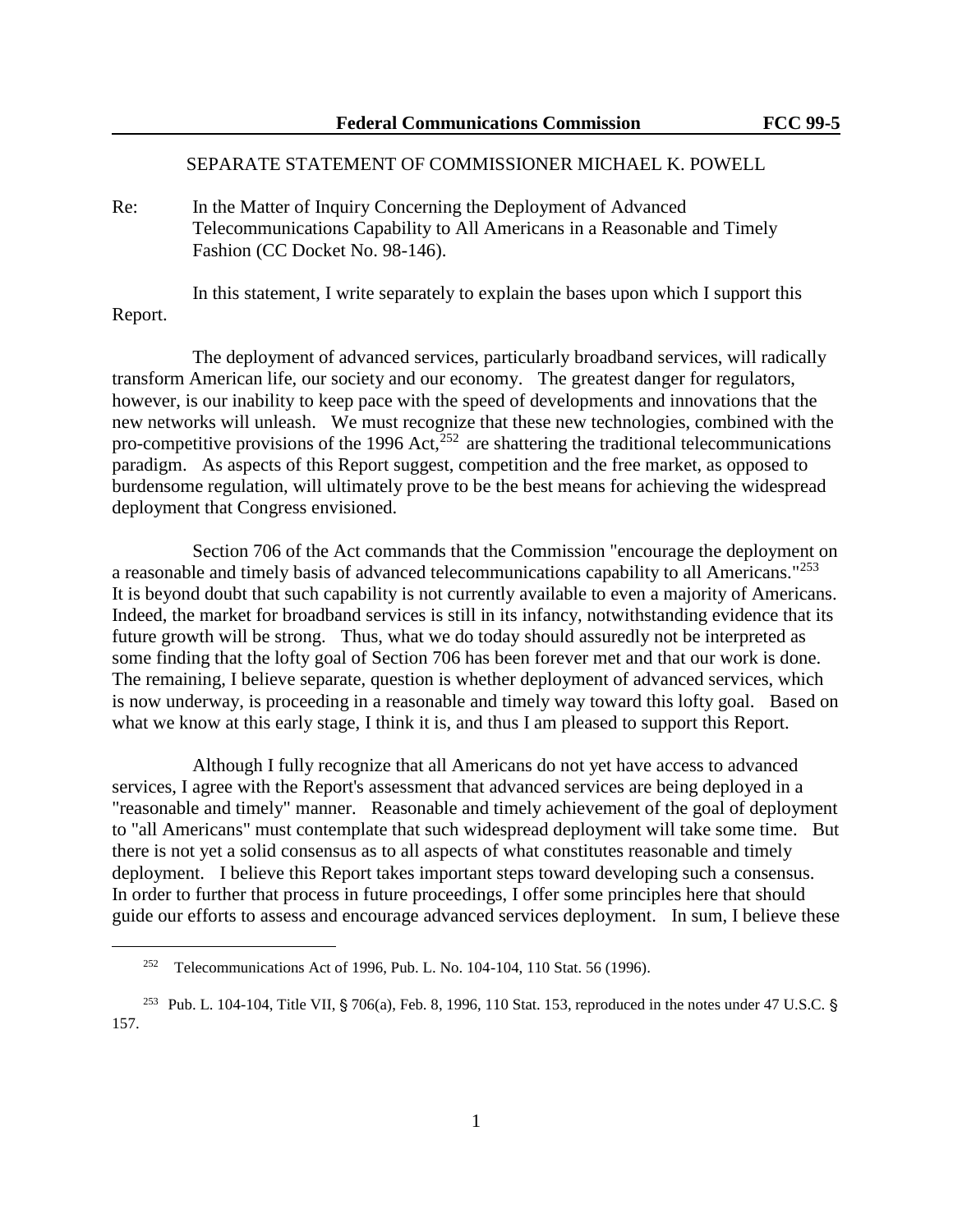efforts must take into consideration such factors as the tools that Section 706 prescribes for encouraging deployment of advanced services, consumer demand and willingness to pay, economic cost, and technological limitations. I begin to touch briefly on some of these factors in this statement.

I also support the Report for what it does not do. In particular, I applaud the Report for declining, as a general matter, to propose solutions in search of problems. The Report correctly notes it is likely that multiple methods of broadband access to customers will develop over the next few years. To support this statement, the Report points to the massive levels of capital investment by the industry that in turn will cause extensive broadband deployment to all areas of America. The current market participants have a vested interest in providing advanced services as rapidly as possible to all Americans who are willing to pay the economic cost of these services. Regulators must resist the temptation to play parent to these infant services and prospective customers, dictating what products and services consumers will see, regardless of what they value and are willing to pay. Rather, regulators must strive to ensure the freedom of both consumers and suppliers to determine the economically optimal set of services, prices and availability in the open market.

Notwithstanding the positive aspects of this Report, my participation in its development persuades me that the Commission should keep several critical considerations in mind as it undertakes future proceedings of this type:

First, I believe that our assessment of what constitutes "reasonable and timely" deployment and that any actions resulting from that assessment should take into consideration the specific methods that Congress has prescribed for encouraging more rapid deployment. Through Section 706, Congress has evidenced its intent that the Commission refrain from enacting restrictive regulation in encouraging deployment. Congress has prescribed methods by which the market itself can facilitate growth. Congress commands that the Commission, in the event of unsatisfactory deployment of advanced services, "shall take immediate action to accelerate deployment of such capability by removing barriers to infrastructure investment and by promoting competition in the telecommunications market."<sup>254</sup> Notably, Congress has not, under Section 706, created a program to mandate and fund deployment, but has instead instructed the Commission to let the influx of market participants and investment capital accelerate deployment and thus benefit all consumers. Thus, Congress mandates that we encourage deployment by removing barriers to investment and through other deregulatory market-based methods. We should, therefore, refrain from enacting cumbersome standards and from requiring "rollout" deadlines that may cause hesitation from the capital markets, thereby

<sup>&</sup>lt;sup>254</sup> Pub. L. 104-104, Title VII, § 706(b), Feb. 8, 1996, 110 Stat. 153, reproduced in the notes under 47 U.S.C. § 157.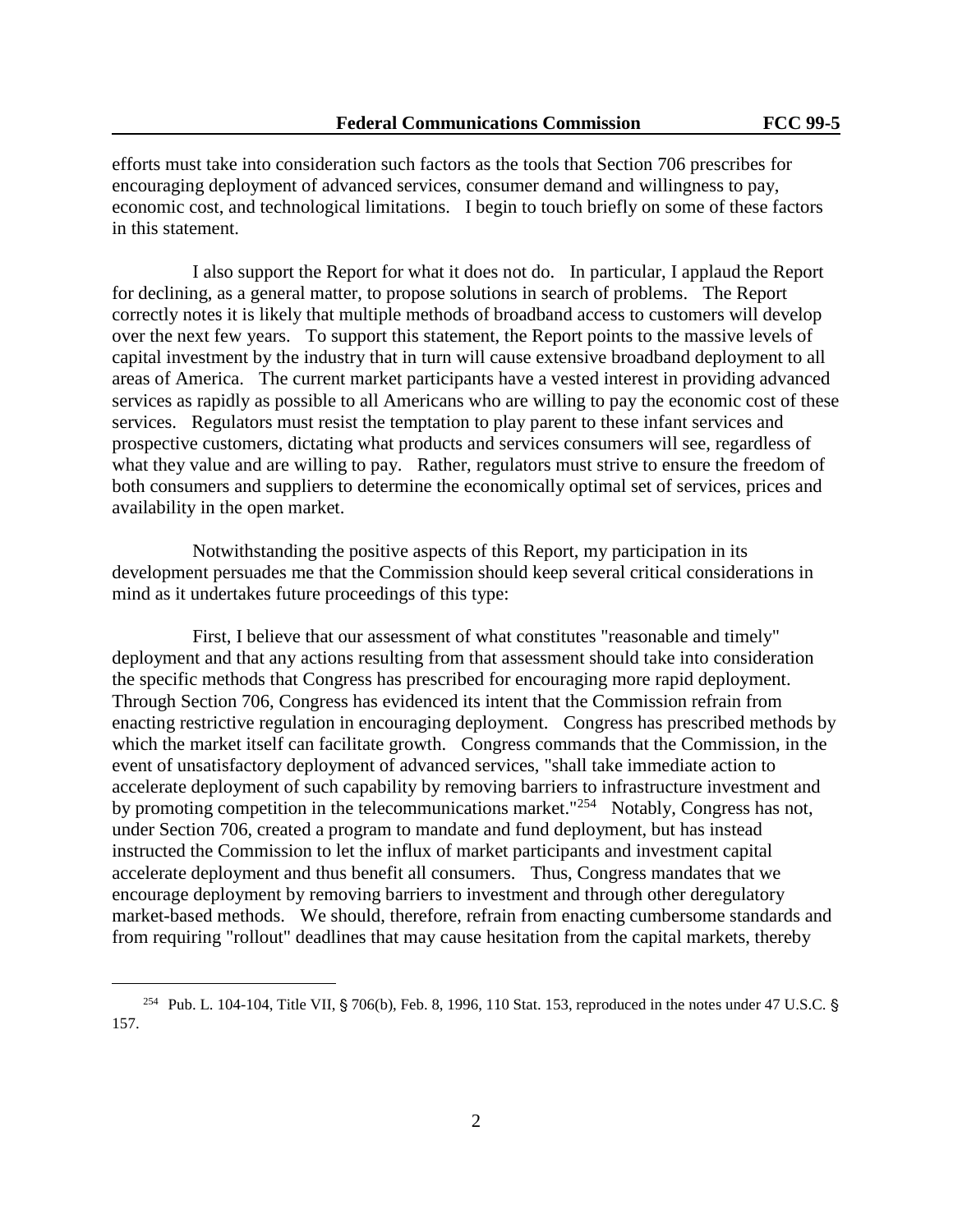delaying, rather than accelerating achievement of the goals of Section 706.

Second, and relatedly, I believe we should acknowledge that competition and innovation are the results of self-interested market participants struggling to present the marketplace with newer and more useful products at competitive prices. We must keep in mind that regulators do not drive competition, market participants do. Our policies must reflect this understanding if we are to achieve our ultimate goal of making advanced services available to all Americans according to the methods Congress has presented.

Third, we should be mindful of the important distinctions between the advanced services provisions of Section 706 and Section 254. While there does appear to be a connection between the universal service provisions of Section 254 and Section 706's concerns about the availability of advanced services to school children, there are distinct differences between the provisions' methods for achieving their respective objectives. The placement of advanced services provisions in Section 254(b) appears to contemplate the use of discounts or subsidies to support services that the Joint Board and the Commission decide should be supported (presumably in an explicit and competitively neutral fashion). Section 706, on the other hand, instructs the Commission to encourage reasonable and timely deployment to all Americans "by utilizing . . . price cap regulation, regulatory forbearance, measures that promote competition in the local telecommunications market, or other regulating methods that remove barriers to infrastructure investment."<sup>255</sup> Again, in my view, the tools suggested for encouraging advanced services deployment under Section 706 appear to be fundamentally more market-based and deregulatory in nature than those suggested under Section 254.

Fourth, we should strive to develop a more realistic and, as such, complex understanding of how we should measure the pace of advanced services deployment. Such measurement must, in my view, be sensitive to factors such as consumer demand, willingness to pay, and economic cost. It must decidedly not degenerate into some arbitrary, subjective or political measure, based on what "goodies" we wish to give to consumers, however welldeserved or well-intentioned. The Report's analysis demonstrates that no two services can be deployed in precisely the same manner, and as such, any comparisons must be flexibly drawn. As the 1996 Act ushers in new levels of competition for all telecommunications market participants, we must take care to recognize that past experiences with a non-competitive market will have limited usefulness. I appeal rigorously to commenters in future proceedings of this type to help us develop a richer understanding of how we should measure advanced services deployment consistent with the procompetitive, deregulatory framework Congress has erected.

<sup>&</sup>lt;sup>255</sup> Pub. L. 104-104, Title VII, § 706(a), Feb. 8, 1996, 110 Stat. 153, reproduced in the notes under 47 U.S.C. § 157.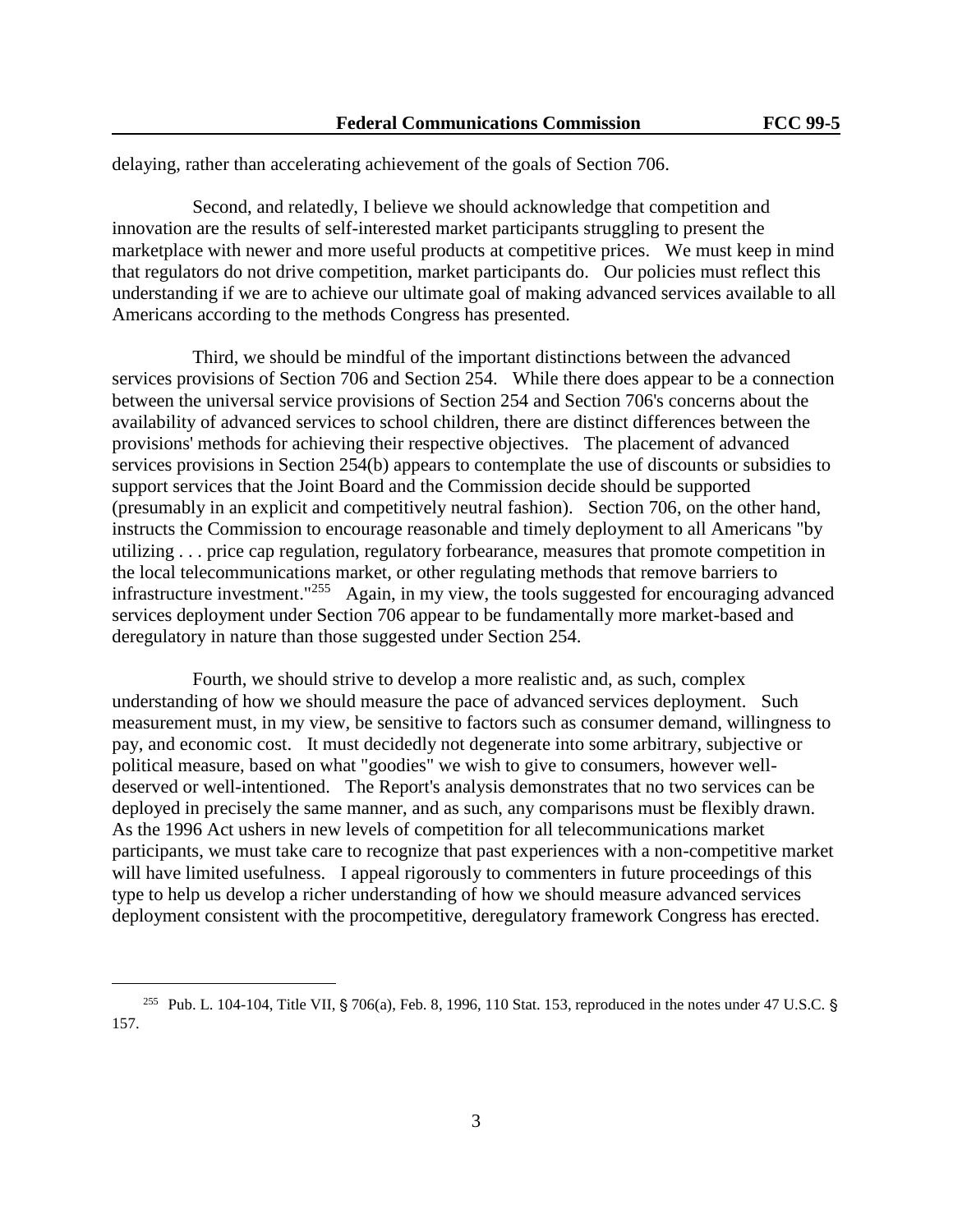Finally, as I said in my statement on the Notice initiating this proceeding, I believe we should be aware that requiring certain firms to provide access to their facilities or services to other firms or even to end users may have some unfavorable consequences. In particular, I think we should search for alternative solutions to encourage innovation and competition in the provision of "last mile" transmission to homes and businesses. While mandating access can bring about short-term improvements in retail competition, it also may undermine incentives for developing new methods to circumvent the influence of incumbents over distribution.

In conclusion, I would like to emphasize my appreciation of the commendable effort put forth by the Bureau, as well as that of my colleagues, on this critical and demanding issue. Additionally, I look forward to working with everyone at the Commission, in the States and in Congress to help make our effort to encourage the deployment of advanced communications a success.